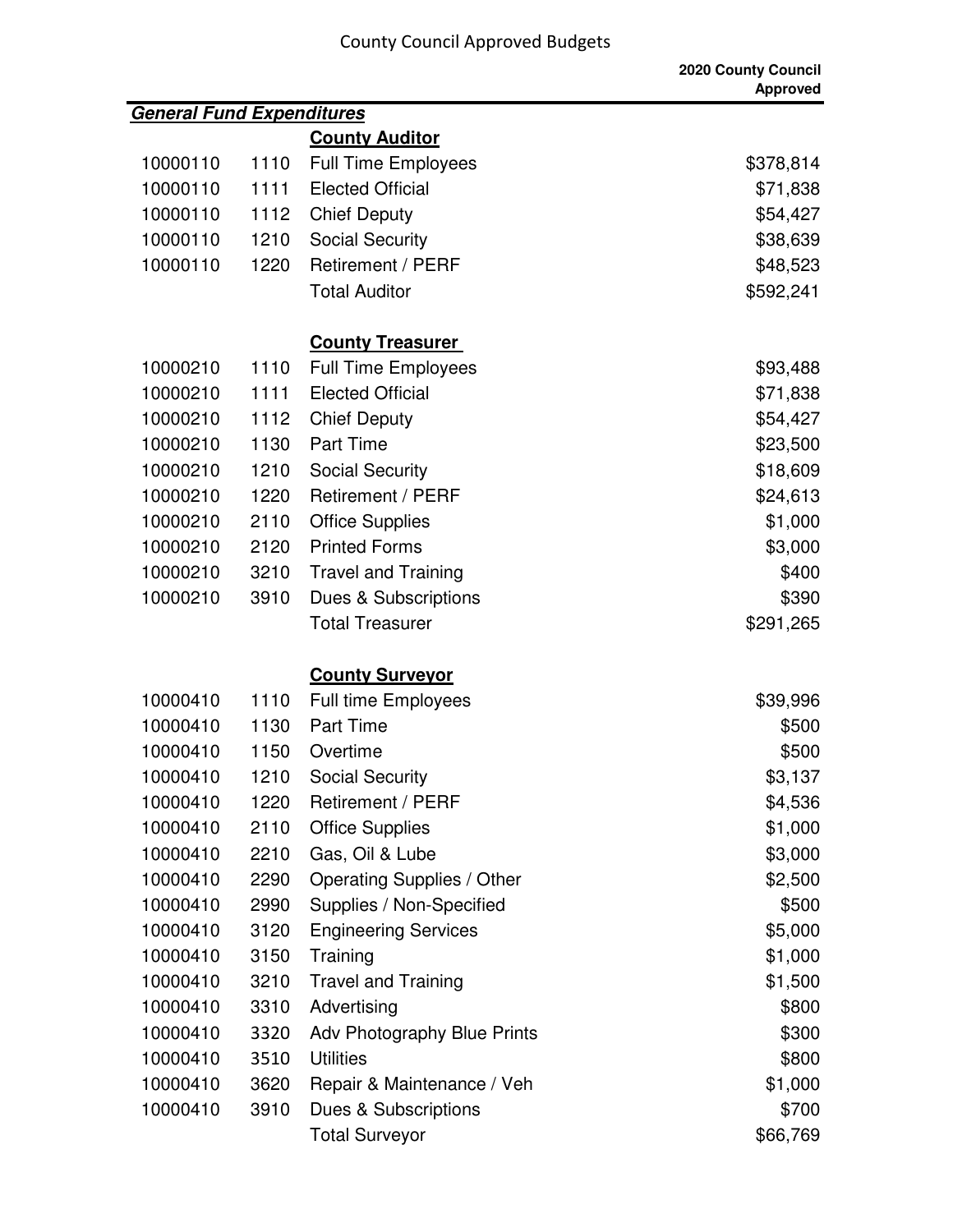|          |      |                                    | 2020 County Council<br><b>Approved</b> |
|----------|------|------------------------------------|----------------------------------------|
|          |      | <b>Drainage Board</b>              |                                        |
| 10000430 | 1110 | Full Time Employee                 | \$55,696                               |
| 10000430 | 1150 | Overtime                           | \$500                                  |
| 10000430 | 1210 | <b>Social Security</b>             | \$4,299                                |
| 10000430 | 1220 | <b>Retirement / PERF</b>           | \$6,294                                |
| 10000430 | 2110 | <b>Office Supplies</b>             | \$2,000                                |
| 10000430 | 2210 | Gas Oil & Lube                     | \$2,000                                |
| 10000430 | 3110 | <b>Legal Services</b>              | \$15,000                               |
| 10000430 | 3120 | <b>Engineering Services</b>        | \$9,000                                |
| 10000430 | 3150 | Training                           | \$1,000                                |
| 10000430 | 3190 | <b>Other Professional Services</b> | \$2,000                                |
| 10000430 | 3210 | <b>Travel &amp; Training</b>       | \$1,000                                |
| 10000430 | 3310 | Advertising                        | \$1,000                                |
| 10000430 | 3510 | <b>Buildings &amp; Property</b>    | \$2,000                                |
| 10000430 | 3620 | Repair & Maintenance / Vehicle     | \$2,000                                |
|          |      | <b>Total Drainage Board</b>        | \$103,789                              |
|          |      | <b>County Assessor</b>             |                                        |
| 10000510 | 1110 | <b>Full Time Employees</b>         | \$564,607                              |
| 10000510 | 1111 | <b>Elected Official</b>            | \$71,838                               |
| 10000510 | 1112 | <b>Chief Deputy</b>                | \$54,427                               |
| 10000510 | 1210 | <b>Social Security</b>             | \$52,852                               |
| 10000510 | 1220 | Retirement / PERF                  | \$77,378                               |
|          |      | <b>Total County Assessor</b>       | \$821,102                              |
|          |      | <b>County Council</b>              |                                        |
| 10001010 | 1111 | <b>Elected Officials</b>           | \$100,856                              |
| 10001010 | 1210 | <b>Social Security</b>             | \$7,716                                |
| 10001010 | 3210 | <b>Travel &amp; Training</b>       | \$1,500                                |
| 10001010 | 3910 | Dues & Subscriptions               | \$140                                  |
|          |      | <b>Total County Council</b>        | \$110,212                              |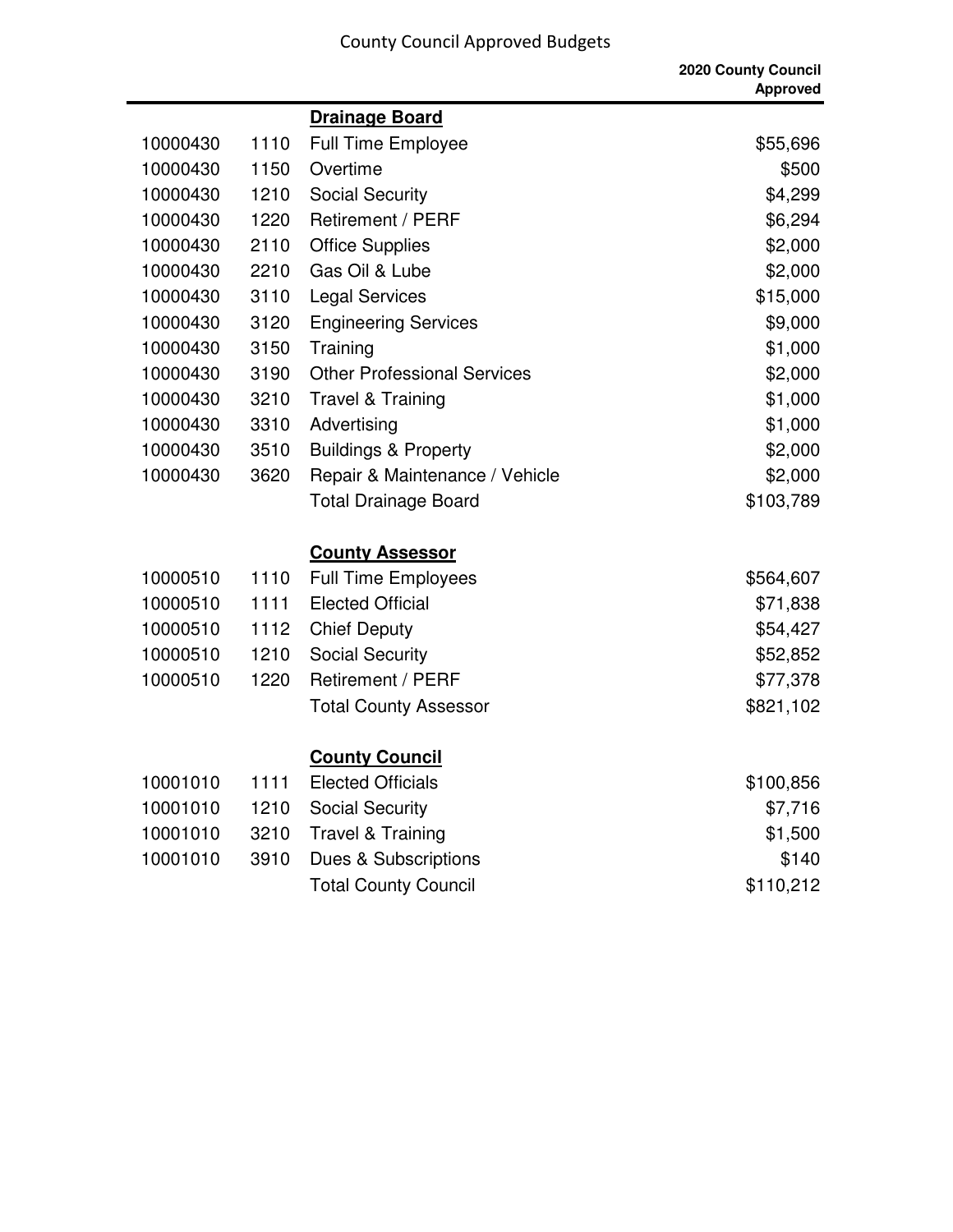|          |      |                                    | 2020 County Council<br><b>Approved</b> |
|----------|------|------------------------------------|----------------------------------------|
|          |      | <b>County Commissioners</b>        |                                        |
| 10001110 | 1110 | <b>Full Time Employees</b>         | \$135,160                              |
| 10001110 | 1111 | Elected Officials (3)              | \$192,138                              |
| 10001110 | 1112 | <b>Appointed Officials</b>         | \$67,110                               |
| 10001110 | 1130 | <b>Part Time</b>                   | \$2,000                                |
| 10001110 | 1210 | <b>Social Security</b>             | \$30,326                               |
| 10001110 | 1220 | Retirement / PERF                  | \$44,174                               |
| 10001110 | 2110 | <b>Office Supplies</b>             | \$32,000                               |
| 10001110 | 2990 | <b>Other Supplies</b>              | \$1,500                                |
| 10001110 | 3145 | <b>Institutional Care</b>          | \$4,000                                |
| 10001110 | 3230 | Postage                            | \$200,000                              |
| 10001110 | 3310 | Advertising                        | \$9,000                                |
| 10001110 | 3440 | <b>Public Official Bonds</b>       | \$4,500                                |
| 10001110 | 3910 | <b>Dues &amp; Subscriptions</b>    | \$15,000                               |
| 10001110 | 3930 | Other Distributions / Tax Levies   | \$2,119,510                            |
|          |      | <b>Total Commissioners</b>         | \$2,856,418                            |
|          |      | <b>Human Resources</b>             |                                        |
| 10001120 | 1110 | <b>Full Time Employees</b>         | \$49,423                               |
| 10001120 | 1112 | <b>Appointed Officials</b>         | \$73,622                               |
| 10001120 | 1210 | <b>Social Security</b>             | \$9,413                                |
| 10001120 | 1220 | <b>Retirement / PERF</b>           | \$13,782                               |
|          |      | <b>Total Human Resources</b>       | \$146,240                              |
|          |      | <b>Maintenance</b>                 |                                        |
| 10001130 | 1110 | <b>Full Time Employee</b>          | \$679,565                              |
| 10001130 | 1112 | <b>Appointed Official</b>          | \$72,011                               |
| 10001130 | 1210 | <b>Social Security</b>             | \$57,496                               |
| 10001130 | 1220 | Retirement / PERF                  | \$84,177                               |
| 10001130 | 2220 | Uniforms & Clothing                | \$2,500                                |
| 10001130 | 3210 | <b>Travel and Training</b>         | \$1,200                                |
| 10001130 | 3510 | <b>Utilities</b>                   | \$580,000                              |
|          |      | <b>Total TCOB &amp; Courthouse</b> | \$1,476,949                            |
|          |      | <b>Soil &amp; Water</b>            |                                        |
| 10001140 | 1110 | <b>Full Time Employees</b>         | \$106,546                              |
| 10001140 | 1210 | <b>Social Security</b>             | \$8,151                                |
| 10001140 | 1220 | Retirement / PERF                  | \$11,934                               |
| 10001140 | 3920 | <b>Agency Support</b>              | \$15,000                               |
|          |      | <b>Total Soil &amp; Water</b>      | \$141,631                              |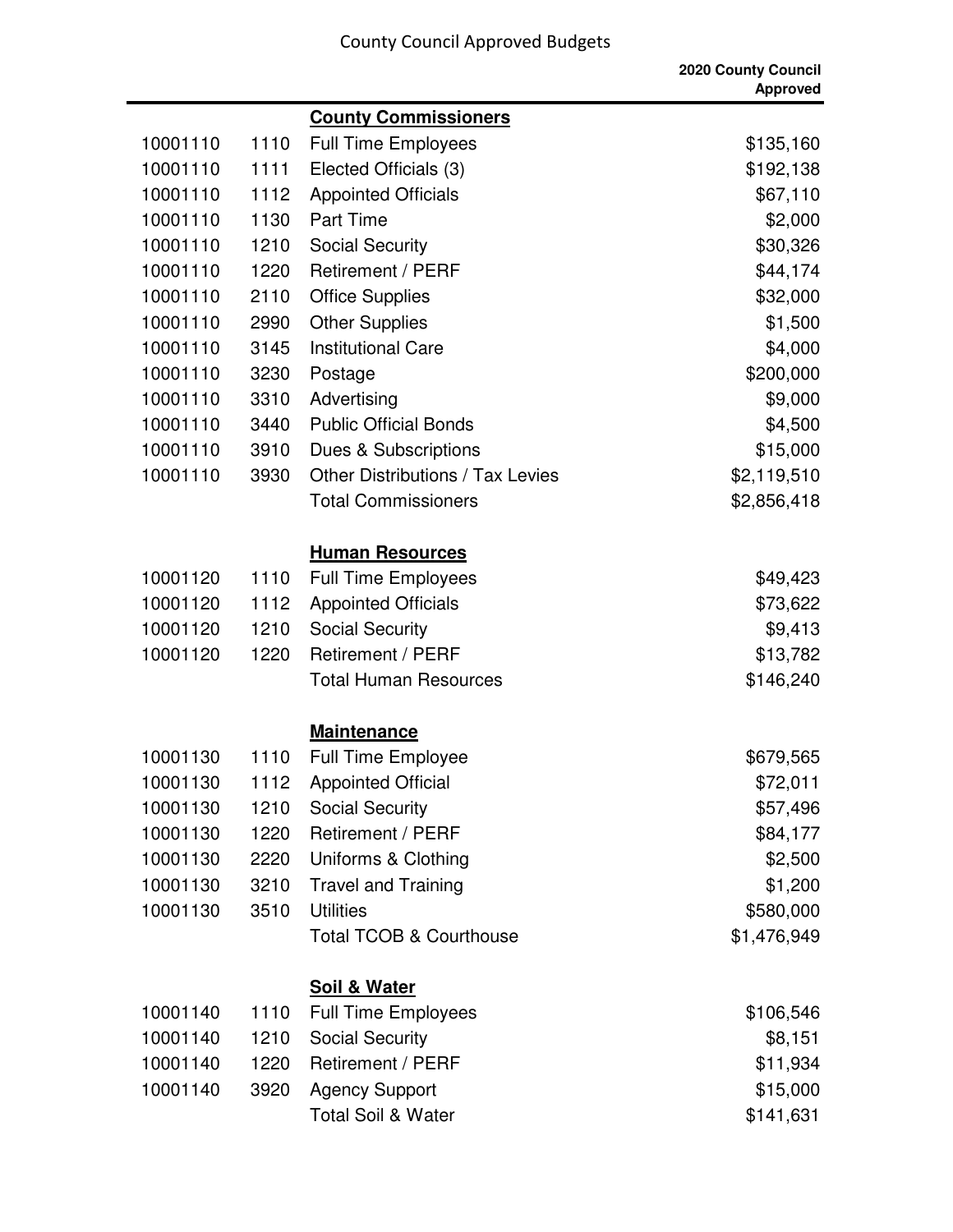۰

|          |      |                                           | <b>2020 County Council</b><br><b>Approved</b> |
|----------|------|-------------------------------------------|-----------------------------------------------|
|          |      | DOIT (MITS)                               |                                               |
| 10001410 | 1110 | <b>Full Time Employees</b>                | \$292,364                                     |
| 10001410 | 1112 | <b>Appointed Official</b>                 | \$41,185                                      |
| 10001410 | 1130 | <b>Part Time</b>                          | \$19,500                                      |
| 10001410 | 1210 | <b>Social Security</b>                    | \$27,009                                      |
| 10001410 | 1220 | <b>Retirement / PERF</b>                  | \$37,358                                      |
| 10001410 | 2110 | <b>Office Supplies</b>                    | \$1,000                                       |
| 10001410 | 2130 | <b>Printing Supplies</b>                  | \$20,000                                      |
| 10001410 | 3150 | Training                                  | \$4,400                                       |
| 10001410 | 3210 | <b>Travel &amp; Training</b>              | \$3,800                                       |
| 10001410 | 3910 | Dues & Subscriptions                      | \$235                                         |
|          |      | <b>Total Informational Services</b>       | \$446,851                                     |
|          |      | <b>Voter Registration &amp; Elections</b> |                                               |
| 10002010 | 1112 | <b>Appointed Officials</b>                | \$84,476                                      |
| 10002010 | 1130 | <b>Part Time</b>                          | \$25,000                                      |
| 10002010 | 1131 | <b>Election Workers</b>                   | \$47,000                                      |
| 10002010 | 1132 | <b>Board Members</b>                      | \$21,200                                      |
| 10002010 | 1150 | Overtime                                  | \$3,000                                       |
| 10002010 | 1210 | <b>Social Security</b>                    | \$13,822                                      |
| 10002010 | 1220 | Retirement / PERF                         | \$11,905                                      |
| 10002010 | 2110 | <b>Office Supplies</b>                    | \$2,400                                       |
| 10002010 | 2120 | <b>Printed Forms</b>                      | \$3,050                                       |
| 10002010 | 2250 | Meals ( <i>Election Workers</i> )         | \$1,700                                       |
| 10002010 | 2290 | <b>Operating Supplies / Other</b>         | \$3,000                                       |
| 10002010 | 3190 | <b>Other Professional/Ballot Prep</b>     | \$68,000                                      |
| 10002010 | 3210 | <b>Travel and Training</b>                | \$2,000                                       |
| 10002010 | 3230 | Postage                                   | \$10,000                                      |
| 10002010 | 3240 | Software                                  | \$17,000                                      |
| 10002010 | 3310 | Advertising                               | \$3,000                                       |
| 10002010 | 3620 | <b>Hardware Maint Contract</b>            | \$27,000                                      |
| 10002010 | 3730 | Minor Equipment (Rentals)                 | \$5,000                                       |
| 10002010 | 3955 | <b>Election Workers</b>                   | \$50,000                                      |
|          |      | <b>Total Voter Registration</b>           | \$398,553                                     |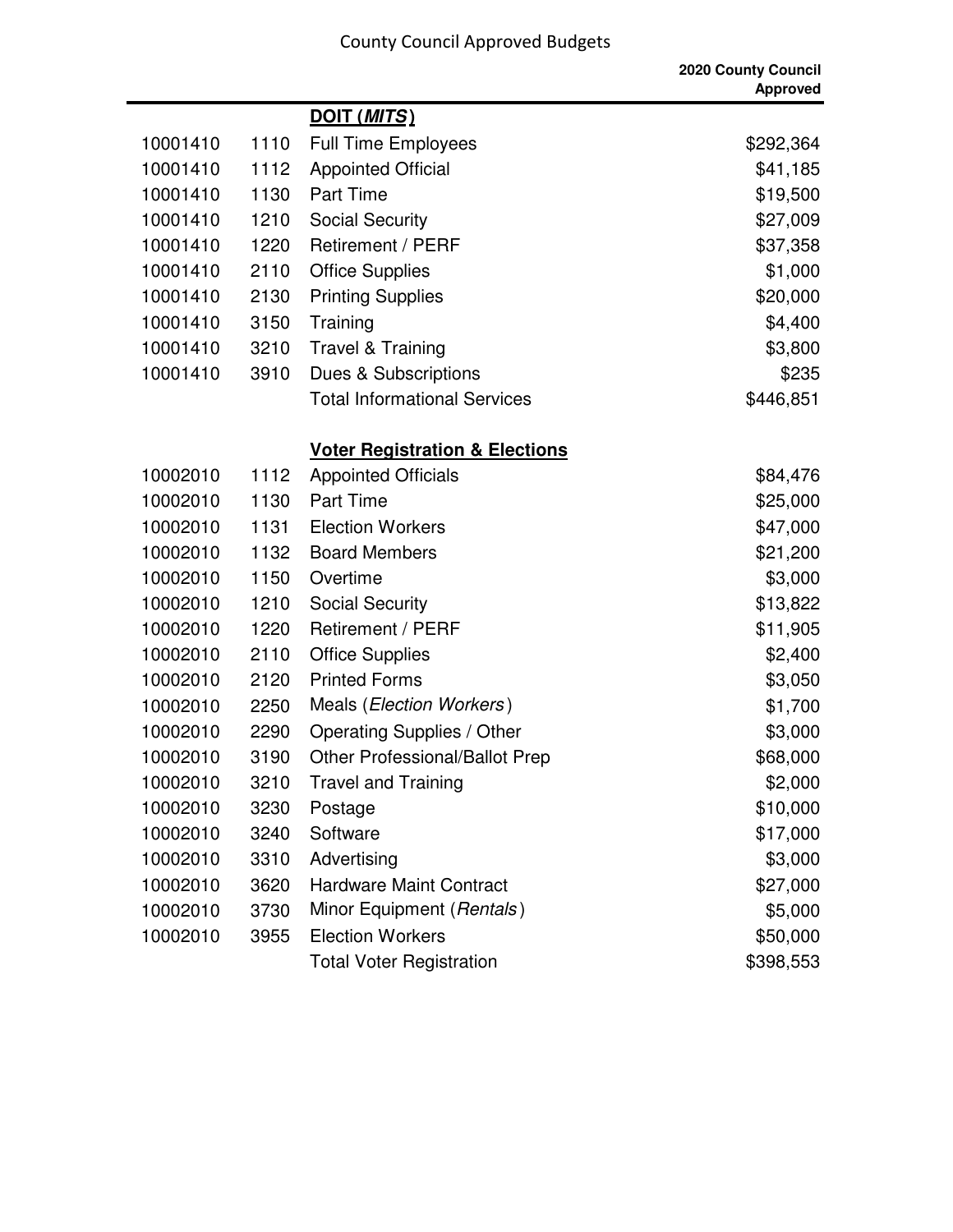|          |      |                               | 2020 County Council<br><b>Approved</b> |
|----------|------|-------------------------------|----------------------------------------|
|          |      | <b>Area Plan</b>              |                                        |
| 10002510 | 1110 | <b>Full Time Employees</b>    | \$767,490                              |
| 10002510 | 1112 | <b>Appointed Director</b>     | \$87,279                               |
| 10002510 | 1130 | <b>Part Time</b>              | \$5,000                                |
| 10002510 | 1210 | <b>Social Security</b>        | \$65,773                               |
| 10002510 | 1220 | <b>Retirement / PERF</b>      | \$95,735                               |
| 10002510 | 2110 | <b>Office Supplies</b>        | \$4,000                                |
| 10002510 | 2130 | Printing (Signage)            | \$2,000                                |
| 10002510 | 2140 | Minor Equipment               | \$1,000                                |
| 10002510 | 3110 | <b>Professional Services</b>  | \$27,600                               |
| 10002510 | 3190 | Professional Services / Other | \$500                                  |
| 10002510 | 3210 | <b>Travel &amp; Training</b>  | \$8,000                                |
| 10002510 | 3310 | Advertising                   | \$750                                  |
| 10002510 | 3620 | Repair & Maintenance          | \$1,500                                |
| 10002510 | 3910 | Dues & Subscriptions          | \$5,300                                |
|          |      | <b>Total Area Plan</b>        | \$1,071,927                            |
|          |      | <b>Building Permits</b>       |                                        |
| 10002610 | 1110 | <b>Full Time Employees</b>    | \$246,549                              |
| 10002610 | 1112 | <b>Appointed Official</b>     | \$67,110                               |
| 10002610 | 1210 | <b>Social Security</b>        | \$23,995                               |
| 10002610 | 1220 | Retirement / PERF             | \$35,130                               |
| 10002610 | 2110 | <b>Office Supplies</b>        | \$4,500                                |
| 10002610 | 2210 | Gasoline & Oil                | \$6,000                                |
| 10002610 | 3210 | Travel & Training / Mileage   | \$2,500                                |
| 10002610 |      | 3510 Utilities (Cell Phones)  | \$1,300                                |
| 10002610 | 3620 | Maintenance & Repairs         | \$4,500                                |
| 10002610 | 3910 | Dues & Subscriptions          | \$1,300                                |
|          |      | <b>Total Building Permits</b> | \$392,884                              |
|          |      | <b>Veteran Services</b>       |                                        |
| 10002810 | 1110 | <b>Full Time Employee</b>     | \$43,786                               |
| 10002810 | 1112 | <b>Appointed Official</b>     | \$51,043                               |
| 10002810 | 1210 | <b>Social Security</b>        | \$7,255                                |
| 10002810 | 1220 | <b>Retirement / PERF</b>      | \$10,621                               |
| 10002810 | 2110 | Office Supplies (flags etc)   | \$3,000                                |
| 10002810 | 3190 | Contracts / Miscellaneous     | \$12,500                               |
| 10002810 | 3210 | <b>Travel and Training</b>    | \$800                                  |
| 10002810 | 3925 | <b>Burial of Servicemen</b>   | \$20,000                               |
|          |      | <b>Total Veteran Services</b> | \$149,005                              |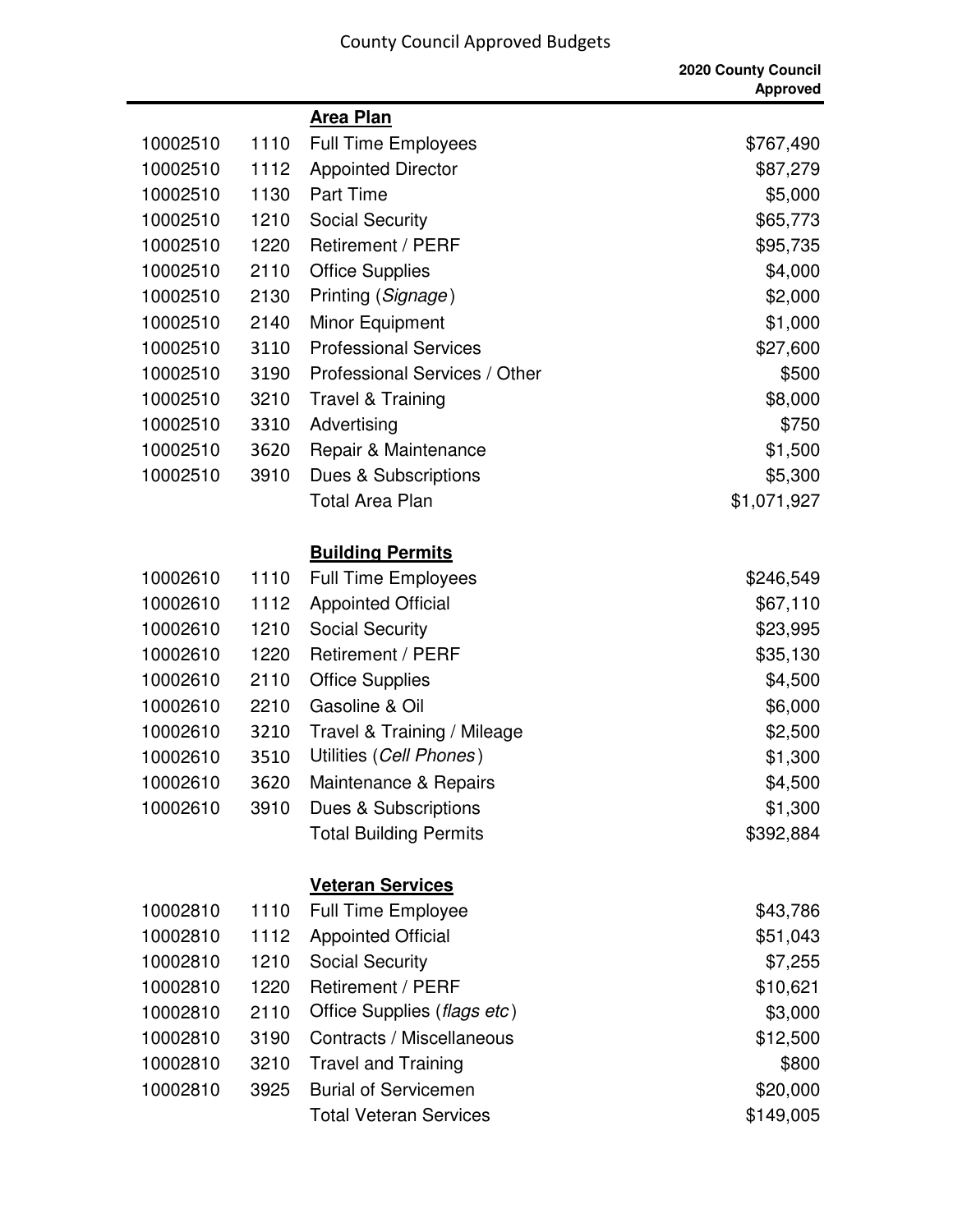|          |      |                                        | 2020 County Council<br><b>Approved</b> |
|----------|------|----------------------------------------|----------------------------------------|
|          |      | <b>Weights and Measures</b>            |                                        |
| 10002910 | 1112 | <b>Appointed Official</b>              | \$53,816                               |
| 10002910 | 1210 | <b>Social Security</b>                 | \$4,117                                |
| 10002910 | 1220 | <b>Retirement / PERF</b>               | \$6,028                                |
| 10002910 | 2110 | <b>Office Supplies</b>                 | \$700                                  |
| 10002910 | 2210 | Gas Oil & Lube                         | \$2,000                                |
| 10002910 | 3210 | <b>Travel and Training</b>             | \$750                                  |
| 10002910 | 3610 | Maintenance & Repair                   | \$750                                  |
| 10002910 | 3910 | Dues & Subscriptions                   | \$200                                  |
|          |      | <b>Total Weights &amp; Measures</b>    | \$68,361                               |
|          |      | <b>Tippecanoe Villa</b>                |                                        |
| 10003510 | 1110 | <b>Full Time Employee</b>              | \$868,057                              |
| 10003510 | 1112 | <b>Appointed Official</b>              | \$73,622                               |
| 10003510 | 1130 | <b>Part Time</b>                       | \$35,000                               |
| 10003510 | 1150 | Overtime                               | \$10,000                               |
| 10003510 | 1210 | <b>Social Security</b>                 | \$75,481                               |
| 10003510 | 1220 | Retirement / PERF                      | \$106,589                              |
| 10003510 | 2110 | <b>Office Supplies</b>                 | \$800                                  |
| 10003510 | 2220 | <b>Medical Supplies</b>                | \$20,000                               |
| 10003510 | 2250 | Food                                   | \$115,000                              |
| 10003510 | 2990 | Operating Supplies ( <i>inc farm</i> ) | \$63,600                               |
| 10003510 | 3145 | Professional / Health                  | \$31,000                               |
| 10003510 | 3150 | Training                               | \$700                                  |
| 10003510 | 3210 | Travel & Mileage                       | \$800                                  |
| 10003510 | 3510 | <b>Utilities</b>                       | \$110,680                              |
| 10003510 | 3610 | <b>Building &amp; Structures R/M</b>   | \$10,000                               |
| 10003510 | 3620 | Maintenance Equip & Vehicles           | \$6,600                                |
| 10003510 | 3730 | <b>Office Equipment Rentals</b>        | \$1,129                                |
|          |      | <b>Total Tippecanoe Villa</b>          | \$1,529,058                            |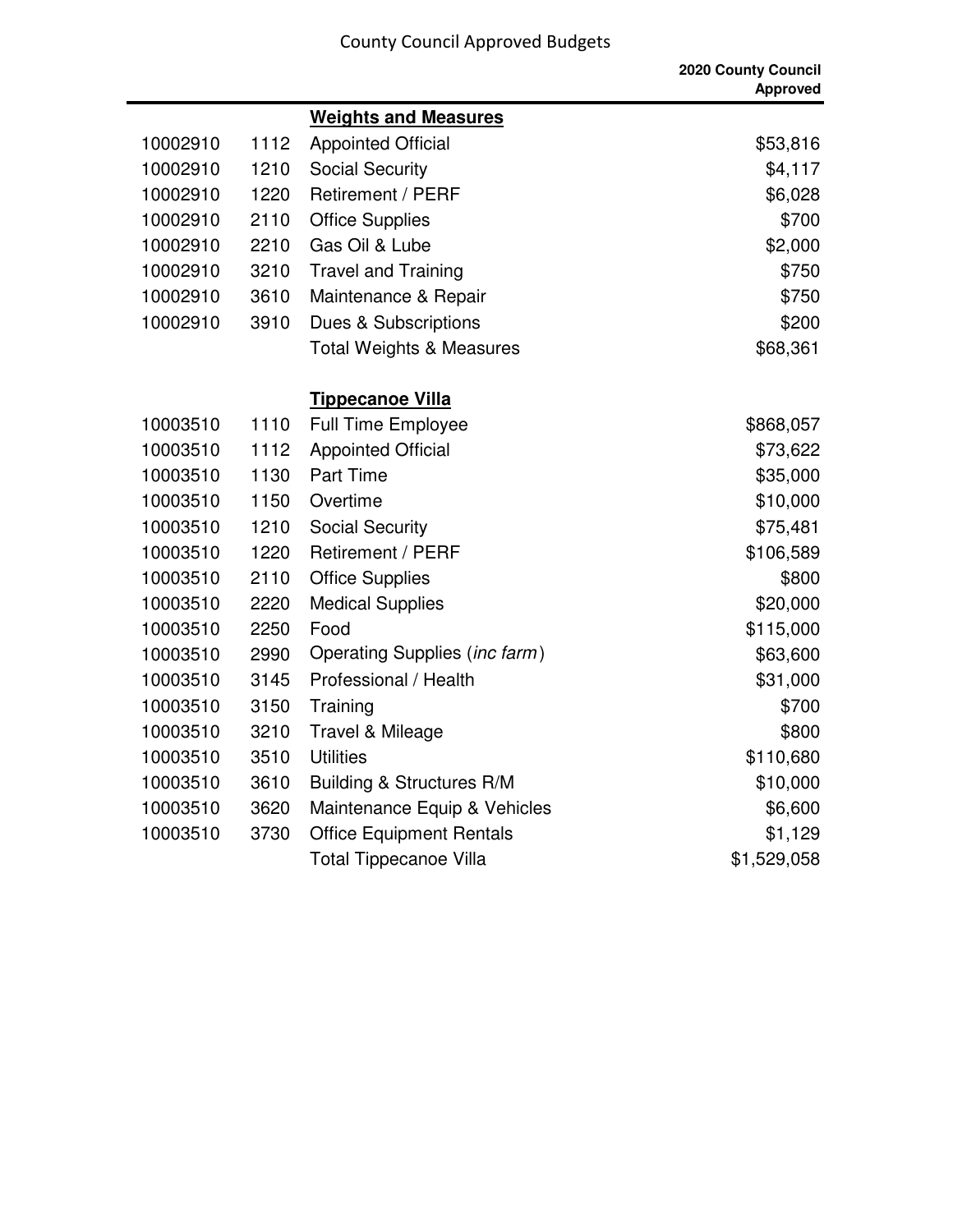$\blacksquare$ 

|          |      |                                    | 2020 County Council<br><b>Approved</b> |
|----------|------|------------------------------------|----------------------------------------|
|          |      | <b>Cary Home</b>                   |                                        |
| 10003610 | 1110 | <b>Full Time Employee</b>          | \$1,205,457                            |
| 10003610 | 1112 | <b>Appointed Official</b>          | \$93,500                               |
| 10003610 | 1113 | Part Time / Benefit Eligible       | \$27,650                               |
| 10003610 | 1130 | <b>Part Time</b>                   | \$110,000                              |
| 10003610 | 1150 | Overtime                           | \$50,000                               |
| 10003610 | 1210 | <b>Social Security</b>             | \$113,726                              |
| 10003610 | 1220 | Retirement / PERF                  | \$151,084                              |
| 10003610 | 2110 | <b>Office Supplies</b>             | \$7,250                                |
| 10003610 | 2220 | <b>Institutional Supplies</b>      | \$8,000                                |
| 10003610 | 2230 | <b>Cleaning Supplies</b>           | \$5,500                                |
| 10003610 | 2245 | Maintenance / Grounds              | \$20,000                               |
| 10003610 | 2250 | Food                               | \$42,000                               |
| 10003610 | 2340 | Minor Equip (Garage & Auto)        | \$12,000                               |
| 10003610 | 3140 | <b>Counseling Consultations</b>    | \$77,000                               |
| 10003610 | 3150 | Professional / Training            | \$2,000                                |
| 10003610 | 3210 | <b>Travel and Training</b>         | \$7,000                                |
| 10003610 | 3510 | <b>Utilities</b>                   | \$40,000                               |
| 10003610 | 3610 | Building / Repair & Maint          | \$30,000                               |
| 10003610 | 3630 | Mach & Equip/Repair & Maint        | \$5,000                                |
| 10003610 | 3910 | Dues and Subscriptions             | \$4,750                                |
|          |      | <b>Total Cary Home</b>             | \$2,011,917                            |
|          |      | <b>Juvenile Alternatives</b>       |                                        |
| 10003710 | 1110 | <b>Full Time Employee</b>          | \$96,807                               |
| 10003710 | 1113 | Part Time / Benefit Eligible       | \$30,699                               |
| 10003710 | 1130 | <b>Part Time</b>                   | \$15,000                               |
| 10003710 | 1210 | <b>Social Security</b>             | \$10,902                               |
| 10003710 | 1220 | Retirement / PERF                  | \$10,843                               |
| 10003710 | 2110 | <b>Office Supplies</b>             | \$750                                  |
| 10003710 | 3210 | <b>Travel &amp; Training</b>       | \$500                                  |
|          |      | <b>Total Juvenile Alternatives</b> | \$165,501                              |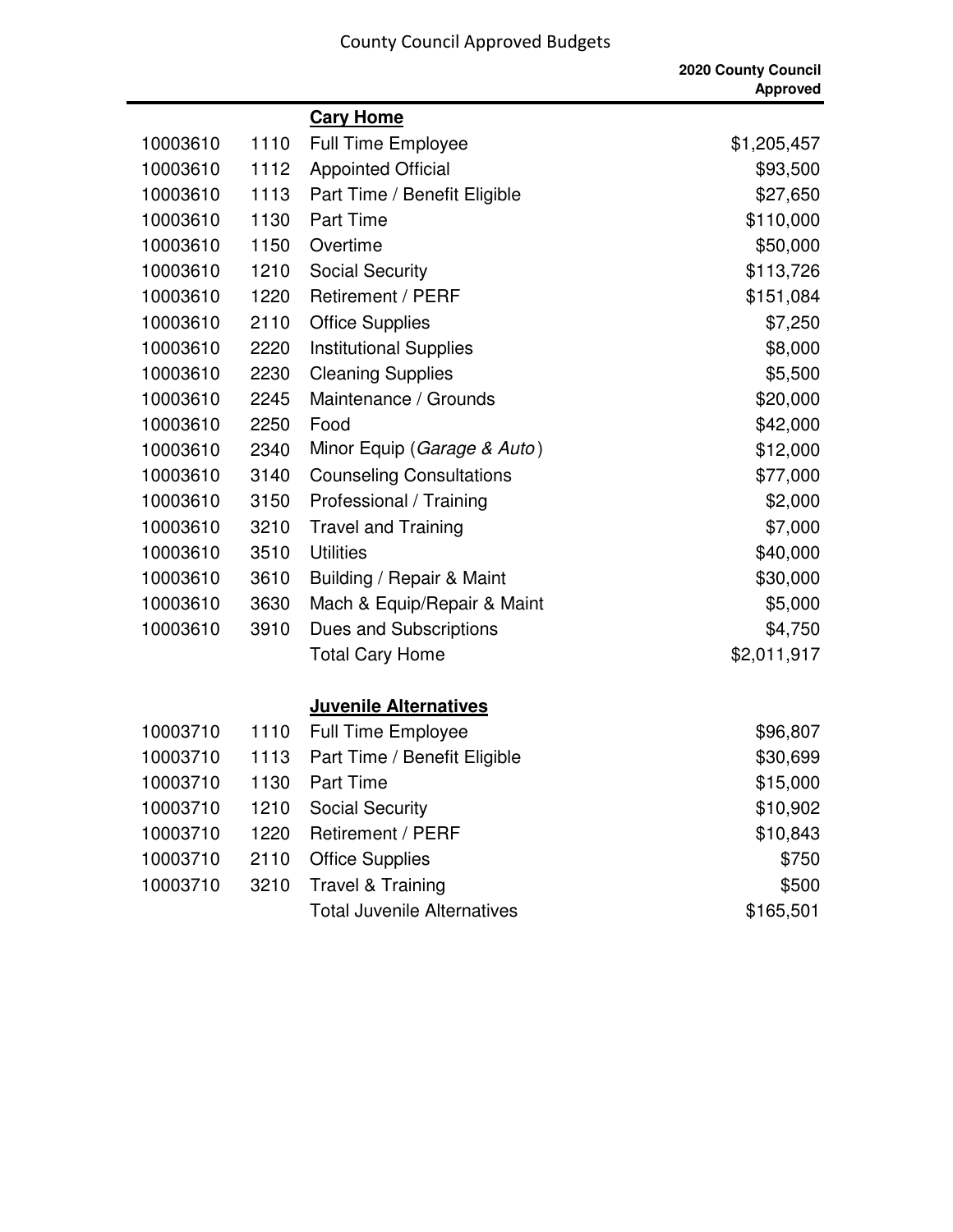|          |      |                                    | 2020 County Council<br><b>Approved</b> |
|----------|------|------------------------------------|----------------------------------------|
|          |      | <b>Parks &amp; Recreation</b>      |                                        |
| 10004310 | 1110 | <b>Full Time Employees</b>         | \$565,435                              |
| 10004310 | 1112 | <b>Appointed Official</b>          | \$73,622                               |
| 10004310 | 1130 | Part Time                          | \$43,500                               |
| 10004310 | 1210 | <b>Social Security</b>             | \$52,216                               |
| 10004310 | 1220 | Retirement / PERF                  | \$71,575                               |
| 10004310 | 1910 | <b>Workers Compensation</b>        | \$18,000                               |
| 10004310 | 2110 | <b>Office Supplies</b>             | \$3,500                                |
| 10004310 | 2210 | Garage Gas & Oil                   | \$25,000                               |
| 10004310 | 2320 | Repair & Maint (Parts)             | \$8,000                                |
| 10004310 | 2220 | Uniform & Clothing                 | \$500                                  |
| 10004310 | 2245 | <b>Grounds Supplies</b>            | \$8,000                                |
| 10004310 | 2310 | Repair & Maintenance (Bldgs)       | \$40,000                               |
| 10004310 | 2320 | <b>Ground Maintenance</b>          | \$5,500                                |
| 10004310 | 2340 | Repair & Maintenance (Equip)       | \$3,000                                |
| 10004310 | 3110 | Professional Services (Legal)      | \$6,500                                |
| 10004310 | 3190 | <b>Board Members</b>               | \$5,000                                |
| 10004310 | 3210 | <b>Travel &amp; Training</b>       | \$1,250                                |
| 10004310 | 3230 | Postage                            | \$200                                  |
| 10004310 | 3410 | Insurance / Building               | \$31,000                               |
| 10004310 | 3510 | <b>Utilities</b>                   | \$120,000                              |
| 10004310 | 3610 | Maintenance & Repair / Bldgs       | \$96,000                               |
| 10004310 | 3620 | Repair & Maintenance (Vehicle)     | \$8,000                                |
| 10004310 | 3910 | Dues & Subscriptions               | \$800                                  |
| 10004310 | 3970 | Cost of Business (Recording/Taxes) | \$250                                  |
| 10004310 | 4590 | Capital / Machinery & Equip        | \$4,000                                |
|          |      | <b>Total Park Board</b>            | \$1,190,848                            |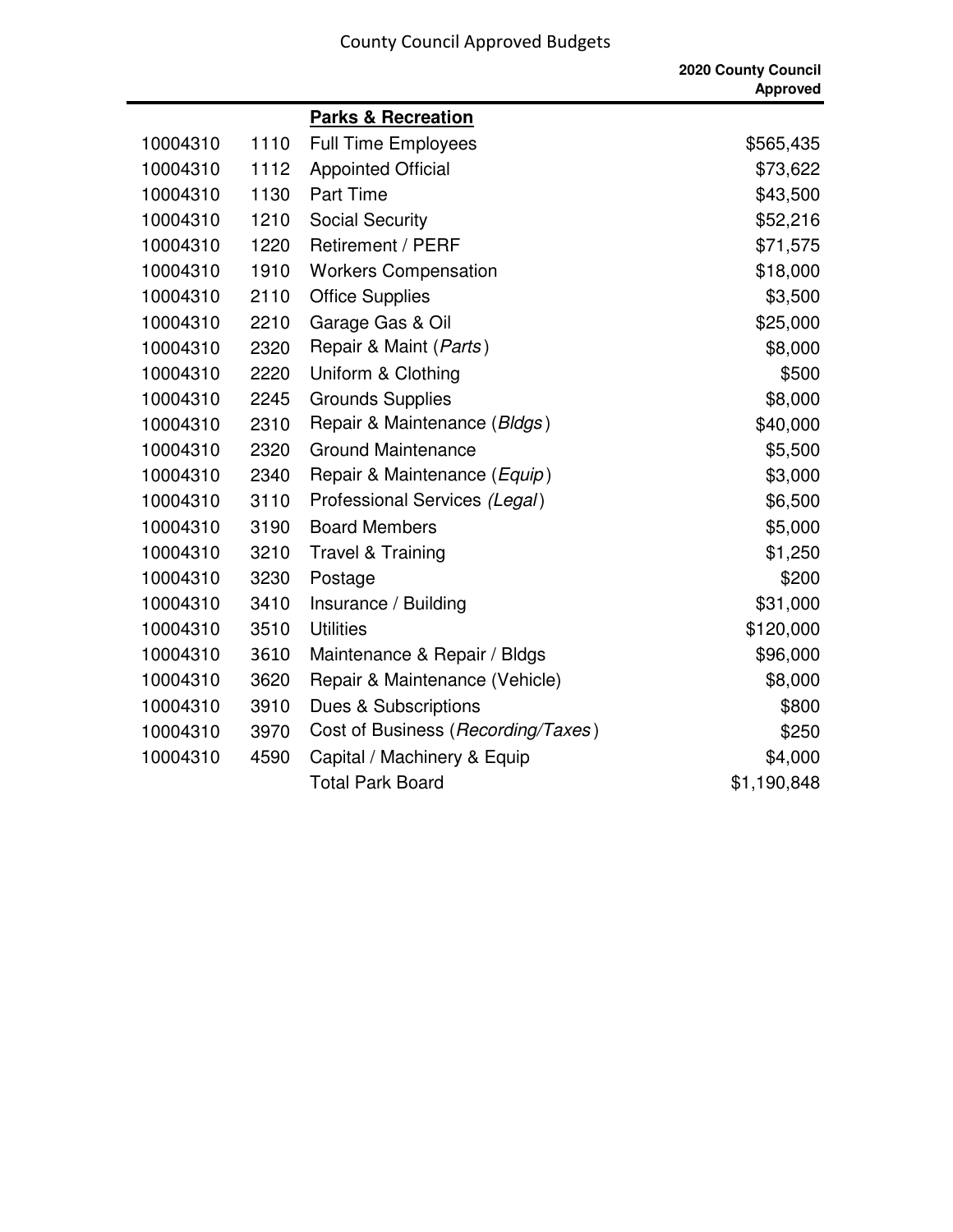|          |      |                                      | 2020 County Council<br><b>Approved</b> |
|----------|------|--------------------------------------|----------------------------------------|
|          |      | <b>County Extension</b>              |                                        |
| 10004410 | 1110 | <b>Full Time Employees</b>           | \$122,850                              |
| 10004410 | 1130 | <b>Part Time</b>                     | \$14,400                               |
| 10004410 | 1150 | Overtime                             | \$8,000                                |
| 10004410 | 1210 | <b>Social Security</b>               | \$11,112                               |
| 10004410 | 1220 | Retirement / PERF                    | \$14,656                               |
| 10004410 | 2110 | <b>Office Supplies</b>               | \$11,000                               |
| 10004410 | 2230 | <b>Cleaning/Other Supplies</b>       | \$1,500                                |
| 10004410 | 2330 | Repair & Maint / Small Tools         | \$400                                  |
| 10004410 | 3150 | Training                             | \$5,000                                |
| 10004410 | 3190 | <b>Professional Services</b>         | \$226,495                              |
| 10004410 | 3210 | <b>Travel &amp; Training</b>         | \$8,000                                |
| 10004410 | 3230 | Postage                              | \$6,000                                |
| 10004410 | 3510 | <b>Utilities</b>                     | \$17,200                               |
| 10004410 | 3610 | Maintenance & Repair / Bldgs         | \$4,000                                |
| 10004410 | 3730 | Minor Equip (Computer Lease)         | \$6,800                                |
| 10004410 | 3910 | Dues & Subscriptions                 | \$1,000                                |
|          |      | <b>Total County Agent</b>            | \$458,413                              |
|          |      | <b>Fairgrounds</b>                   |                                        |
| 10004510 | 1110 | <b>Full Time Employee</b>            | \$36,988                               |
| 10004510 | 1112 | <b>Appointed Official</b>            | \$57,960                               |
| 10004510 | 1210 | <b>Social Security</b>               | \$7,264                                |
| 10004510 | 1220 | <b>Retirement / PERF</b>             | \$10,635                               |
| 10004510 | 2110 | <b>Office Supplies</b>               | \$1,500                                |
| 10004510 | 2210 | Gasoline & Oil                       | \$5,000                                |
| 10004510 | 2115 | Garage & Fleet                       | \$6,000                                |
| 10004510 | 2230 | <b>Cleaning &amp; Other Supplies</b> | \$7,000                                |
| 10004510 | 2240 | Snow Removal                         | \$1,500                                |
| 10004510 | 2330 | <b>Grounds Maintenance</b>           | \$1,500                                |
| 10004510 | 2215 | Garage & Vehicle Supplies            | \$1,000                                |
| 10004510 | 2990 | Maintenance Supplies / Misc          | \$2,000                                |
| 10004510 | 3510 | <b>Utilities</b>                     | \$60,000                               |
| 10004510 | 3610 | Maintenance & Repair / Bldgs         | \$28,000                               |
| 10004510 | 3620 | Maintenance & Repair / Equip         | \$5,500                                |
|          |      | <b>Total Fairgrounds</b>             | \$231,847                              |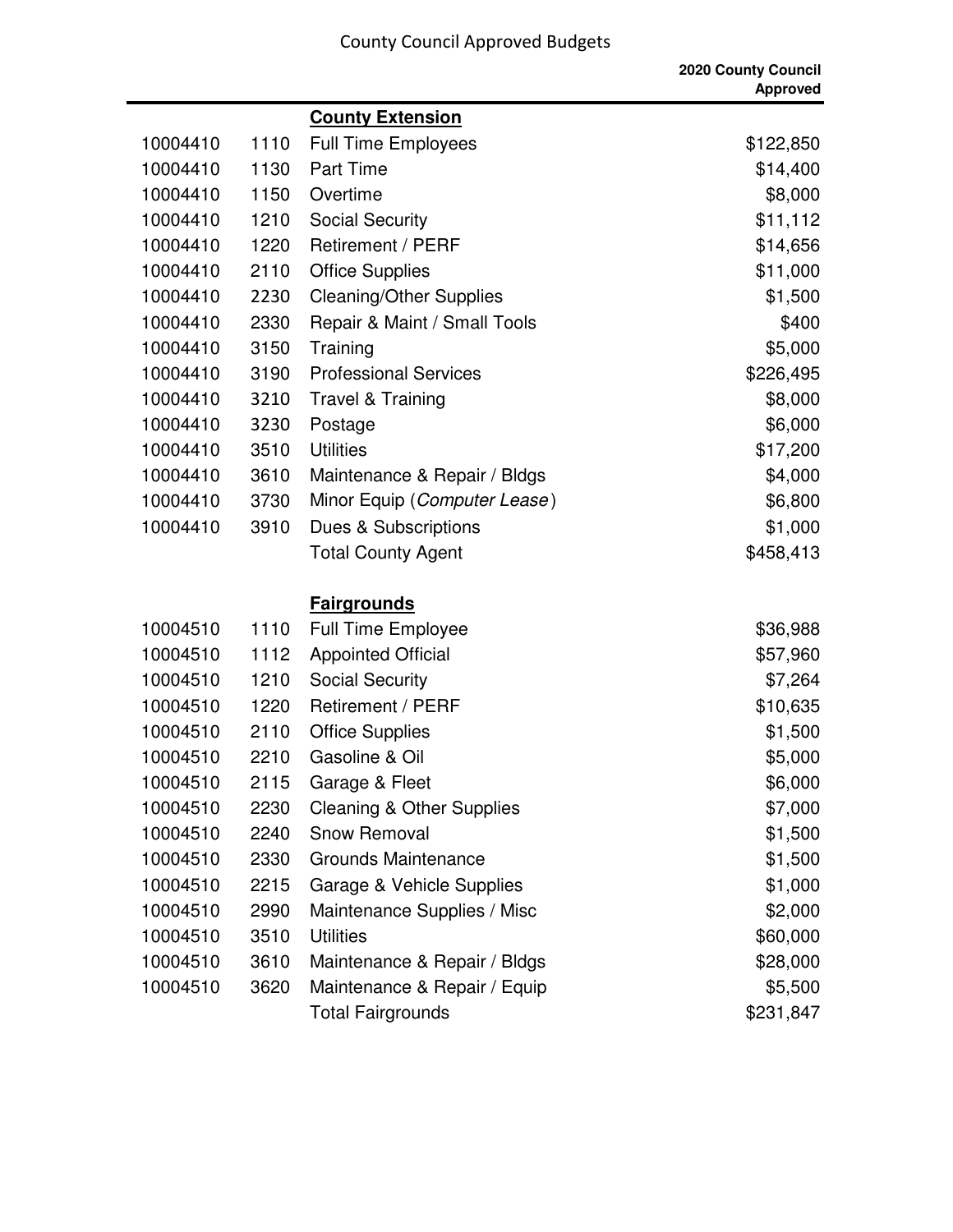|          |      |                                   | 2020 County Council<br><b>Approved</b> |
|----------|------|-----------------------------------|----------------------------------------|
|          |      | <b>County Coroner</b>             |                                        |
| 10005010 | 1110 | <b>Full time Employees</b>        | \$43,786                               |
| 10005010 | 1111 | <b>Elected Official</b>           | \$31,496                               |
| 10005010 | 1130 | <b>Part Time</b>                  | \$40,000                               |
| 10005010 | 1190 | Part Time / Miscellaneous         | \$35,000                               |
| 10005010 | 1210 | <b>Social Security</b>            | \$11,497                               |
| 10005010 | 1220 | Retirement / PERF                 | \$8,432                                |
| 10005010 | 2110 | <b>Office Supplies</b>            | \$3,000                                |
| 10005010 | 2220 | <b>Morgue Supplies</b>            | \$30,000                               |
| 10005010 | 3145 | Medical (Morgue Services)         | \$50,000                               |
| 10005010 | 3146 | Autopsies                         | \$180,000                              |
| 10005010 | 3147 | <b>Body Transfer Services</b>     | \$50,000                               |
| 10005010 | 3210 | Training                          | \$20,000                               |
| 10005010 | 3910 | Due & Subscriptions               | \$2,000                                |
|          |      | <b>Total Coroner</b>              | \$505,211                              |
|          |      |                                   |                                        |
|          |      | <b>Emergency Management</b>       |                                        |
| 10005210 | 1110 | <b>Full Time Employees</b>        | \$145,068                              |
| 10005210 | 1112 | <b>Appointed Official</b>         | \$67,110                               |
| 10005210 | 1150 | Overtime                          | \$2,000                                |
| 10005210 | 1210 | <b>Social Security</b>            | \$16,385                               |
| 10005210 | 1220 | Retirement / PERF                 | \$23,988                               |
| 10005210 | 2110 | <b>Office Supplies</b>            | \$1,000                                |
| 10005210 | 2210 | Gasoline & Oil                    | \$8,200                                |
| 10005210 | 2220 | Institutional (Uniforms)          | \$800                                  |
| 10005210 | 2340 | Minor Equip (Garage Supplies)     | \$12,400                               |
| 10005210 | 3210 | <b>Travel and Training</b>        | \$1,200                                |
| 10005210 | 3510 | <b>Utilities</b>                  | \$10,340                               |
| 10005210 | 3620 | Maintenance & Repair              | \$12,000                               |
| 10005210 | 3910 | Dues & Subscriptions              | \$5,500                                |
|          |      | <b>Total Emergency Management</b> | \$305,991                              |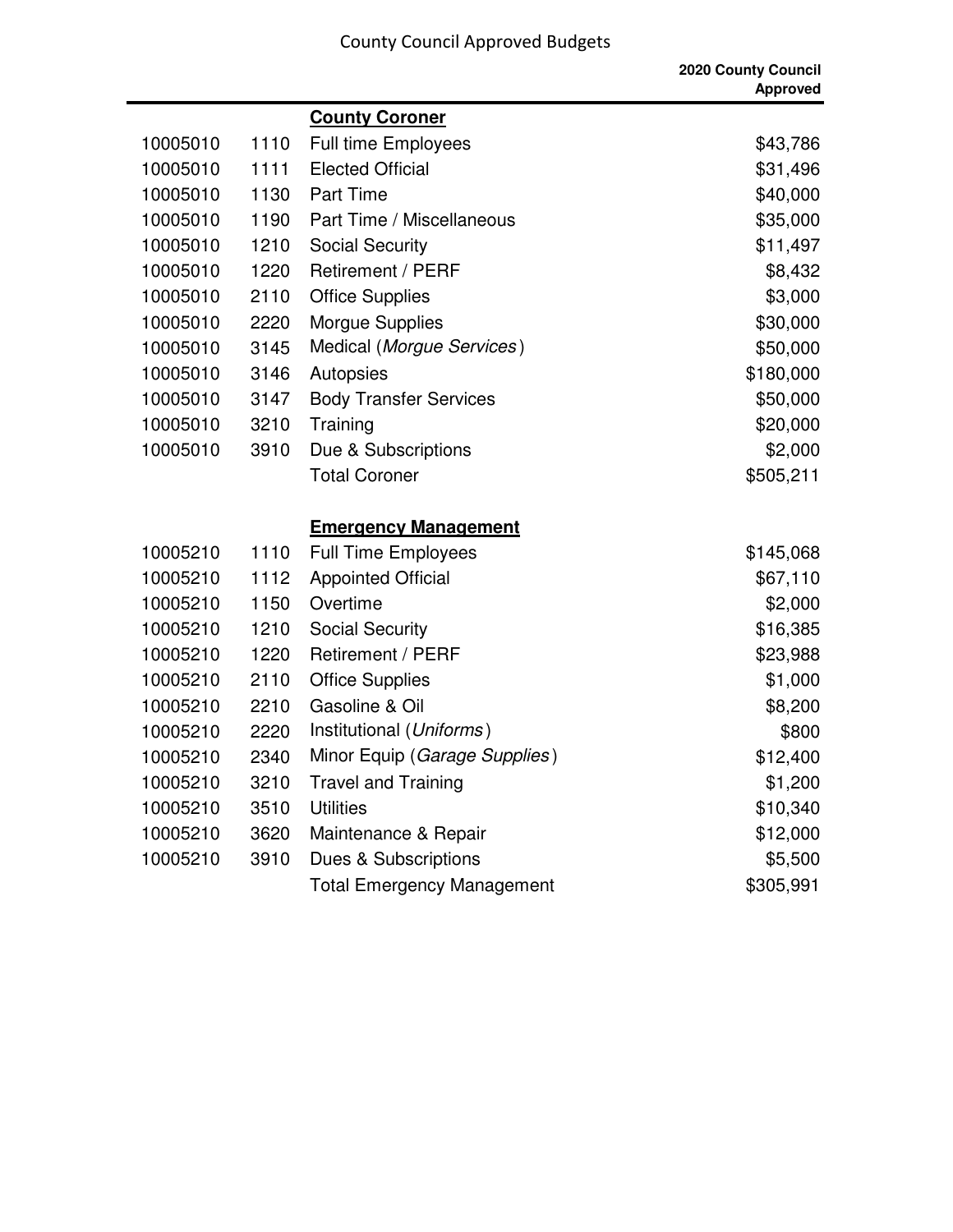|          |      |                                    | 2020 County Council<br><b>Approved</b> |
|----------|------|------------------------------------|----------------------------------------|
|          |      | <b>County Sheriff</b>              |                                        |
| 10005410 | 1110 | <b>Full Time Employees</b>         | \$4,920,181                            |
| 10005410 | 1111 | <b>Elected Official</b>            | \$122,506                              |
| 10005410 | 1112 | <b>Chief Deputy Sheriff</b>        | \$78,885                               |
| 10005410 | 1115 | <b>Merit Deputies</b>              | \$3,670,595                            |
| 10005410 | 1130 | Part Time                          | \$60,000                               |
| 10005410 | 1132 | <b>Merit Board</b>                 | \$3,000                                |
| 10005410 | 1150 | Overtime                           | \$200,000                              |
| 10005410 | 1160 | <b>Additional Pay (Specialty)</b>  | \$45,000                               |
| 10005410 | 1210 | <b>Social Security</b>             | \$696,163                              |
| 10005410 | 1220 | Retirement / PERF                  | \$562,261                              |
| 10005410 | 1221 | <b>Sheriff Retirement</b>          | \$1,050,482                            |
| 10005410 | 2110 | <b>Office Supplies</b>             | \$32,000                               |
| 10005410 | 2215 | Supplies / Garage & Fleet          | \$380,000                              |
| 10005410 | 2220 | Medical / Institutional (Uniforms) | \$125,000                              |
| 10005410 | 2230 | Cleaning & Laundry                 | \$5,600                                |
| 10005410 | 2250 | Food                               | \$590,000                              |
| 10005410 | 3145 | Contracts / Institutional Care     | \$150,000                              |
| 10005410 | 3150 | Training / Certificates            | \$30,000                               |
| 10005410 | 3190 | <b>Other Professional Services</b> | \$894,000                              |
| 10005410 | 3210 | Mileage / Return of Fugitives      | \$13,000                               |
| 10005410 | 3230 | Postage                            | \$2,100                                |
| 10005410 | 3510 | <b>Utilities</b>                   | \$36,750                               |
| 10005410 | 3610 | Repair & Maintenance / Bldgs       | \$186,000                              |
| 10005410 | 3620 | Repair & Maint / Veh & Equip       | \$30,000                               |
|          |      | <b>Total Sheriff</b>               | \$13,883,523                           |
|          |      | <b>County Jail</b>                 |                                        |
| 10005420 | 2110 | <b>Office Supplies</b>             | \$157,500                              |
| 10005420 | 2220 | Uniforms & Clothing                | \$10,500                               |
| 10005420 | 3510 | <b>Utilities</b>                   | \$420,000                              |
|          |      | <b>Total County Jail</b>           | \$588,000                              |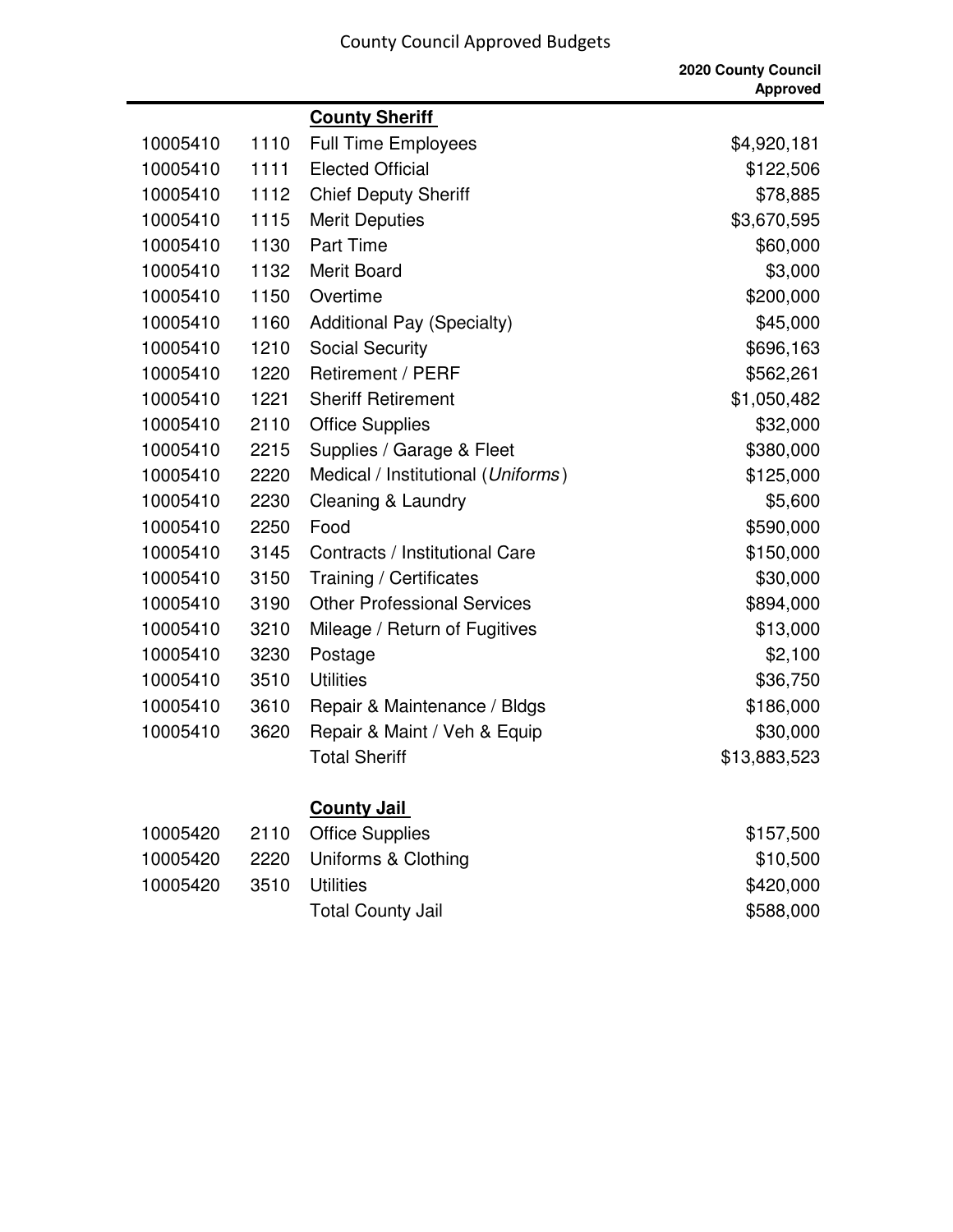|          |      |                                    | 2020 County Council<br><b>Approved</b> |
|----------|------|------------------------------------|----------------------------------------|
|          |      | <b>Community Corrections</b>       |                                        |
| 10005510 | 1110 | <b>Full Time Employees</b>         | \$215,346                              |
| 10005510 | 1130 | <b>Part Time</b>                   | \$30,160                               |
| 10005510 | 1150 | Overtime                           | \$500                                  |
| 10005510 | 1210 | <b>Social Security</b>             | \$18,820                               |
| 10005510 | 1220 | <b>Retirement / PERF</b>           | \$24,175                               |
| 10005510 | 2220 | Medical / Institutional (Uniforms) | \$4,000                                |
| 10005510 | 2230 | Cleaning & Laundry                 | \$25,000                               |
| 10005510 | 2250 | Food                               | \$52,000                               |
| 10005510 | 2340 | Minor Equipment                    | \$3,000                                |
| 10005510 | 2990 | <b>Operating Supplies</b>          | \$15,000                               |
| 10005510 | 3110 | Professional Services / Legal      | \$10,000                               |
| 10005510 | 3145 | Professional Serices / Medical     | \$26,000                               |
| 10005510 | 3190 | Professional Services / Other      | \$125,000                              |
| 10005510 | 3210 | Travel & Mileage                   | \$10,000                               |
| 10005510 | 3510 | <b>Utilities</b>                   | \$15,000                               |
| 10005510 | 3620 | Maintenance & Repair               | \$20,000                               |
|          |      | <b>Total Community Corrections</b> | \$594,001                              |
|          |      | <b>County Clerk</b>                |                                        |
| 10005810 | 1110 | <b>Full Time Employees</b>         | \$853,941                              |
| 10005810 | 1111 | <b>Elected Official</b>            | \$71,838                               |
| 10005810 | 1112 | <b>Chief Deputy</b>                | \$54,427                               |
| 10005810 | 1130 | <b>Part Time</b>                   | \$30,000                               |
| 10005810 | 1210 | <b>Social Security</b>             | \$77,281                               |
| 10005810 | 1220 | Retirement / PERF                  | \$109,784                              |
| 10005810 | 2110 | <b>Office Supplies</b>             | \$7,200                                |
| 10005810 | 2120 | <b>Printed Forms</b>               | \$7,200                                |
| 10005810 | 3190 | <b>Other Professional Services</b> | \$14,400                               |
| 10005810 | 3210 | <b>Travel &amp; Training</b>       | \$5,000                                |
| 10005810 | 3230 | Postage (PO Box)                   | \$200                                  |
| 10005810 | 3620 | Repair & Maintenance / Equip       | \$1,500                                |
| 10005810 | 3910 | Dues & Subscriptions               | \$1,800                                |
| 10005810 | 4520 | Capital / Misc Equipment           | \$500                                  |
|          |      | <b>Total Clerk</b>                 | \$1,235,071                            |
|          |      | <b>Prosecuting Attorney</b>        |                                        |
| 10005910 | 1110 | <b>Full Time Employees</b>         | \$2,923,816                            |
| 10005910 | 1210 | <b>Social Security</b>             | \$223,672                              |

10005910 1220 Retirement / PERF \$327,468

Total Prosecutor  $$3,474,956$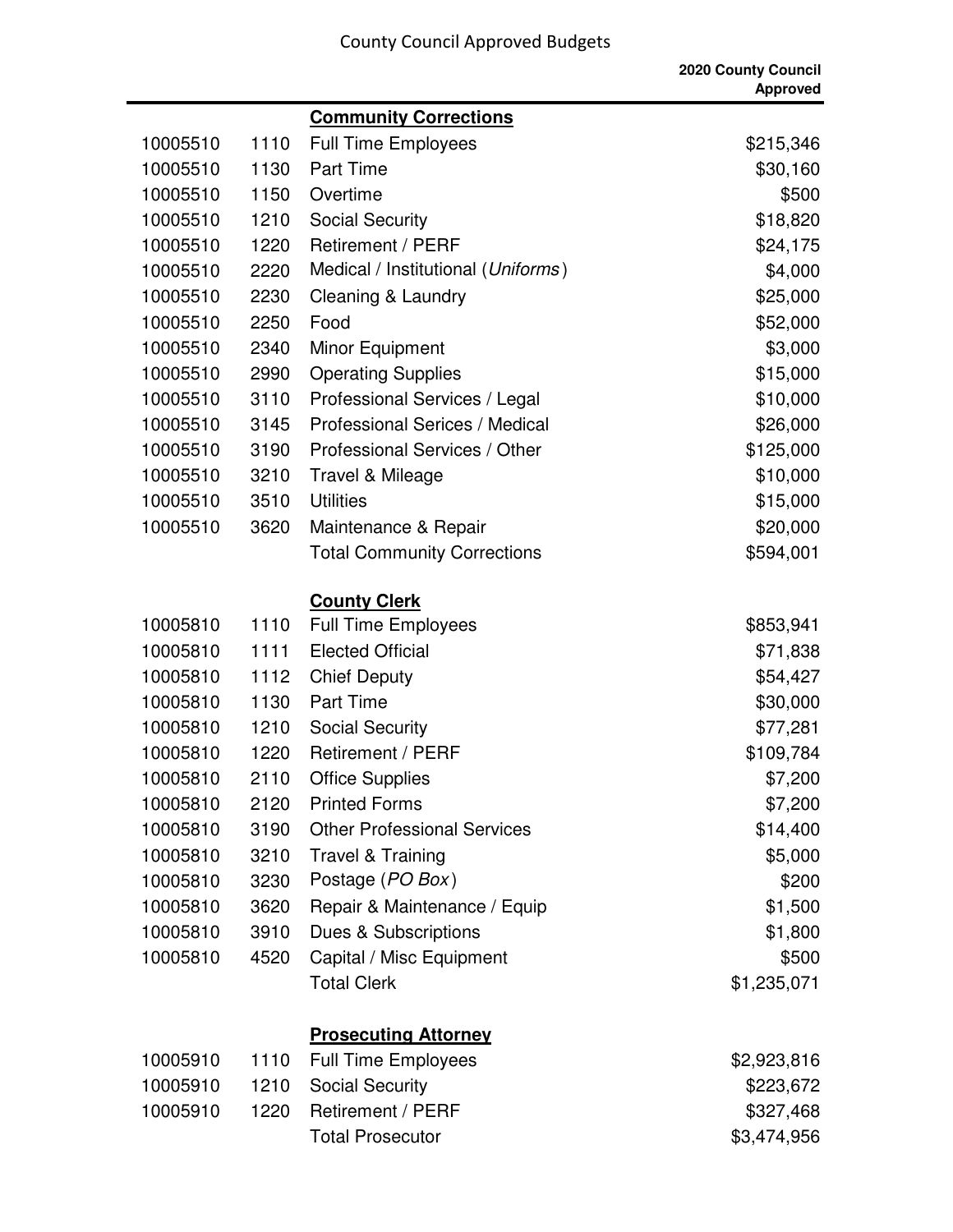|          |      |                                     | 2020 County Council<br><b>Approved</b> |
|----------|------|-------------------------------------|----------------------------------------|
|          |      | <b>Prosecuting Attorney 4-D</b>     |                                        |
| 10005920 | 1110 | <b>Full Time Employees</b>          | \$755,918                              |
| 10005920 | 1210 | <b>Social Security</b>              | \$57,828                               |
| 10005920 | 1220 | Retirement / PERF                   | \$84,663                               |
|          |      | Total 4-D                           | \$898,409                              |
|          |      | <b>Ancillary Court</b>              |                                        |
| 10006010 | 1110 | <b>Full Time Employees</b>          | \$100,360                              |
| 10006010 | 1210 | <b>Social Security</b>              | \$7,678                                |
| 10006010 | 1220 | <b>Retirement / PERF</b>            | \$11,241                               |
| 10006010 | 2110 | <b>Office Supplies</b>              | \$500                                  |
| 10006010 | 3170 | Translator                          | \$1,000                                |
|          |      | <b>Total Ancillary Court</b>        | \$120,779                              |
|          |      | <b>Public Defender</b>              |                                        |
| 10006310 | 1110 | <b>Full Time Employees</b>          | \$687,614                              |
| 10006310 | 1112 | <b>Appointed &amp; Chief Deputy</b> | \$265,006                              |
| 10006310 | 1113 | Part Time / Benefit Eligible        | \$1,455,256                            |
| 10006310 | 1130 | <b>Part Time</b>                    | \$123,000                              |
| 10006310 | 1210 | <b>Social Security</b>              | \$193,613                              |
| 10006310 | 1220 | <b>Retirement / PERF</b>            | \$106,694                              |
| 10006310 | 2110 | <b>Office Supplies</b>              | \$17,500                               |
| 10006310 | 3110 | Professional Services / Legal       | \$84,284                               |
| 10006310 | 3150 | Training                            | \$12,000                               |
| 10006310 | 3190 | Professional Services / Other       | \$350,000                              |
| 10006310 | 3210 | <b>Travel &amp; Training</b>        | \$20,000                               |
| 10006310 | 3510 | Utilities (Cellular Telephone)      | \$140                                  |
| 10006310 | 3910 | Dues & Subscrip (Law Books)         | \$18,000                               |
|          |      | <b>Total Public Defender</b>        | \$3,333,107                            |
|          |      | <b>Probation</b>                    |                                        |
| 10006410 | 1110 | <b>Full Time Employees</b>          | \$1,561,570                            |
| 10006410 | 1112 | <b>Appointed Official</b>           | \$79,886                               |
| 10006410 | 1130 | <b>Part Time</b>                    | \$52,000                               |
| 10006410 | 1210 | <b>Social Security</b>              | \$129,550                              |
| 10006410 | 1220 | Retirement / PERF                   | \$183,844                              |
|          |      | <b>Total Probation</b>              | \$2,006,850                            |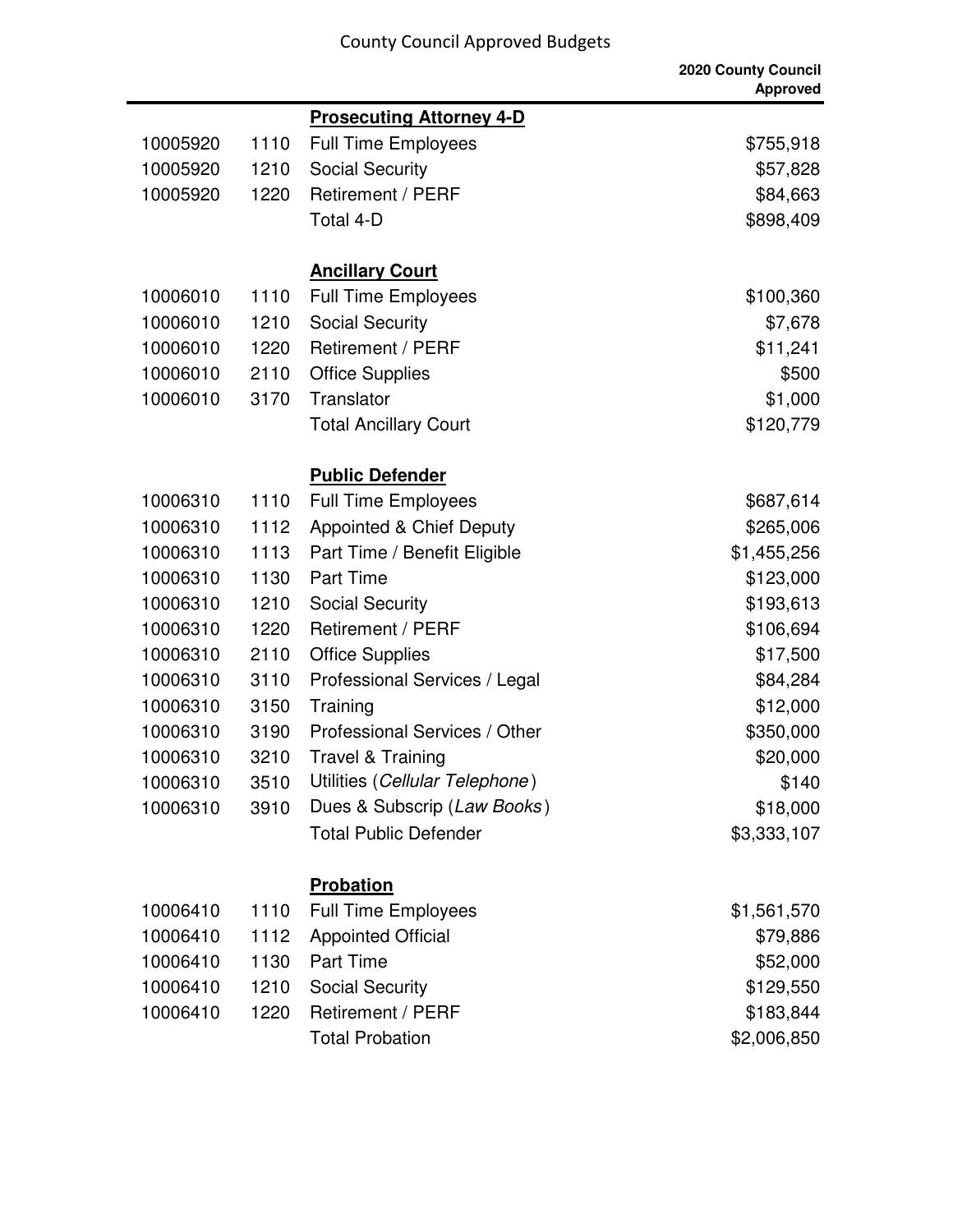|          |      |                                | <b>2020 County Council</b><br><b>Approved</b> |
|----------|------|--------------------------------|-----------------------------------------------|
|          |      | <b>Magistrate</b>              |                                               |
| 10006510 | 1110 | Full Time Employee             | \$98,846                                      |
| 10006510 | 1150 | Overtime                       | \$2,000                                       |
| 10006510 | 1210 | <b>Social Security</b>         | \$7,665                                       |
| 10006510 | 1220 | <b>Retirement / PERF</b>       | \$11,295                                      |
| 10006510 | 2110 | <b>Office Supplies</b>         | \$800                                         |
| 10006510 | 3210 | <b>Travel and Training</b>     | \$800                                         |
| 10006510 | 3910 | Dues & Subscriptions           | \$875                                         |
|          |      | <b>Total Magistrate</b>        | \$122,281                                     |
|          |      | <b>IV-D Commissioner</b>       |                                               |
| 10006520 | 1110 | <b>Full Time Employee</b>      | \$49,423                                      |
| 10006520 | 1112 | <b>Appointed Official</b>      | \$63,000                                      |
| 10006520 | 1130 | <b>Part Time</b>               | \$25,000                                      |
| 10006520 | 1210 | <b>Social Security</b>         | \$10,513                                      |
| 10006520 | 1220 | Retirement / PERF              | \$5,536                                       |
| 10006520 | 2110 | <b>Office Supplies</b>         | \$300                                         |
| 10006520 | 3160 | Judge Pro-Tem                  | \$250                                         |
| 10006520 | 3210 | <b>Travel and Training</b>     | \$600                                         |
| 10006520 | 3910 | Dues & Subscriptions           | \$500                                         |
|          |      | <b>Total IV-D Commissioner</b> | \$155,122                                     |
|          |      | <b>Circuit Court</b>           |                                               |
| 10007010 | 1110 | <b>Full Time Employee</b>      | \$151,751                                     |
| 10007010 | 1210 | <b>Social Security</b>         | \$11,609                                      |
| 10007010 | 1220 | Retirement / PERF              | \$16,997                                      |
| 10007010 | 2110 | <b>Office Supplies</b>         | \$1,000                                       |
| 10007010 | 3115 | <b>Pauper Attorney</b>         | \$40,000                                      |
| 10007010 | 3160 | Judge Pro-tem                  | \$500                                         |
| 10007010 | 3190 | Other Professional (Psych)     | \$4,000                                       |
| 10007010 | 3210 | <b>Travel and Training</b>     | \$250                                         |
| 10007010 | 3910 | Dues & Subscriptions           | \$2,500                                       |
| 10007010 | 3950 | Jury Expense                   | \$23,000                                      |
|          |      | <b>Total Circuit Court</b>     | \$251,607                                     |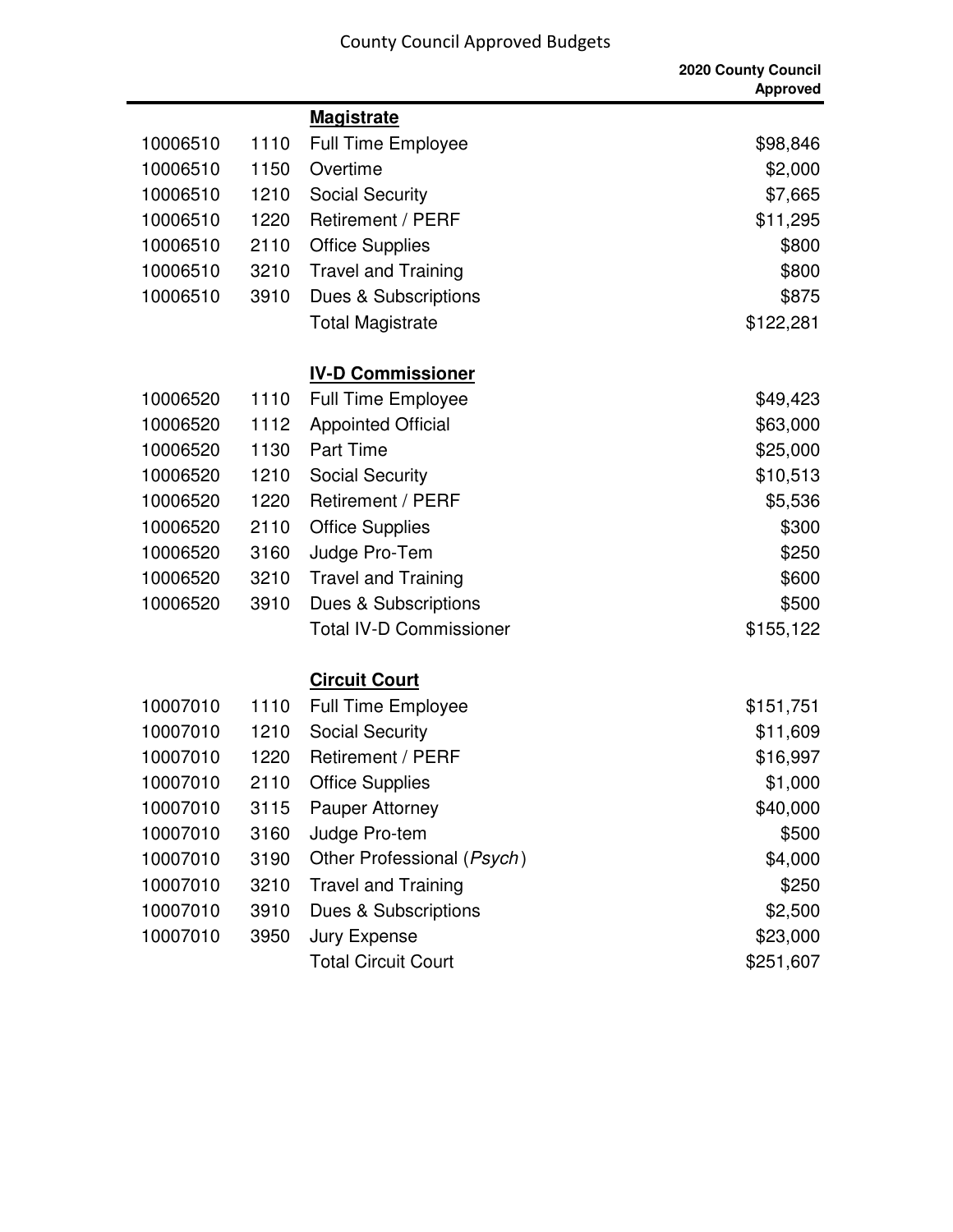|          |      |                                    | 2020 County Council<br><b>Approved</b> |
|----------|------|------------------------------------|----------------------------------------|
|          |      | <b>Superior Court 1</b>            |                                        |
| 10007101 | 1110 | <b>Full Time Employees</b>         | \$96,167                               |
| 10007101 | 1113 | Part Time / Benefits Eligible      | \$35,217                               |
| 10007101 | 1150 | Overtime                           | \$3,000                                |
| 10007101 | 1210 | <b>Social Security</b>             | \$10,281                               |
| 10007101 | 1220 | Retirement / PERF                  | \$11,107                               |
| 10007101 | 2110 | <b>Office Supplies</b>             | \$1,000                                |
| 10007101 | 2130 | <b>Printing Supplies</b>           | \$300                                  |
| 10007101 | 3115 | <b>Pauper Attorney</b>             | \$50,000                               |
| 10007101 | 3140 | <b>Evaluations Services</b>        | \$2,000                                |
| 10007101 | 3160 | Judge Pro-tem                      | \$300                                  |
| 10007101 | 3190 | <b>Other Professional Services</b> | \$1,500                                |
| 10007101 | 3210 | <b>Travel &amp; Training</b>       | \$500                                  |
| 10007101 | 3910 | Dues & Subscriptions               | \$1,000                                |
| 10007101 | 3950 | Jury Expense                       | \$15,000                               |
|          |      | <b>Total Superior Court 1</b>      | \$227,372                              |
|          |      | <b>Superior Court 2</b>            |                                        |
| 10007102 | 1110 | <b>Full Time Employees</b>         | \$95,059                               |
| 10007102 | 1113 | Part Time / Benefits Eligible      | \$35,217                               |
| 10007102 | 1130 | <b>Part Time</b>                   | \$1,000                                |
| 10007102 | 1150 | Overtime                           | \$4,000                                |
| 10007102 | 1210 | <b>Social Security</b>             | \$10,349                               |
| 10007102 | 1220 | Retirement / PERF                  | \$11,095                               |
| 10007102 | 2110 | <b>Office Supplies</b>             | \$1,250                                |
| 10007102 | 3115 | <b>Pauper Attorney</b>             | \$40,000                               |
| 10007102 | 3145 | Physicians & Psychiatric Exam      | \$10,000                               |
| 10007102 | 3160 | Judge Pro-tem                      | \$500                                  |
| 10007102 | 3165 | <b>Pauper Transcripts</b>          | \$75,000                               |
| 10007102 | 3190 | <b>Other Professional Services</b> | \$250                                  |
| 10007102 | 3210 | <b>Travel &amp; Training</b>       | \$500                                  |
| 10007102 | 3910 | <b>Dues &amp; Subscriptions</b>    | \$3,000                                |
| 10007102 | 3950 | Jury Expense                       | \$10,000                               |
|          |      | <b>Total Superior Court 2</b>      | \$297,220                              |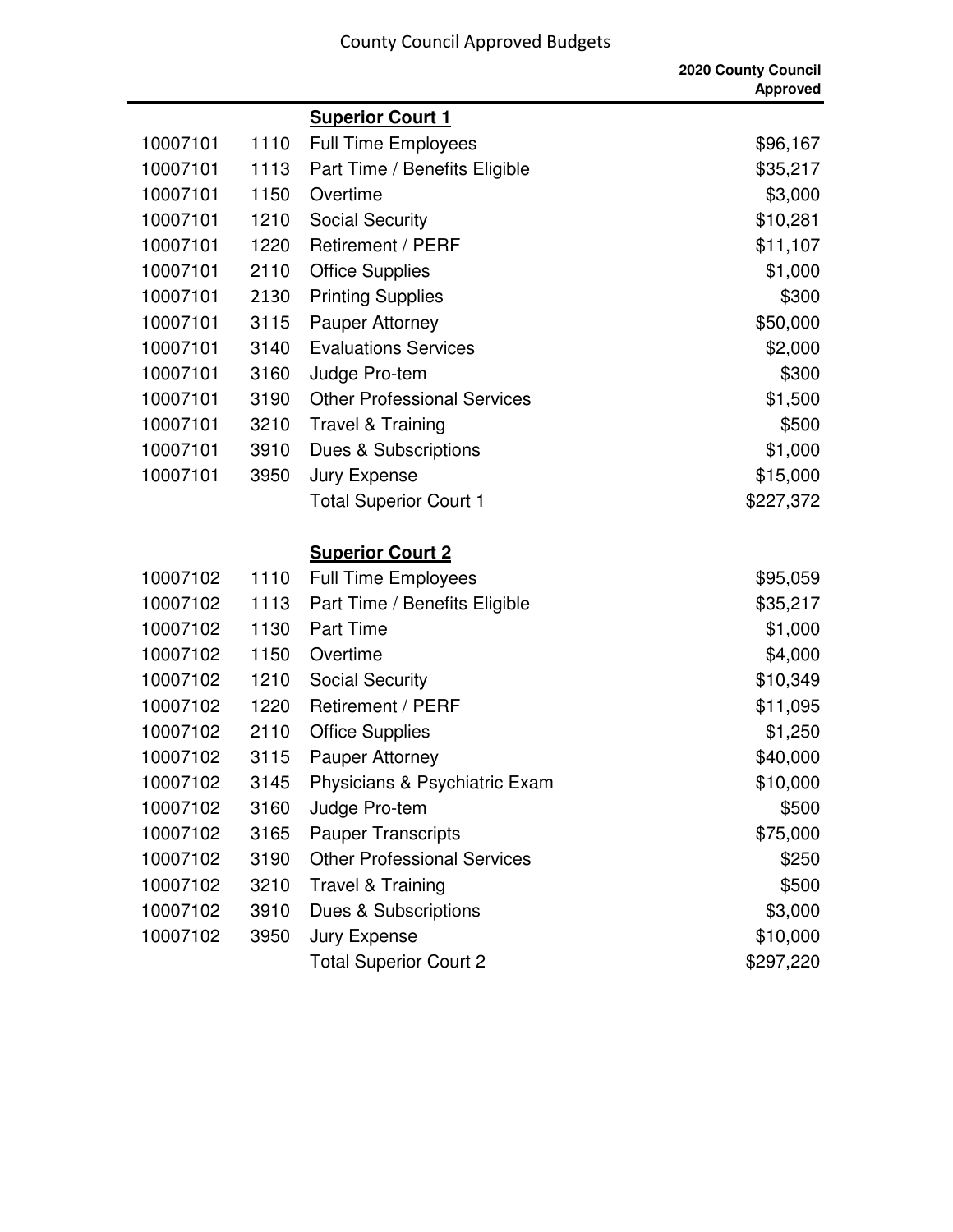|          |      |                                | 2020 County Council<br><b>Approved</b> |
|----------|------|--------------------------------|----------------------------------------|
|          |      | <b>Superior Court 4</b>        |                                        |
| 10007104 | 1110 | <b>Full Time Employee</b>      | \$189,376                              |
| 10007104 | 1150 | Overtime                       | \$1,200                                |
| 10007104 | 1210 | <b>Social Security</b>         | \$14,580                               |
| 10007104 | 1220 | <b>Retirement / PERF</b>       | \$21,345                               |
| 10007104 | 2110 | <b>Office Supplies</b>         | \$750                                  |
| 10007104 | 3115 | <b>Pauper Attorney</b>         | \$30,000                               |
| 10007104 | 3145 | <b>Psychiatric Evaluations</b> | \$2,500                                |
| 10007104 | 3160 | Judge Pro-tem                  | \$300                                  |
| 10007104 | 3210 | <b>Travel &amp; Training</b>   | \$500                                  |
| 10007104 | 3910 | Dues & Subscriptions           | \$300                                  |
| 10007104 | 3950 | <b>Jury Expenses</b>           | \$2,000                                |
|          |      | <b>Total Superior Court 4</b>  | \$262,851                              |
|          |      | <b>Superior Court 5</b>        |                                        |
| 10007105 | 1110 | <b>Full Time Employees</b>     | \$189,611                              |
| 10007105 | 1210 | <b>Social Security</b>         | \$14,506                               |
| 10007105 | 1220 | Retirement / PERF              | \$21,237                               |
| 10007105 | 2110 | <b>Office Supplies</b>         | \$2,000                                |
| 10007105 | 3115 | <b>Pauper Attorney</b>         | \$40,000                               |
| 10007105 | 3140 | Consultants (Evaluations)      | \$60,000                               |
| 10007105 | 3160 | Judge Pro-tem                  | \$400                                  |
| 10007105 | 3210 | <b>Travel &amp; Training</b>   | \$250                                  |
| 10007105 | 3910 | Dues & Subscriptions           | \$600                                  |
| 10007105 | 3950 | Jury Expense                   | \$1,500                                |
|          |      | <b>Total Superior Court 5</b>  | \$330,104                              |
|          |      | <b>Superior Court 6</b>        |                                        |
| 10007106 | 1110 | <b>Full Time Employees</b>     | \$235,865                              |
| 10007106 | 1130 | <b>Part Time</b>               | \$500                                  |
| 10007106 | 1150 | Overtime                       | \$500                                  |
| 10007106 | 1210 | <b>Social Security</b>         | \$18,121                               |
| 10007106 | 1220 | <b>Retirement / PERF</b>       | \$26,473                               |
| 10007106 | 2110 | <b>Office Supplies</b>         | \$1,500                                |
| 10007106 | 3115 | Pauper Attorney                | \$5,000                                |
| 10007106 | 3145 | Physicians & Psychiatric Exam  | \$500                                  |
| 10007106 | 3160 | Judge Pro-tem                  | \$500                                  |
| 10007106 | 3210 | <b>Travel &amp; Training</b>   | \$500                                  |
| 10007106 | 3910 | Dues & Subscriptions           | \$850                                  |
| 10007106 | 3950 | <b>Jury Expenses</b>           | \$1,000                                |
|          |      | <b>Total Superior Court 6</b>  | \$291,309                              |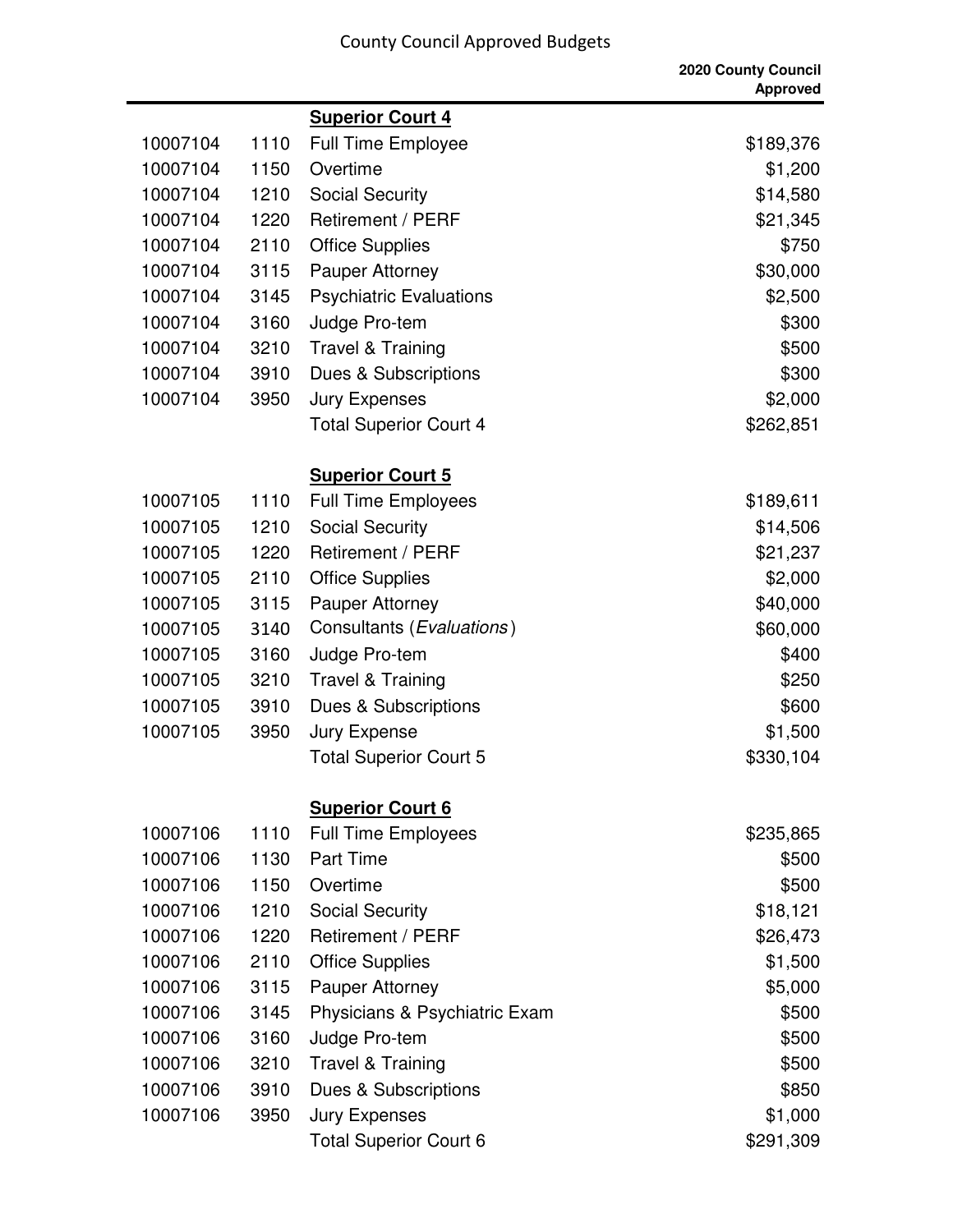|          |      |                                     | 2020 County Council<br><b>Approved</b> |
|----------|------|-------------------------------------|----------------------------------------|
|          |      | <b>Superior Court 3</b>             |                                        |
| 10007203 | 1110 | <b>Full Time Employees</b>          | \$248,518                              |
| 10007203 | 1112 | <b>Appointed Official</b>           | \$41,393                               |
| 10007203 | 1130 | <b>Part Time</b>                    | \$30,000                               |
| 10007203 | 1210 | <b>Social Security</b>              | \$24,474                               |
| 10007203 | 1220 | Retirement / PERF                   | \$27,835                               |
| 10007203 | 2110 | <b>Office Supplies</b>              | \$3,000                                |
| 10007203 | 2220 | Medical                             | \$9,000                                |
| 10007203 | 3115 | <b>Pauper Attorney</b>              | \$50,000                               |
| 10007203 | 3145 | <b>Institutional Care</b>           | \$280,000                              |
| 10007203 | 3160 | Judge Pro-Tem                       | \$1,000                                |
| 10007203 | 3190 | <b>Professional Services / Misc</b> | \$11,600                               |
| 10007203 | 3210 | <b>Travel &amp; Training</b>        | \$2,500                                |
| 10007203 | 3730 | <b>Equipment Lease</b>              | \$30,000                               |
| 10007203 | 3910 | Dues & Subscriptions                | \$2,000                                |
|          |      | <b>Total Superior Court 3</b>       | \$761,320                              |
|          |      | <b>CASA</b>                         |                                        |
| 10007310 | 1110 | <b>Full Time Employees</b>          | \$345,312                              |
| 10007310 | 1113 | Part Time / Benefit Eligible        | \$118,133                              |
| 10007310 | 1210 | <b>Social Security</b>              | \$35,454                               |
| 10007310 | 1220 | Retirement / PERF                   | \$38,675                               |
|          |      | <b>Total CASA</b>                   | \$537,574                              |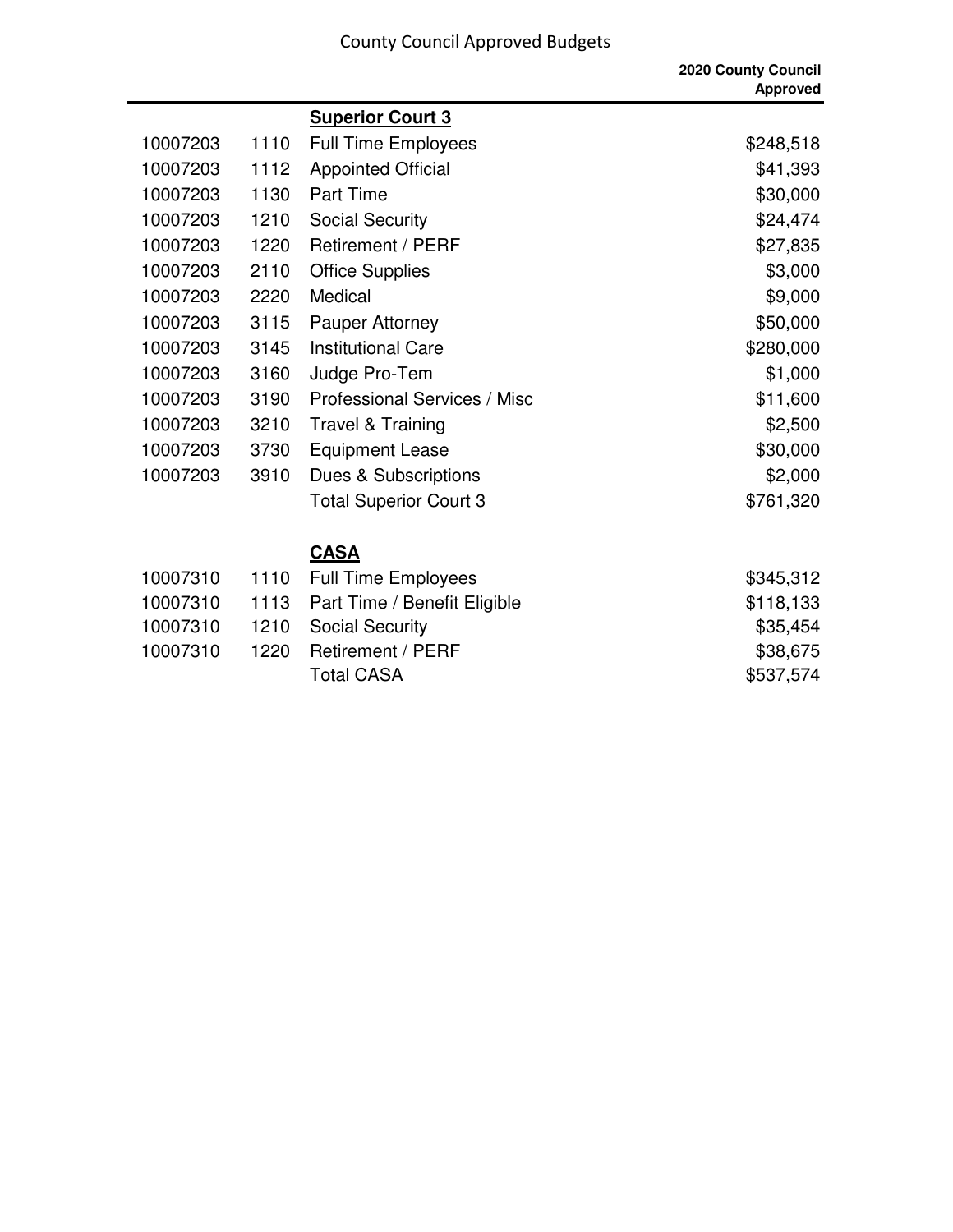|          |      |                                 | 2020 County Council<br><b>Approved</b> |
|----------|------|---------------------------------|----------------------------------------|
|          |      | <b>Health Department</b>        |                                        |
| 10009010 | 1110 | <b>Full Time Employees</b>      | \$961,644                              |
| 10009010 | 1112 | <b>Appointed Health Officer</b> | \$55,329                               |
| 10009010 | 1210 | <b>Social Security</b>          | \$77,799                               |
| 10009010 | 1220 | Retirement / PERF               | \$107,705                              |
| 10009010 | 2110 | <b>Office Supplies</b>          | \$4,000                                |
| 10009010 | 2120 | <b>Printed Forms</b>            | \$4,000                                |
| 10009010 | 2210 | Gasoline & Oil                  | \$2,500                                |
| 10009010 | 2220 | <b>Medical Supplies</b>         | \$95,000                               |
| 10009010 | 2340 | Minor Equipment (Garage)        | \$1,000                                |
| 10009010 | 2990 | <b>Other Supplies</b>           | \$3,000                                |
| 10009010 | 3110 | <b>Legal Services</b>           | \$10,000                               |
| 10009010 | 3150 | Training                        | \$2,500                                |
| 10009010 | 3170 | Translator                      | \$500                                  |
| 10009010 | 3190 | Professional Services (Board)   | \$2,900                                |
| 10009010 | 3210 | Travel and Training / Mileage   | \$10,000                               |
| 10009010 | 3240 | Software                        | \$975                                  |
| 10009010 | 3310 | <b>Legal Notices</b>            | \$100                                  |
| 10009010 | 3510 | Utilities (cell phones)         | \$3,000                                |
| 10009010 | 3620 | Repair & Maintenance (Vehicle)  | \$1,500                                |
| 10009010 | 3720 | Heavy Machinery (Vehicle Lease) | \$6,000                                |
| 10009010 | 3910 | Dues & Subscriptions            | \$5,000                                |
|          |      | <b>Total Health Department</b>  | \$1,354,452                            |
|          |      | <b>Employee Insurance</b>       |                                        |
| 10009410 | 1222 | <b>Hoosier START Match</b>      | \$12,000                               |
| 10009410 | 1230 | <b>Health Insurance</b>         | \$7,248,000                            |
| 10009410 | 1231 | Long Term Disability            | \$95,000                               |
| 10009410 | 1232 | Life Insurance                  | \$59,000                               |
| 10009410 | 1910 | <b>Workers Compensation</b>     | \$350,300                              |
| 10009410 | 1920 | Unemployment                    | \$22,200                               |
|          |      | <b>Total Employee Benefits</b>  | \$7,786,500                            |

GENERAL FUND EXPENDITURE TOTAL **654,045,391**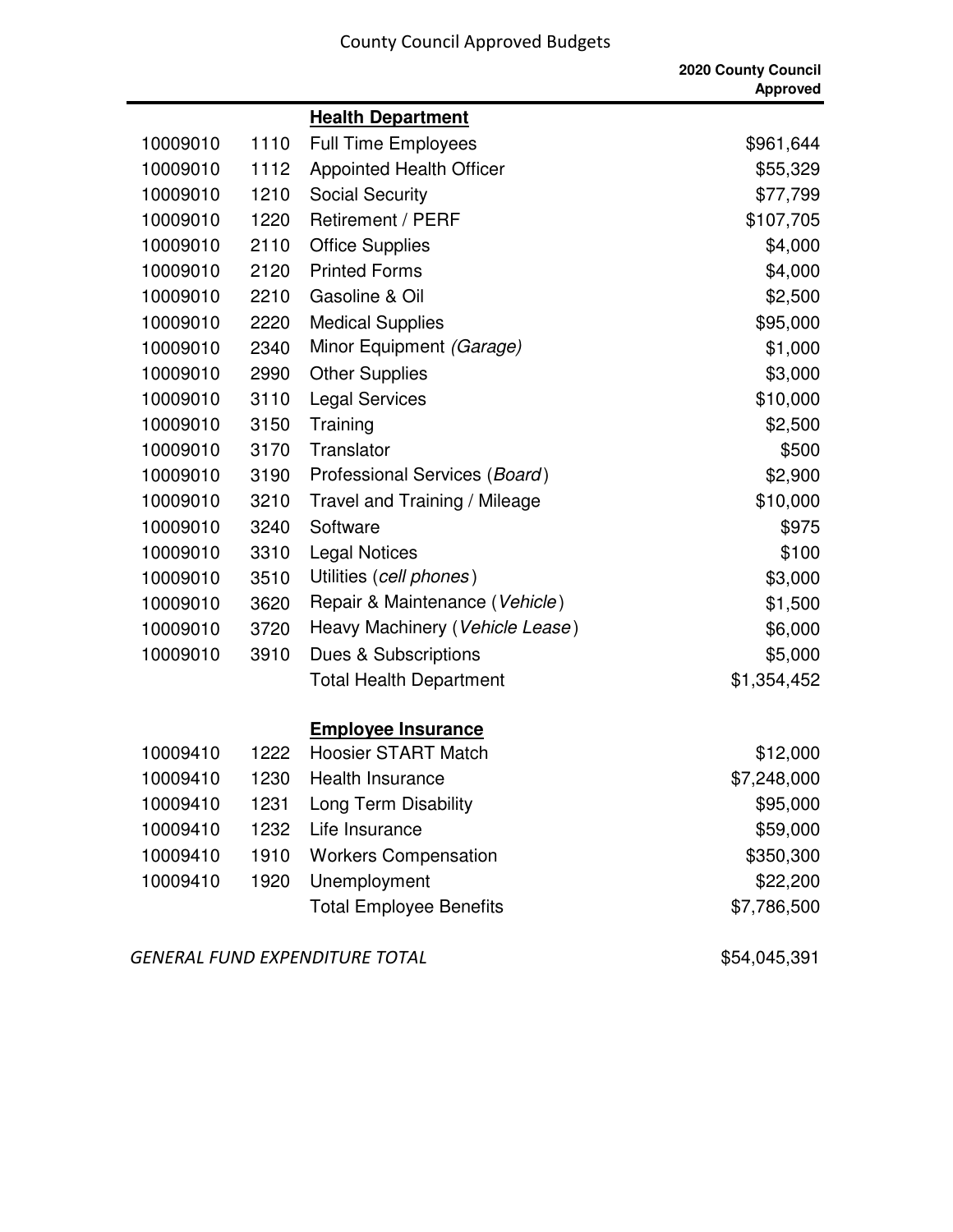## *General Fund Revenue*

**Taxes:**

| 10000000 | 0100 | <b>Property Tax</b>                       | \$26,392,000 |
|----------|------|-------------------------------------------|--------------|
| 10000000 | 0111 | Other Taxes / LIT Distributable Shares    | \$11,094,388 |
| 10000000 | 0120 | <b>Other Taxes / Miscellaneous</b>        | \$30,000     |
| 10000000 | 0122 | Alcoholic Beverage Excise Tax             | \$10,500     |
| 10000000 | 0123 | <b>State Gaming</b>                       | \$418,000    |
| 10000000 | 0124 | <b>Financial Institutions Tax</b>         | \$249,000    |
| 10000000 | 0130 | License Excise Tax                        | \$2,300,000  |
| 10000000 | 0131 | <b>Commercial Vehicle Excise Tax</b>      | \$113,200    |
|          |      | <b>Intergovernmental</b>                  |              |
| 10000000 | 0280 | Area Plan Transportation Study            | \$378,634    |
| 10000000 | 0281 | Public Safety / Federal (TEMA etc)        | \$69,000     |
| 10000000 | 0282 | IV-D Prosecutor (Federal)                 | \$1,300,000  |
| 10000000 | 0290 | State/Local Gov't (incl Elections)        | \$85,000     |
| 10000000 | 0291 | PD Commission / Restitution               | \$1,300,000  |
| 10000000 | 0292 | <b>IV-D Prosecutor (State)</b>            | \$21,000     |
| 10000000 | 0295 | <b>Economic Development</b>               | \$59,589     |
|          |      | <b>Licenses &amp; Permits:</b>            |              |
| 10000000 | 0301 | <b>Building Commission - Permits</b>      | \$367,300    |
| 10000000 | 0302 | Area Plan                                 | \$130,000    |
| 10000000 | 0304 | <b>Mobile Home Permit Fees</b>            | \$2,500      |
| 10000000 | 0320 | <b>County Health Department</b>           | \$35,000     |
| 10000000 | 0321 | Health Dept / Septic Permits              | \$23,000     |
| 10000000 | 0322 | Health Dept / Food Permits                | \$240,000    |
|          |      | <b>Charges for Services</b>               |              |
| 10000000 | 0401 | Auditor                                   | \$20,100     |
| 10000000 | 0402 | Treasurer (Demand, TS, Dup Bills, Bad Cho | \$7,550      |
| 10000000 | 0403 | <b>County Recorder</b>                    | \$290,000    |
| 10000000 | 0410 | <b>County Sheriff</b>                     | \$220,820    |
| 10000000 | 0411 | Sheriff-Inmate House-Inmate Housing       | \$595,000    |
| 10000000 | 0412 | Juvenile Detention Reimbursement          | \$45,000     |
| 10000000 | 0413 | Probation                                 | \$75,000     |
| 10000000 | 0420 | <b>Health Department</b>                  | \$430,000    |
| 10000000 | 0421 | Tippecanoe Villa                          | \$1,218,558  |
| 10000000 | 0422 | Cary Home                                 | \$1,100,000  |
| 10000000 | 0423 | Coroner                                   | \$16,600     |
| 10000000 | 0425 | <b>Health Department Inspection Fees</b>  | \$500        |
| 10000000 | 0441 | Park Property / Rental                    | \$72,000     |
| 10000000 | 0442 | Fairgrounds / Rental                      | \$60,000     |
| 10000000 | 0491 | Copy Fees                                 | \$670        |
| 10000000 | 0492 | <b>Rental of County Property</b>          | \$6,001      |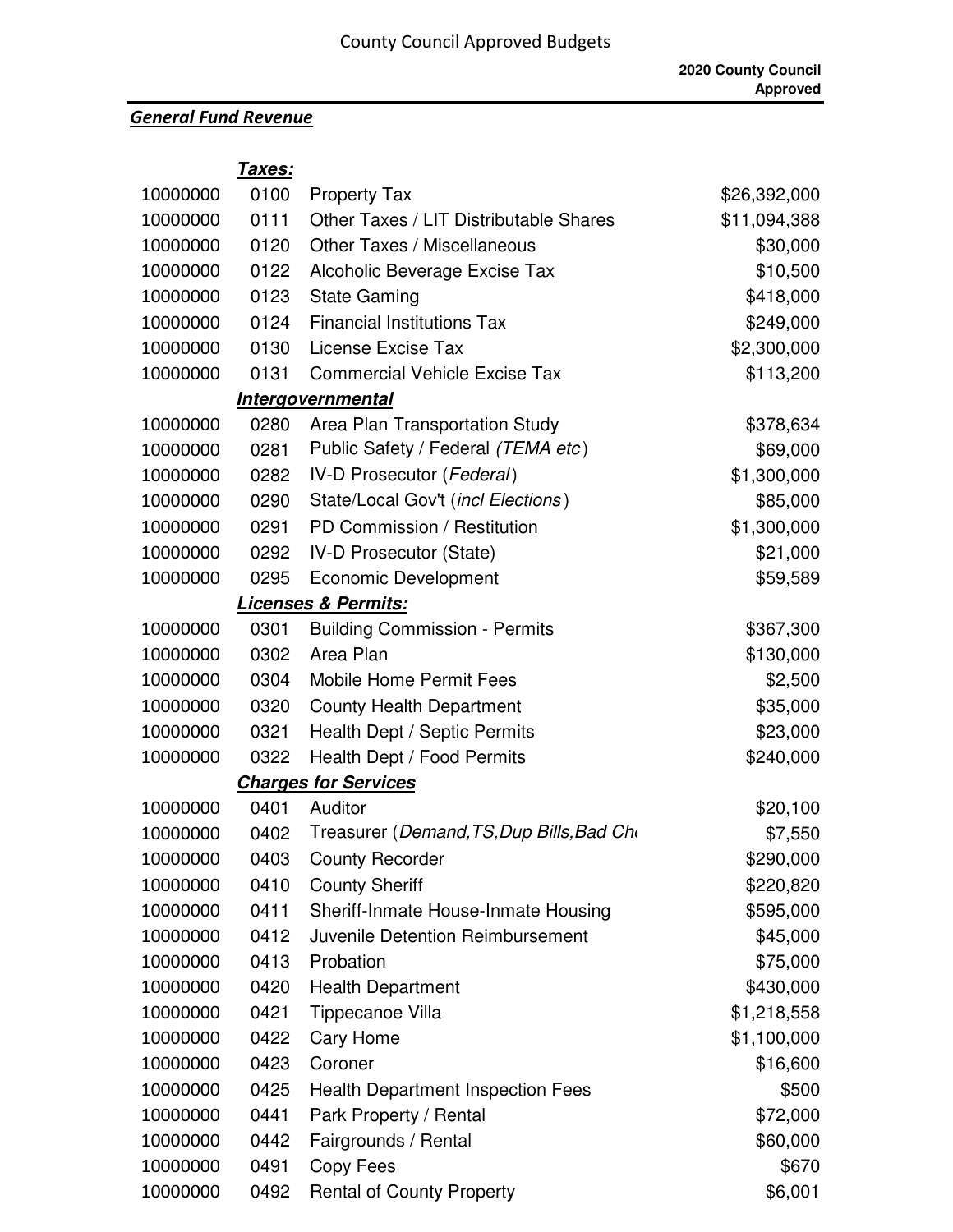|                                  |      |                                        | <b>2020 County Council</b><br><b>Approved</b> |
|----------------------------------|------|----------------------------------------|-----------------------------------------------|
|                                  |      | <b>Fines &amp; Forfeitures:</b>        |                                               |
| 10000000                         | 0510 | <b>Restitutions &amp; Extraditions</b> | \$1,000                                       |
| 10000000                         | 0511 | <b>Court Fines</b>                     | \$700,000                                     |
| 10000000                         | 0512 | <b>West Lafayette Court Fines</b>      | \$600                                         |
| 10000000                         | 0522 | <b>Health Department</b>               | \$4,500                                       |
| <b>Other Receipts:</b>           |      |                                        |                                               |
| 10000000                         | 0660 | <b>Interest Earnings</b>               | \$1,416,000                                   |
| 10000000                         | 0670 | <b>Other Financial Services / Misc</b> | \$1,750                                       |
| <b>Other Financial Services:</b> |      |                                        |                                               |
| 10000000                         | 0730 | Rebate & Refunds                       | \$1,000                                       |
| 10000000                         | 0740 | Sale of County Property                | \$10,000                                      |
| 10000000                         | 0761 | Reimbursements / Internal Refunds      | \$1,030,000                                   |
|                                  |      | <b>GENERAL FUND REVENUE TOTAL</b>      | \$51,940,760                                  |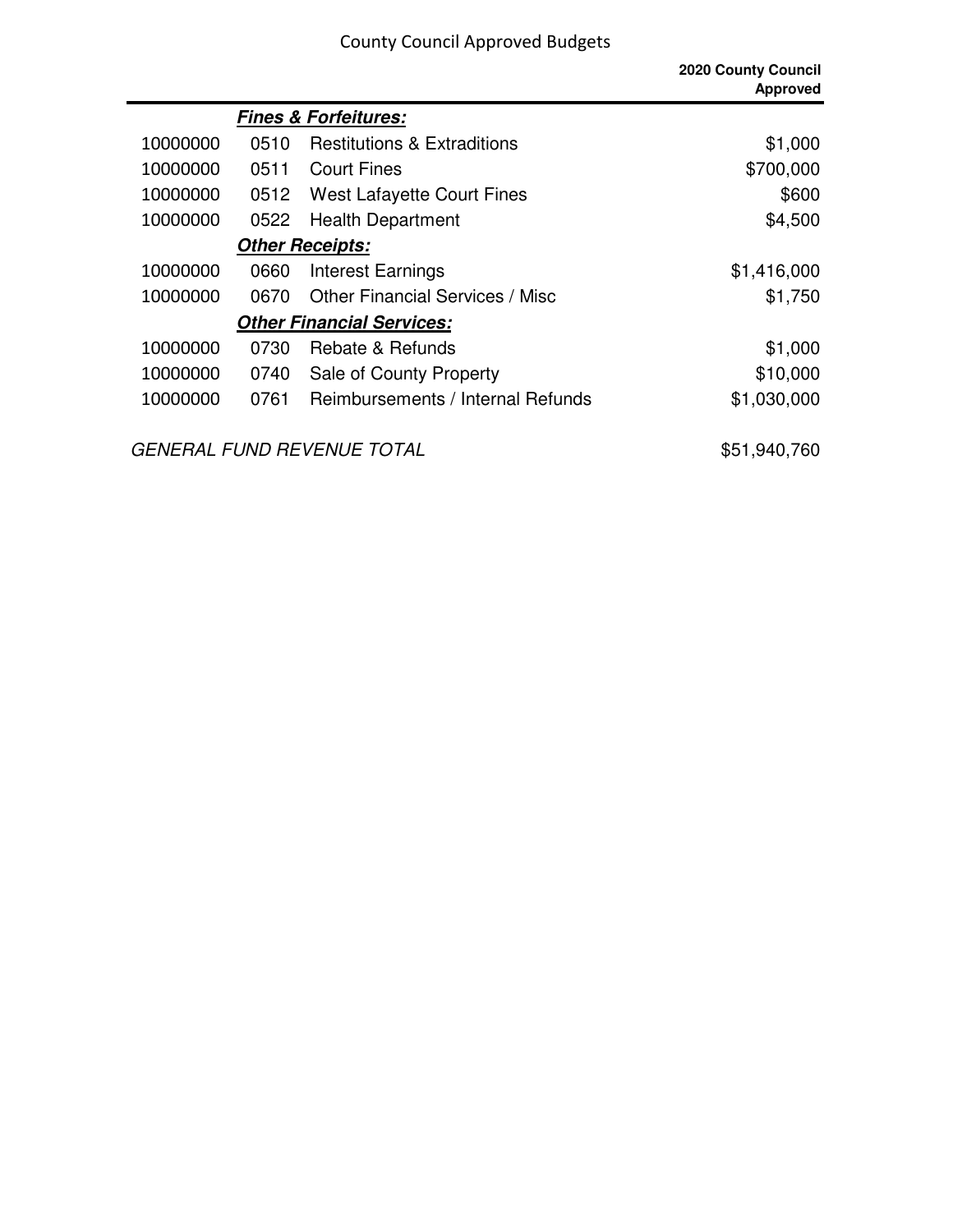| <b>Economic Development Income Tax</b>            |             |
|---------------------------------------------------|-------------|
| Surveyor                                          |             |
| 1112-0420-1110 Full Time Employee                 | \$141,699   |
| 1112-0420-1111 Elected Official                   | \$19,868    |
| 1112-0420-1130 Part Time                          | \$8,000     |
| 1112-0420-1150 Overtime                           | \$4,000     |
| 1112-0420-1210 Social Security                    | \$13,278    |
| 1112-0420-1220 Retirement / PERF                  | \$18,544    |
| 1112-0430-4240 Culverts & Drains                  | \$100,000   |
| $***$<br>Surveyor / Cornerstone Perpetuation      | \$305,389   |
| <b>County Commissioners</b>                       |             |
| 1112-1110-1110 Full Time Employee                 | \$52,007    |
| 1112-1110-1130 Part Time                          | \$2,500     |
| 1112-1110-1210 Social Security                    | \$4,170     |
| 1112-1110-1220 Retirement / PERF                  | \$5,825     |
| 1112-1110-3110 Legal Services                     | \$200,000   |
| 1112-1110-3150 Training / Certificates            | \$15,000    |
| 1112-1110-3190 Other Professional Services        | \$900,000   |
| 1112-1110-3210 Travel & Training                  | \$10,000    |
| 1112-1110-3910 Dues & Subscriptions               | \$15,000    |
| 1112-1110-3920 Grants & Agency Support            | \$1,500,000 |
| 1112-1110-4210 Infrastructure                     | \$2,000,000 |
| 1112-1110-4310 Buildings/ Municipal               | \$2,500,000 |
| 1112-1110-4330 Buildings / Residential            | \$250,000   |
| 1112-1110-5300 Bond & Loan                        | \$1,658,288 |
| 1112-1110-6100 Internal Transfers / Transfers Out | \$310,000   |
| $\star\star$<br><b>County Commissioners</b>       | \$9,422,790 |
| <b>MITS</b>                                       |             |
| 1112-1410-3150 Training                           | \$10,000    |
| 1112-1410-3190 Professional Services              | \$4,000     |
| 1112-1410-3240 Software                           | \$646,982   |
| 1112-1410-4510 General Machinery & Equipment      | \$333,103   |
| $\star\star$<br><b>MITS</b>                       | \$994,085   |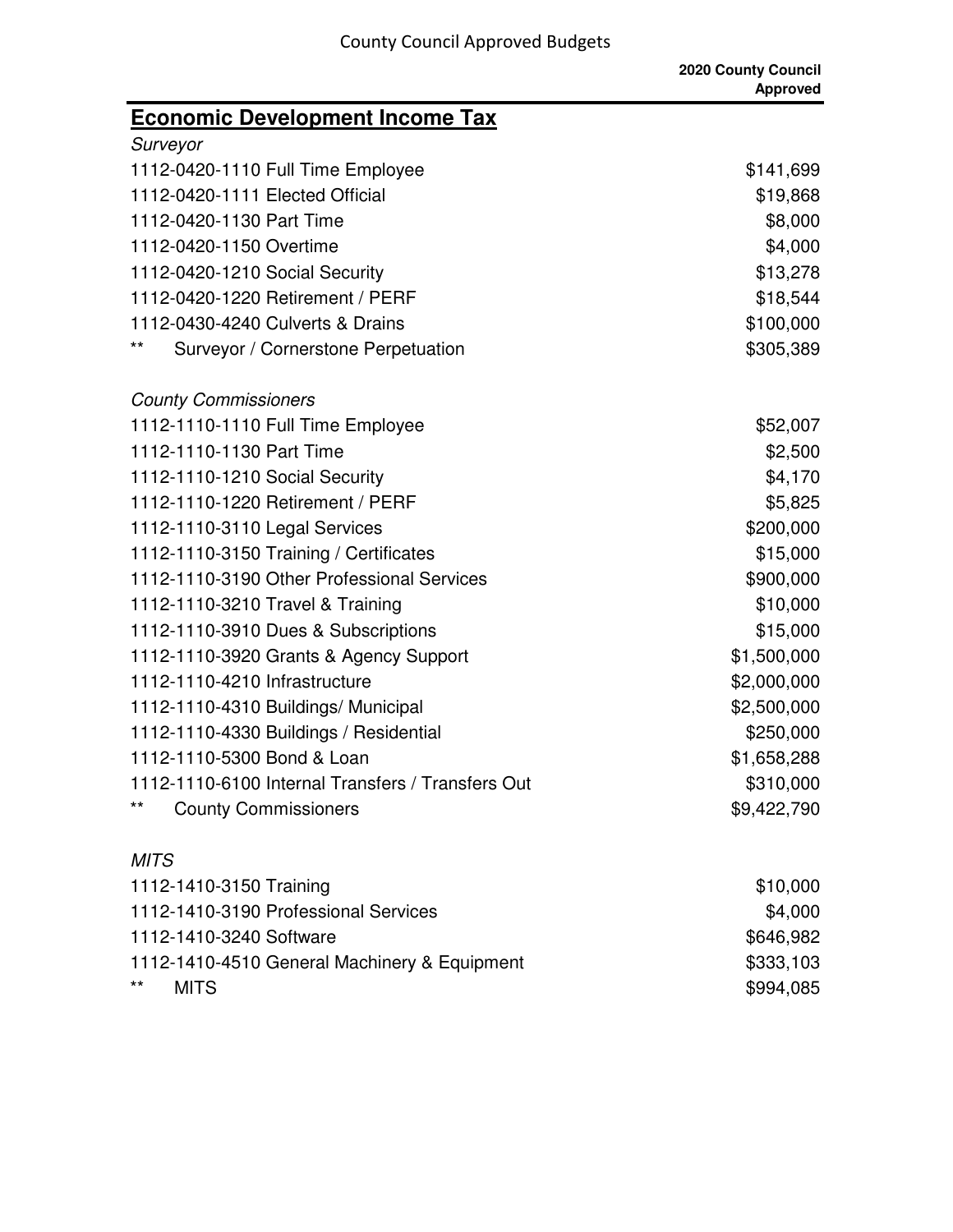| MITS / GIS                                           |              |
|------------------------------------------------------|--------------|
| 1112-1420-1110 Full Time Employee                    | \$131,242    |
| 1112-1420-1112 Appointed Official                    | \$41,185     |
| 1112-1420-1210 Social Security                       | \$13,191     |
| 1112-1420-1220 Retirement / PERF                     | \$19,312     |
| 1112-1420-2110 Office Supplies                       | \$4,000      |
| 1112-1420-3150 Training                              | \$3,120      |
| 1112-1420-3210 Travel & Training                     | \$4,152      |
| 1112-1420-3240 Software                              | \$80,200     |
| $***$<br><b>GIS</b>                                  | \$296,402    |
| Employee Insurance                                   |              |
| 1112-9410-1230 Health Insurance                      | \$116,340    |
| 1112-9410-1231 Long Term Disability                  | \$1,610      |
| 1112-9410-1232 Life Insurance                        | \$857        |
| 1112-9410-1910 Workers Compensation                  | \$13,927     |
| $***$<br>Employee Insurance                          | \$132,734    |
| ****<br><b>EDIT Fund Total Expenditures</b>          | \$11,151,400 |
| <b>Fund Revenue</b>                                  |              |
| 1112-0000-0112 Income Tax                            | \$8,870,166  |
| 1112-0000-0660 Interest                              | \$264,000    |
| <b>Total EDIT Revenue</b>                            | \$9,134,166  |
| <b>Clerk Record Perpetuation</b>                     |              |
| 1119-5810-1110 Full Time Employee                    | \$62,292     |
| 1119-5810-1130 Part Time                             | \$40,000     |
| 1119-5810-1210 Social Security                       | \$7,826      |
| 1119-9410-1230 Health Insurance                      | \$20,700     |
| 1119-9410-1231 Long Term Disability                  | \$220        |
| 1119-9410-1232 Life Insurance                        | \$170        |
| 1119-5810-2110 Office Supplies                       | \$2,000      |
| 1119-5810-2340 Minor Equipment (R&M)                 | \$5,000      |
| 1119-5810-3240 Software                              | \$6,000      |
| 1119-5810-4590 Capital Outlay / Misc                 | \$2,000      |
| $***$<br><b>Clerk Record Perp Total Expenditures</b> | \$146,208    |

#### **Fund Revenue**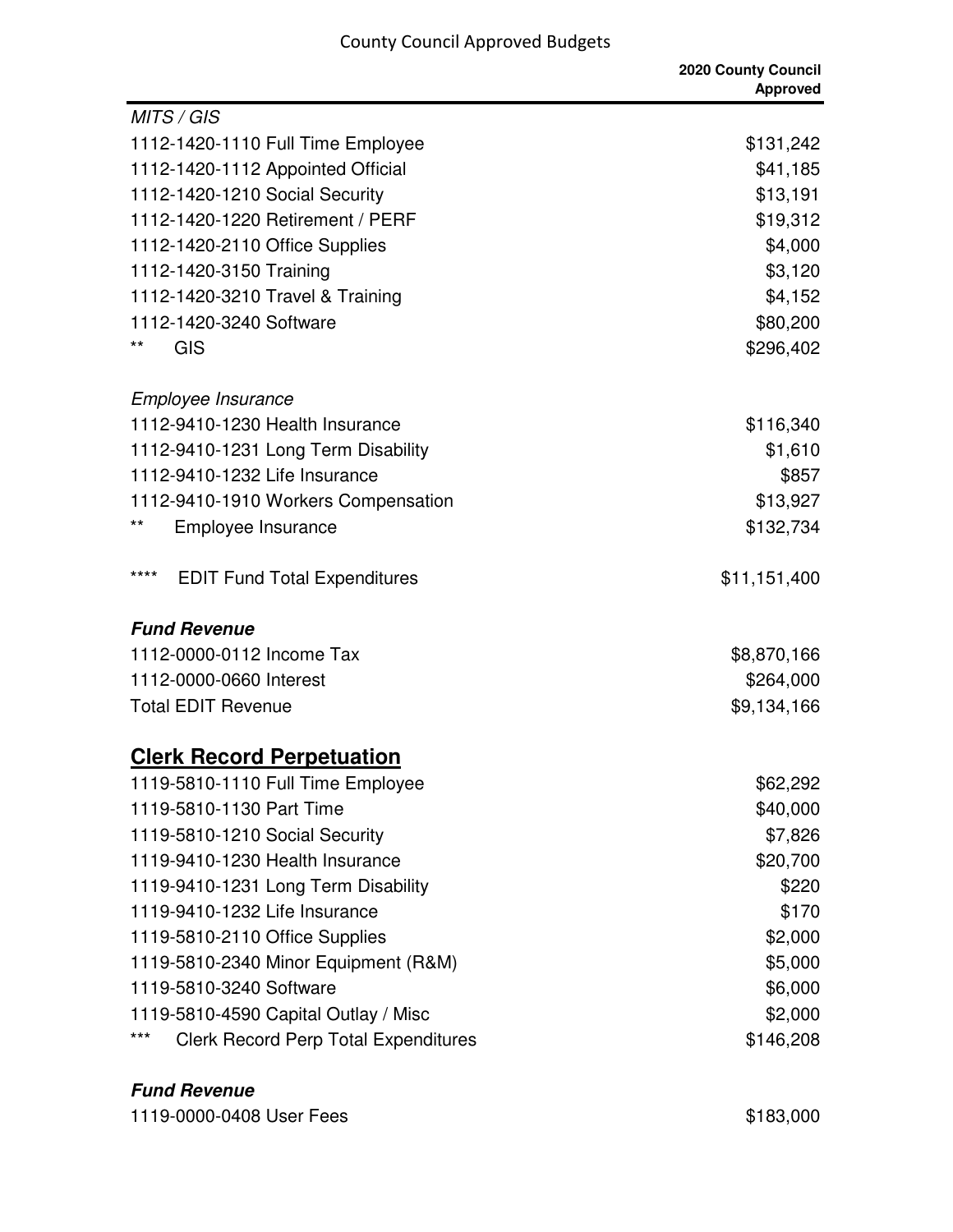|                                                    | 2020 County Council<br><b>Approved</b> |
|----------------------------------------------------|----------------------------------------|
| <b>Sales Disclosure Fund (Assessor)</b>            |                                        |
| 1131-0510-1110 Full Time Employees                 | \$9,500                                |
| 1131-0510-1111 Elected Official                    | \$2,500                                |
| 1131-0510-1112 Chief Deputy                        | \$1,000                                |
| 1131-0510-1113 Part Time / Benefits Eligible       | \$500                                  |
| 1131-0510-1210 Social Security                     | \$1,033                                |
| 1131-0510-1220 Retirement / PERF                   | \$1,456                                |
| 1131-0510-3240 Software                            | \$8,500                                |
| 1131-0510-8007 Settlement (State share)            | \$20,000                               |
| ****<br><b>Sales Disclosure Total Expenditures</b> | \$44,489                               |
| 1131-0000-0490 Sales Disclosure Fee                | \$40,000                               |
| <b>Cumulative Bridge</b>                           |                                        |
| 1135-8058-1110 Full Time Employee                  | \$274,638                              |
| 1135-8058-1112 Appointed Official                  | \$106,395                              |
| 1135-8058-1150 Overtime                            | \$7,500                                |
| 1135-8058-1210 Social Security                     | \$29,723                               |
| 1135-8058-1220 Retirement / PERF                   | \$43,516                               |
| **<br>Maintenance - Garage                         | \$461,772                              |
| 1135-8161-1110 Full Time Employee                  | \$723,322                              |
| 1135-8161-1130 Part Time                           | \$20,000                               |
| 1135-8161-1150 Overtime                            | \$17,500                               |
| 1135-8161-1210 Social Security                     | \$58,203                               |
| 1135-8161-1220 Retirement / PERF                   | \$82,973                               |
| 1135-9410-1230 Health Insurance                    | \$314,600                              |
| 1135-9410-1231 Long Term Disability                | \$3,500                                |
| 1135-9410-1232 Life Insurance                      | \$2,300                                |
| 1135-9410-1910 Workers Compensation                | \$22,000                               |
| 1135-9410-1920 Unemployment                        | \$1,500                                |
| 1135-8161-2320 Materials / Other                   | \$16,500                               |
| 1135-8161-3120 Engineering (Bridge Inspect)        | \$300,000                              |
| 1135-8161-3190 Other Professional Services         | \$100,000                              |
| 1135-8161-3430 Liability Insurance                 | \$5,000                                |
| 1135-8161-3510 Utilities (Cell Phones)             | \$1,320                                |
| 1135-8161-3630 Repairs / Roads & Streets           | \$100,000                              |
| 1135-8161-3910 Dues & Subscriptions                | \$38,000                               |
| 1135-8161-6100 Interfund Transfers (Hwy Time)      | \$5,000                                |
| $***$<br>Repair & Maintenance                      | \$1,811,718                            |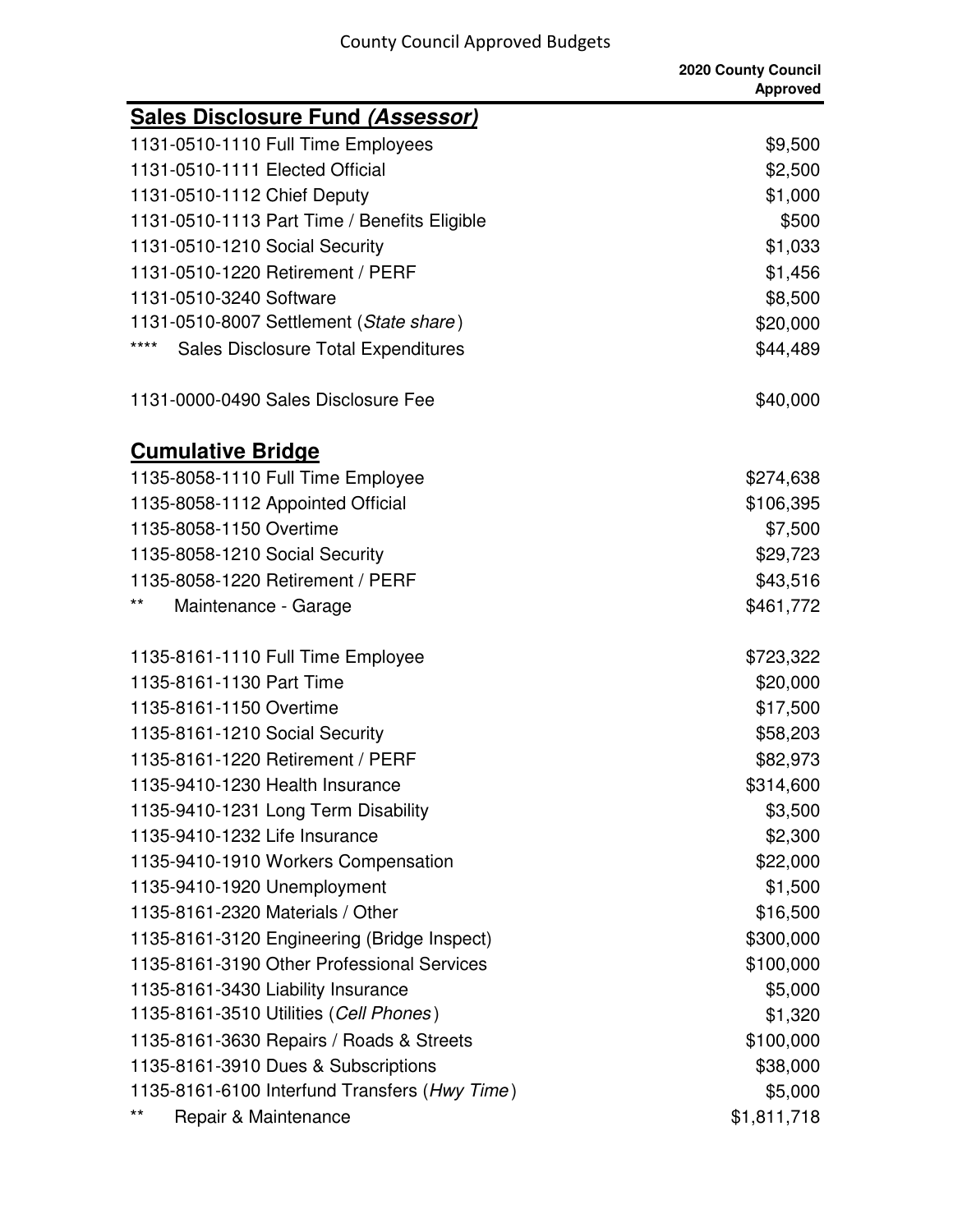|                                                        | 2020 County Council<br><b>Approved</b> |
|--------------------------------------------------------|----------------------------------------|
| 1135-8162-4110 Right of Way                            | \$10,000                               |
| 1135-8162-4220 Construction / Bridges                  | \$500,000                              |
| 1135-8162-4240 Construction / Culverts & Drains        | \$50,000                               |
| $***$<br>Const/Recon Cap Outlay                        | \$560,000                              |
| $***$<br><b>Cumulative Bridge</b>                      | \$2,833,490                            |
| <b>Fund Revenue</b>                                    |                                        |
| 1135-0000-0100 Property Tax                            | \$2,680,000                            |
| 1135-0000-0124 Financial Institutions                  | \$24,750                               |
| 1135-0000-0130 Excise Tax                              | \$220,000                              |
| 1135-0000-0131 Commercial Vehicle Excise Tax           | \$10,000                               |
| 1135-0000-0660 Interest                                | \$31,200                               |
| <b>Total Cumulative Bridge Fund Revenue</b>            | \$2,965,950                            |
| <b>Cumulative Capital Development</b>                  |                                        |
| <b>County Commissioners &amp; Maintenance</b>          |                                        |
| 1138-1110-2140 Minor Equipment                         | \$30,160                               |
| 1138-1110-2230 Cleaning & Laundry                      | \$6,451                                |
| 1138-1110-3190 Other Professional Services             | \$74,500                               |
| 1138-1110-3410 Insurance / Property                    | \$200,000                              |
| 1138-1110-3410 Insurance / Vehicle                     | \$90,000                               |
| 1138-1110-3620 Vehicle & Equipment                     | \$18,200                               |
| 1138-1110-3730 Rentals & Leases / Minor Equip          | \$24,000                               |
| 1138-1110-4330 Buildings/Housing                       | \$20,000                               |
| 1138-1110-4410 Improvement / Parking                   | \$7,724                                |
| 1138-1110-4510 General Maintenance & Equip             | \$673,652                              |
| 1138-1110-4520 Equipment/Vehicles (Plated)             | \$390,081                              |
| 1138-1110-4530 Equipment / Safety                      | \$409,126                              |
| 1138-1130-1150 Overtime                                | \$10,000                               |
| 1138-1130-1210 Social Security                         | \$765                                  |
| 1138-1130-1220 Retirement / PERF                       | \$1,120                                |
| 1138-1130-2230 Cleaning Supplies                       | \$60,000                               |
| 1138-1130-3610 Repair & Maint / Bldg & Property        | \$350,000                              |
| 1138-1130-4310 Buildings/Municipal                     | \$5,000                                |
| 1138-1130-4510 Machinery and Equipment                 | \$28,425                               |
| $***$<br><b>County Commissioners &amp; Maintenance</b> | \$2,399,204                            |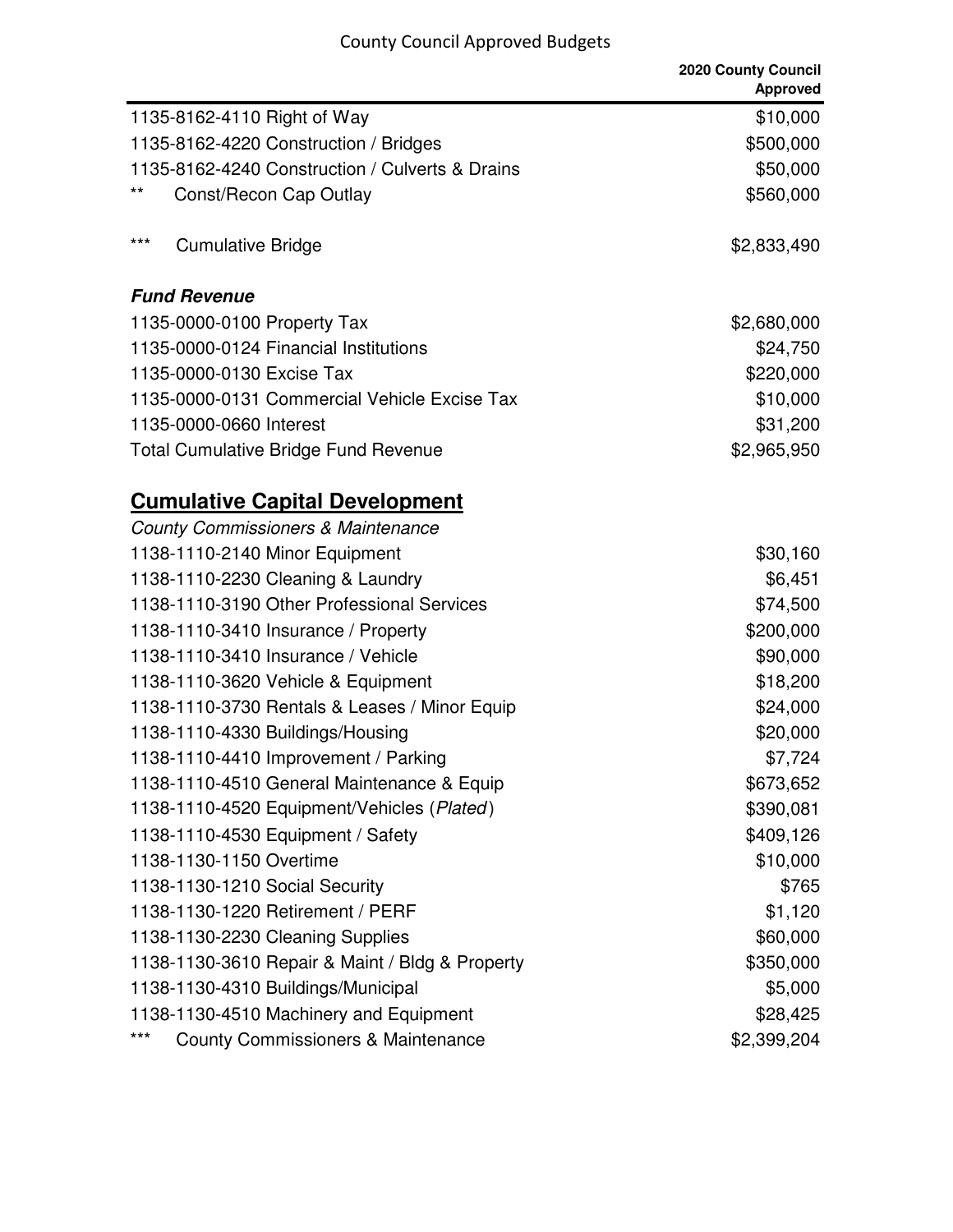|                 |                                                  | 2020 County Council<br><b>Approved</b> |
|-----------------|--------------------------------------------------|----------------------------------------|
| <b>MITS</b>     |                                                  |                                        |
|                 | 1138-1410-1110 Full Time Employee                | \$199,341                              |
|                 | 1138-1410-1210 Social Security                   | \$15,250                               |
|                 | 1138-1410-1220 Retirement / PERF                 | \$22,327                               |
|                 | 1138-9410-1230 Health Insurance                  | \$50,000                               |
|                 | 1138-9410-1231 Long Term Disability              | \$755                                  |
|                 | 1138-9410-1232 Life Insurance                    | \$450                                  |
|                 | 1138-1410-3240 Software                          | \$1,000                                |
|                 | 1138-1410-3510 Utilities (Internet Access)       | \$24,211                               |
|                 | 1138-1410-3620 Repair & Maint / Vehicles & Equip | \$55,000                               |
|                 | 1138-1410-3730 Minor Equip (Copier Lease)        | \$150,000                              |
| $^{\star\star}$ | <b>MITS</b>                                      | \$518,334                              |
| $***$           | <b>Cumulative Capital Development</b>            | \$2,917,538                            |
|                 | <b>Fund Revenue</b>                              |                                        |
|                 | 1138-0000-0100 Property Tax                      | \$1,973,000                            |
|                 | 1138-0000-0124 Financial Institutions            | \$17,500                               |
|                 | 1138-0000-0130 Excise Tax                        | \$150,000                              |
|                 | 1138-0000-0131 Commercial Vehicle Excise Tax     | \$5,720                                |
|                 | 1138-0000-0660 Interest                          | \$24,240                               |
|                 | <b>Total Cum Cap Development Revenue</b>         | \$2,170,460                            |
|                 | <b>General Drain Improvement</b>                 |                                        |
|                 | 1158-0410-3190 General Operating / Misc          | \$300,000                              |
|                 | <b>Fund Revenue</b>                              |                                        |
|                 | 1158-0000-0100 Property Tax                      | \$500,000                              |
|                 | 1158-0000-0660 Interest                          | \$22,800                               |
|                 | 1158-0000-0670 Miscellaneous Revenue             | \$500                                  |
|                 | <b>Total General Drain Improvement Revenue</b>   | \$523,300                              |
|                 | <b>ID Security Protection (Recorder)</b>         |                                        |
|                 | 1160-0110-3190 Other Professional Services       | \$30,000                               |
|                 | <b>Fund Revenue</b>                              |                                        |
|                 | 1160-0000-0403 User Fees from Deeds              | \$20,000                               |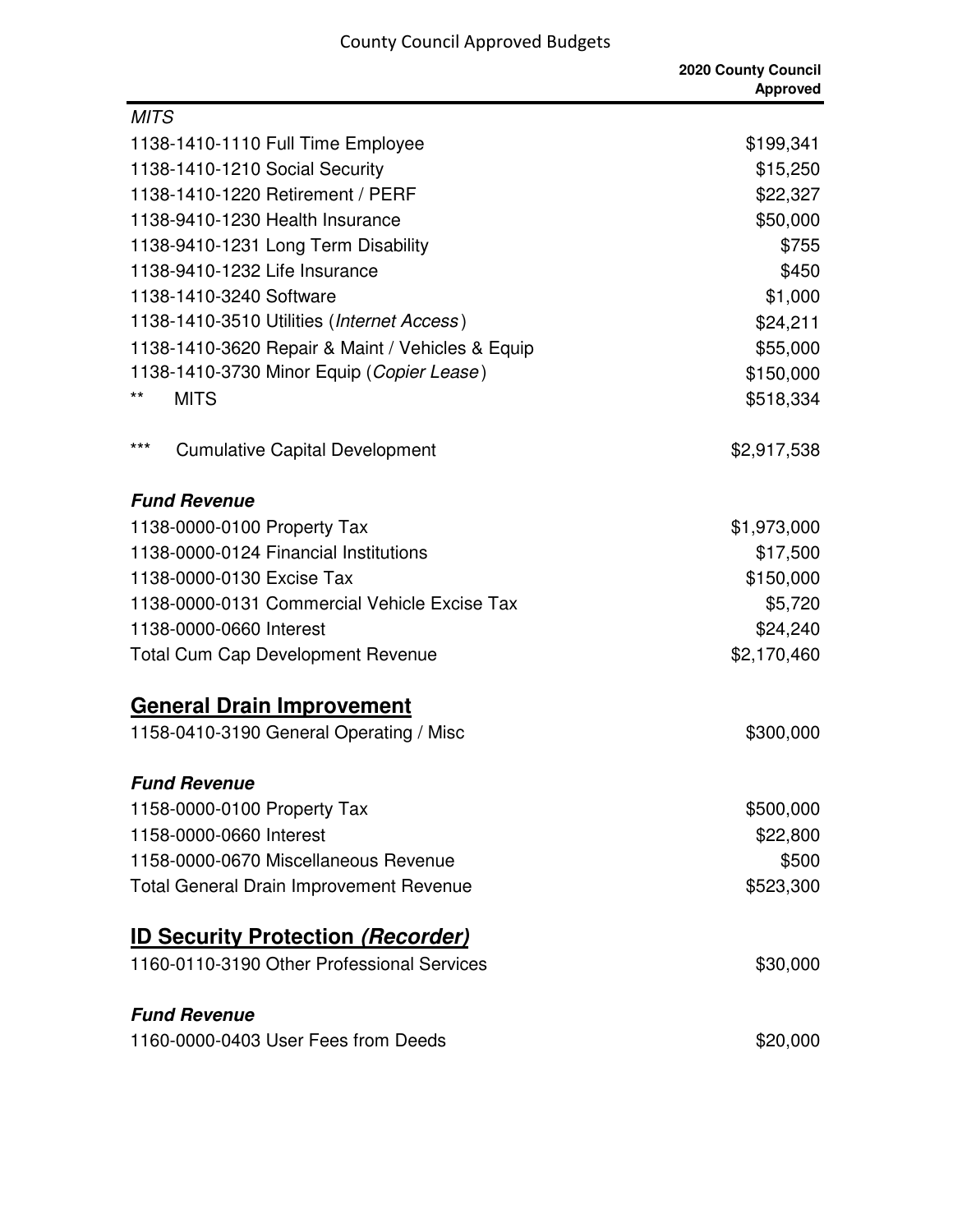|                                                 | 2020 County Council<br><b>Approved</b> |
|-------------------------------------------------|----------------------------------------|
| <b>Local Health Maintenance</b>                 |                                        |
| 1168-9010-1130 Part Time                        | \$65,000                               |
| 1168-9010-1210 Social Security                  | \$4,973                                |
| 1168-9010-4590 Capital / Machinery & Equipment  | \$699                                  |
| ****<br>Local Health Maintenance Expenditures   | \$70,672                               |
| <b>Local Road &amp; Street</b>                  |                                        |
| 1169-8260-3110 Legal / Professional             | \$3,000                                |
| $^{\star\star}$<br><b>Supplies</b>              | \$3,000                                |
| 1169-8261-2210 Gas and Oil                      | \$250,000                              |
| 1169-8261-2215 Garage and Fleet                 | \$125,000                              |
| 1169-8261-2240 Snow Removal                     | \$200,000                              |
| 1169-8261-2260 Road Signs                       | \$30,000                               |
| 1169-8261-2310 Repair & Maintenance / Bldg Mat  | \$75,000                               |
| 1169-8261-3190 Other Professional Services      | \$35,000                               |
| 1169-8261-3210 Travel/Training                  | \$15,000                               |
| 1169-8261-3620 Repair & Maint / Veh & Equip     | \$100,000                              |
| 1169-8261-3630 Repair & Maint / Roads & Streets | \$150,000                              |
| 1169-8261-4510 Machinery and Equipment          | \$257,000                              |
| **<br>Maintenance & Repairs                     | \$1,237,000                            |
| $***$<br>Local Road & Street                    | \$1,240,000                            |
| <b>Fund Revenue</b>                             |                                        |
| 1169-0000-0132 Gas Tax - LR & St Distr          | \$1,240,000                            |
| 1169-0000-0660 Interest                         | \$24,000                               |
| <b>Total Local Road &amp; Street Revenue</b>    | \$1,264,000                            |
| <b>Major Bridge</b>                             |                                        |
| 1171-8161-3190 Professional Services            | \$250,000                              |
| <b>Fund Revenue</b>                             |                                        |
| 1171-0000-0100 Property Tax                     | \$789,000                              |
| 1171-0000-0124 Financial Institutions           | \$7,000                                |
| 1171-0000-0130 Excise Tax                       | \$62,000                               |
| 1171-0000-0131 Commercial Vehicle Excise Tax    | \$3,200                                |
| <b>Total Major Bridge Fund Revenue</b>          | \$861,200                              |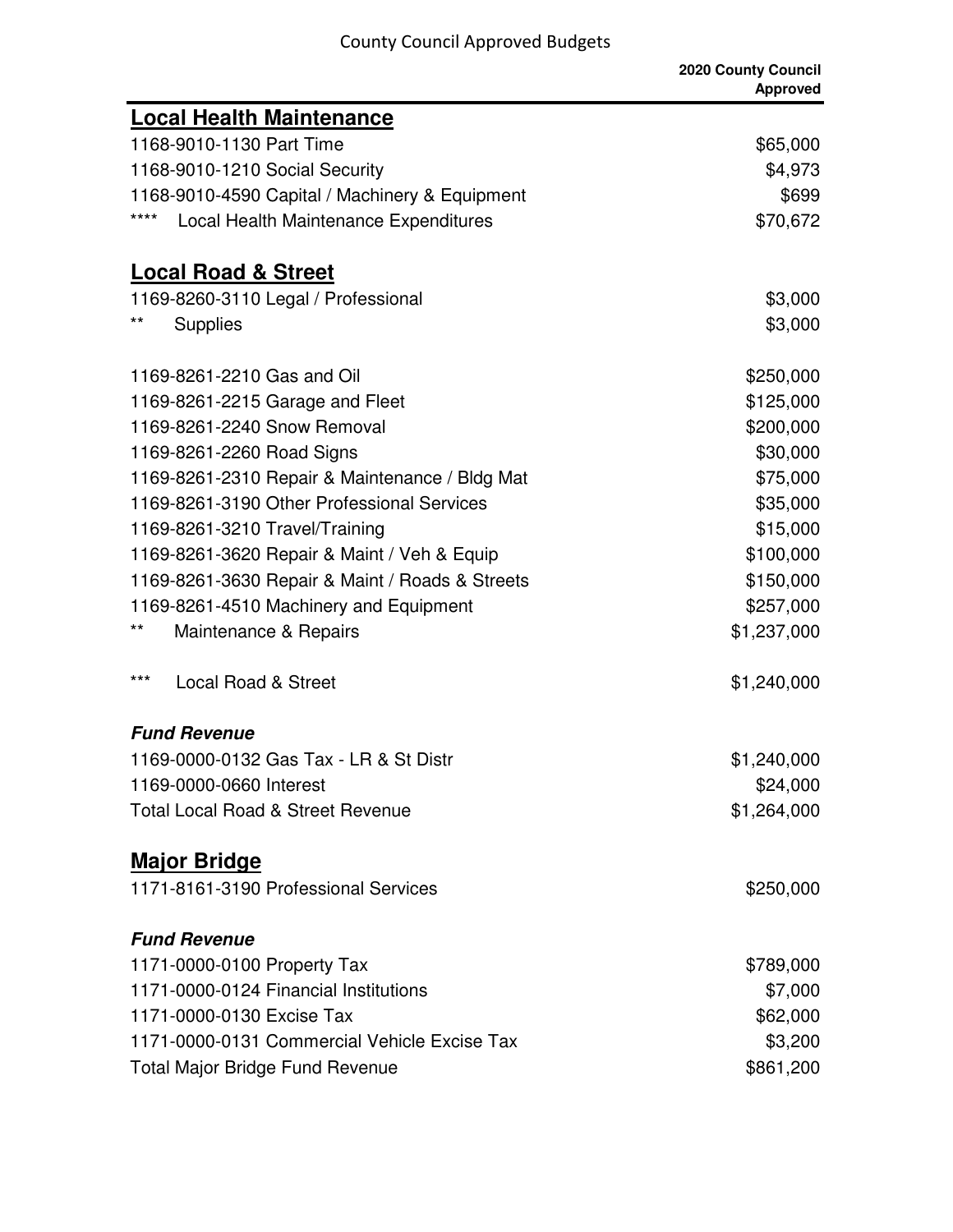|                                                 | 2020 County Council<br><b>Approved</b> |
|-------------------------------------------------|----------------------------------------|
| <b>Highway (MVH Restricted)</b>                 |                                        |
| 1173-8062-2320 Repair & Maintenance / Streets   | \$835,819                              |
| 1173-8062-3120 Professional Serv / Engineering  | \$400,000                              |
| 1173-8062-3190 Professional Services / Other    | \$150,000                              |
| 1173-8062-3630 Repair & Maintenance / Streets   | \$600,000                              |
| 1173-8062-3720 Rentals & Leases / Heavy Mach    | \$580,000                              |
| ****<br><b>Restricted County Highway</b>        | \$2,565,819                            |
| <b>Fund Revenue</b>                             |                                        |
| 1173-0000-0133 Motor Vehicle Highway            | \$2,565,819                            |
| <u>Highway (MVH)</u>                            |                                        |
| 1176-8059-1130 Part Time                        | \$5,000                                |
| <b>Personal Services</b>                        | \$5,000                                |
| 1176-8060-1110 Full Time Employee               | \$395,056                              |
| 1176-8060-1112 Appointed Official               | \$153,106                              |
| 1176-8060-1150 Overtime                         | \$15,000                               |
| 1176-8060-1210 Social Security                  | \$43,465                               |
| 1176-8060-1220 Retirement / PERF                | \$63,075                               |
| 1176-8060-2110 Office Supplies                  | \$10,000                               |
| 1176-8060-3145 Medical (Drug & Alcohol Testing) | \$2,000                                |
| 1176-8060-3210 Mileage Reimbursement            | \$2,000                                |
| 1176-8060-3230 Postage                          | \$1,500                                |
| 1176-8060-3310 Legal Publishing                 | \$2,000                                |
| ** Administration                               | \$687,202                              |
| 1176-8061-1110 Full Time Employee               | \$1,040,407                            |
| 1176-8061-1130 Part Time                        | \$6,500                                |
| 1176-8061-1150 Overtime                         | \$50,000                               |
| 1176-8061-1210 Social Security                  | \$83,914                               |
| 1176-8061-1220 Retirement / PERF                | \$122,126                              |
| 1176-8061-3970 Property & Drainage Tax          | \$15,000                               |
| 1176-8061-6100 Cost of Business (Eng Time/CB)   | \$10,000                               |
| $***$<br>Repair & Maintenance                   | \$1,327,947                            |
| 1176-8063-3910 Dues & Subscriptions             | \$50,000                               |
| $***$<br>General & Undistributed                | \$50,000                               |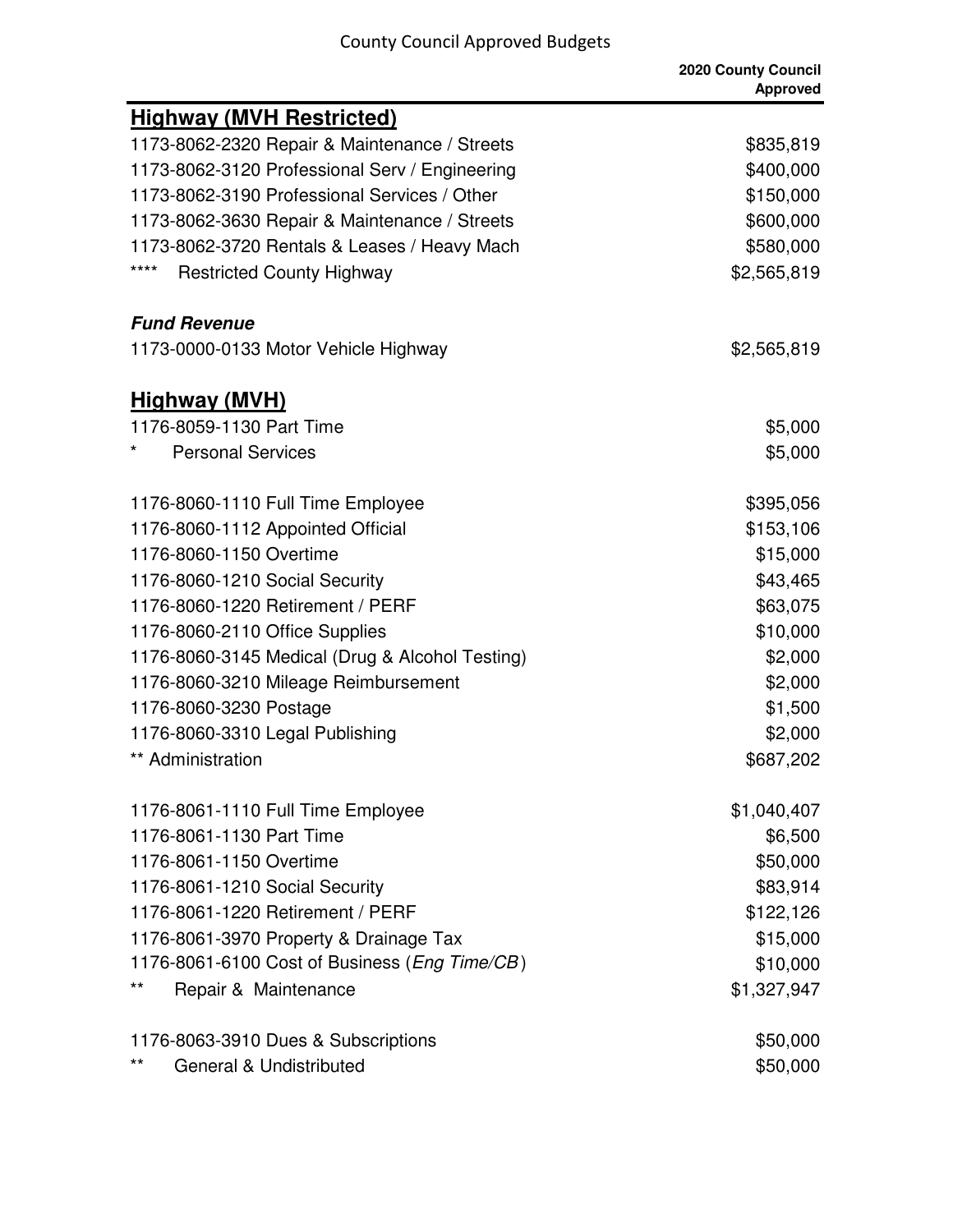|                                                     | 2020 County Council<br><b>Approved</b> |
|-----------------------------------------------------|----------------------------------------|
| 1176-9410-1230 Health Insurance                     | \$611,353                              |
| 1176-9410-1231 Long Term Disability                 | \$5,845                                |
| 1176-9410-1232 Life Insurance                       | \$3,643                                |
| 1176-9410-1910 Workers Compensation                 | \$83,448                               |
| 1176-9410-1920 Unemployment                         | \$1,500                                |
| **<br>Employee Insurance                            | \$705,789                              |
| ****<br>County Highway                              | \$2,775,938                            |
| <b>Fund Revenue</b>                                 |                                        |
| 1176-0000-0133 Motor Vehicle Highway                | \$2,528,404                            |
| 1176-0000-0293 Reimbursements / State or Local      | \$40,000                               |
| 1176-0000-0660 Interest                             | \$60,000                               |
| Total Highway (MVH) Revenue                         | \$2,628,404                            |
| <b>Plat Book</b>                                    |                                        |
| 1181-0110-1113 Part Time / Benefit Eligible         | \$35,029                               |
| 1181-0110-1210 Social Security                      | \$2,680                                |
| 1181-0110-2110 Office Supplies                      | \$250                                  |
| 1181-0110-2120 Printed Forms                        | \$1,000                                |
| 1181-0110-3210 Travel & Training                    | \$750                                  |
| 1181-0110-4590 Capital / Machinery & Equipment      | \$1,500                                |
| 1181-0110-6100 Interfund Transfers (Salary Support) | \$20,000                               |
| ****<br><b>Plat Book Fund</b>                       | \$61,209                               |
| <b>Fund Revenue</b>                                 |                                        |
| 1181-0000-0401 User Fees from Deeds                 | \$60,000                               |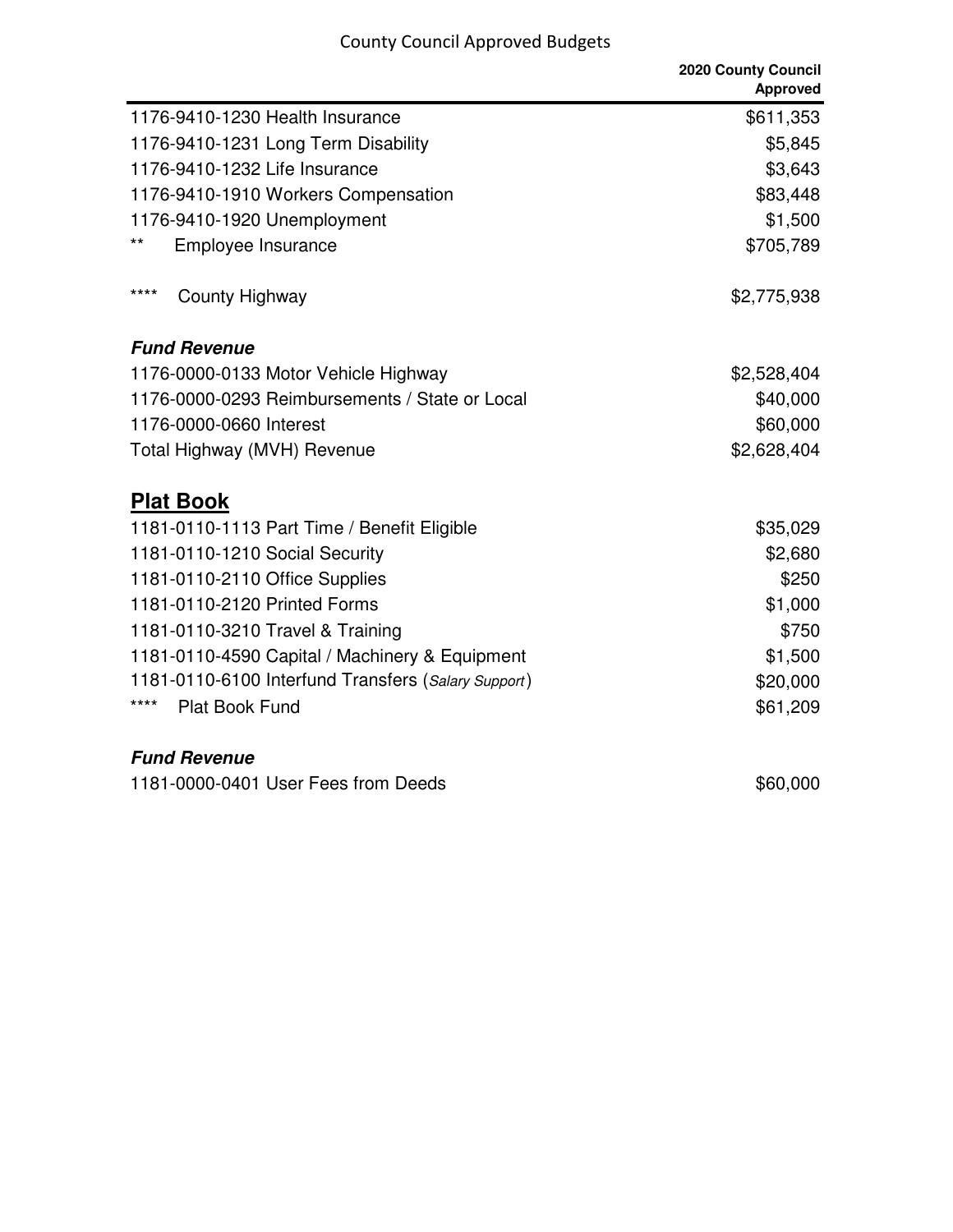|  |  | <b>County Council Approved Budgets</b> |  |
|--|--|----------------------------------------|--|
|--|--|----------------------------------------|--|

|                                                | 2020 County Council<br><b>Approved</b> |
|------------------------------------------------|----------------------------------------|
| Reassessment                                   |                                        |
| 1188-0510-1110 Full Time Employee              | \$120,801                              |
| 1188-0510-1113 Part Time / Benefits Eligible   | \$35,029                               |
| 1188-0510-1130 Part Time                       | \$70,000                               |
| 1188-0510-1132 Board Members                   | \$9,100                                |
| 1188-0510-1210 Social Security                 | \$17,973                               |
| 1188-0510-1220 Retirement / PERF               | \$13,530                               |
| 1188-9410-1230 Health Insurance                | \$31,300                               |
| 1188-9410-1131 Long Term Disability            | \$602                                  |
| 1188-9410-1132 Life Insurance                  | \$440                                  |
| 1188-0510-1910 Workers Compensation            | \$2,201                                |
| 1188-0510-1920 Unemployment                    | \$110                                  |
| 1188-0510-2110 Office Supplies                 | \$6,000                                |
| 1188-0510-2120 Printed Forms                   | \$10,000                               |
| 1188-0510-2210 Gasoline & Oil                  | \$3,000                                |
| 1188-0510-3140 Consultant                      | \$10,000                               |
| 1188-0510-3190 Other Professional (Contracts)  | \$50,000                               |
| 1188-0510-3210 Travel & Training               | \$15,000                               |
| 1188-0510-3230 Postage                         | \$19,584                               |
| 1188-0510-3240 Software                        | \$35,300                               |
| 1188-0510-3310 Legal Publishing                | \$450                                  |
| 1188-0510-3420 Vehicle Insurance               | \$1,600                                |
| 1188-0510-3510 Utilities (Internet Access)     | \$600                                  |
| 1188-0510-3620 Vehicle Maintenance             | \$1,654                                |
| 1188-0510-3910 Dues & Subscriptions            | \$23,500                               |
| <b>Reassessment Total Expenditures</b><br>**** | \$477,774                              |
| 1188-0000-0100 Property Tax                    | \$353,000                              |
| 1188-0000-0124 Financial Institutions          | \$2,500                                |
| 1188-0000-0130 Excise Tax                      | \$25,000                               |
| 1188-0000-0131 Commercial Vehicle Excise Tax   | \$1,200                                |
| 1188-0000-0660 Interest                        | \$5,000                                |
| <b>Total Reassessment Fund Revenue</b>         | \$386,700                              |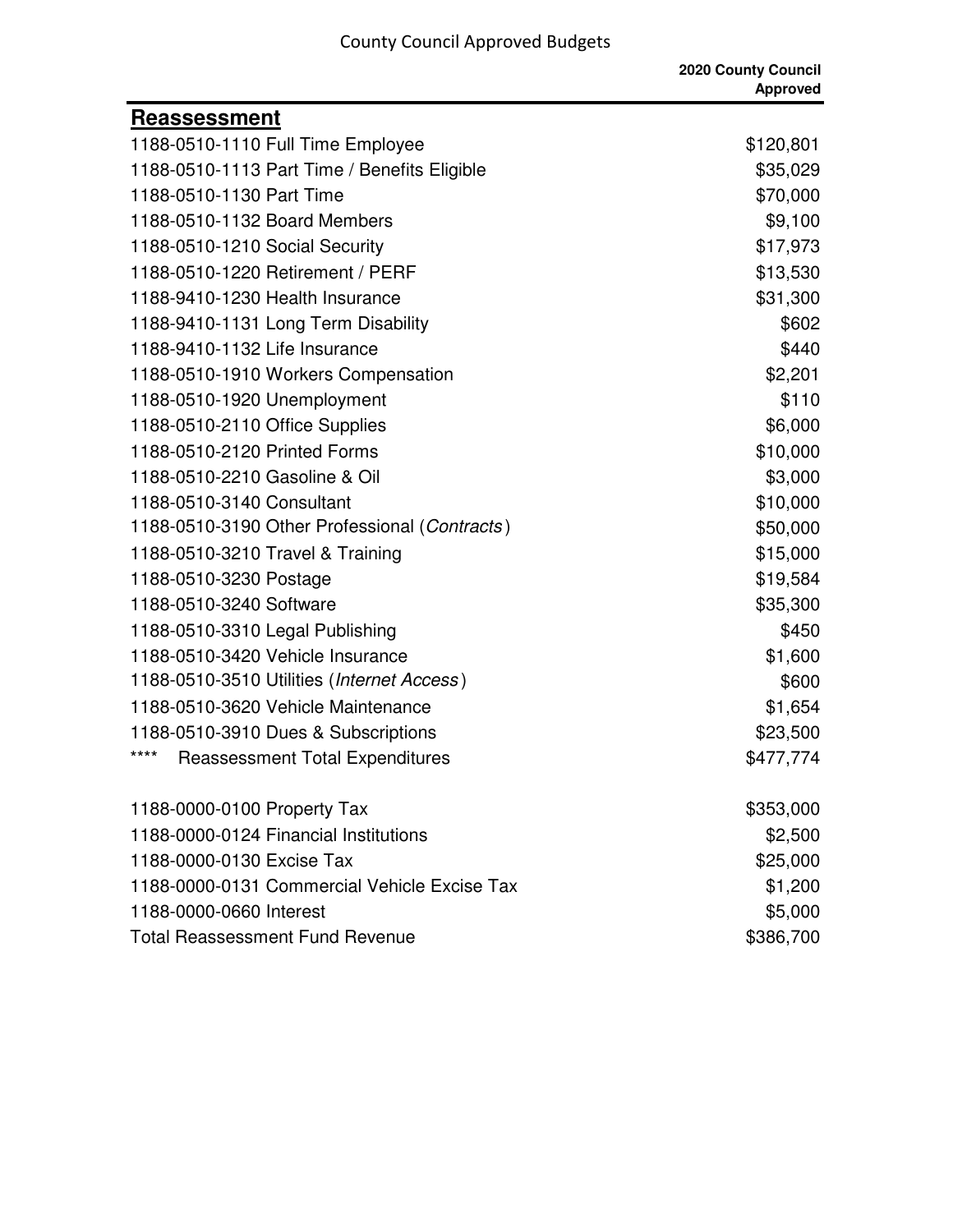|                                            | 2020 County Council<br><b>Approved</b> |
|--------------------------------------------|----------------------------------------|
| <b>Recorder Perpetuation</b>               |                                        |
| 1189-0310-1110 Full Time Employee          | \$89,168                               |
| 1189-0310-1111 Elected Official            | \$71,838                               |
| 1189-0310-1112 Chief Deputy                | \$54,427                               |
| 1189-0310-1130 Part Time                   | \$7,500                                |
| 1189-0310-1210 Social Security             | \$17,055                               |
| 1189-0310-1220 Retirement / PERF           | \$24,129                               |
| 1189-9410-1230 Health Insurance            | \$39,050                               |
| 1189-9410-1231 Long Term Disability        | \$798                                  |
| 1189-9410-1232 Life Insurance              | \$798                                  |
| 1189-9410-1910 Workers Compensation        | \$1,938                                |
| 1189-0310-3190 Other Professional Services | \$200,000                              |
| <b>Recorder Perpetuation Fund</b>          | \$506,701                              |
| <b>Fund Revenue</b>                        |                                        |
| 1189-0000-0303 User Fees from Documents    | \$360,000                              |
| <b>Sheriff Service Fee</b>                 |                                        |
| 1193-5410-1221 Sheriff Retirement          | \$165,000                              |
| <b>Fund Revenue</b>                        |                                        |
| 1193-0000-0511 Clerk of the Circuit Court  | \$165,000                              |
| <b>Public Defender User Fees</b>           |                                        |
| 1200-6310-3190 Professional Services       | \$20,000                               |
| <b>Fund Revenue</b>                        |                                        |
| 1200-0000-0414 User Fees                   | \$70,000                               |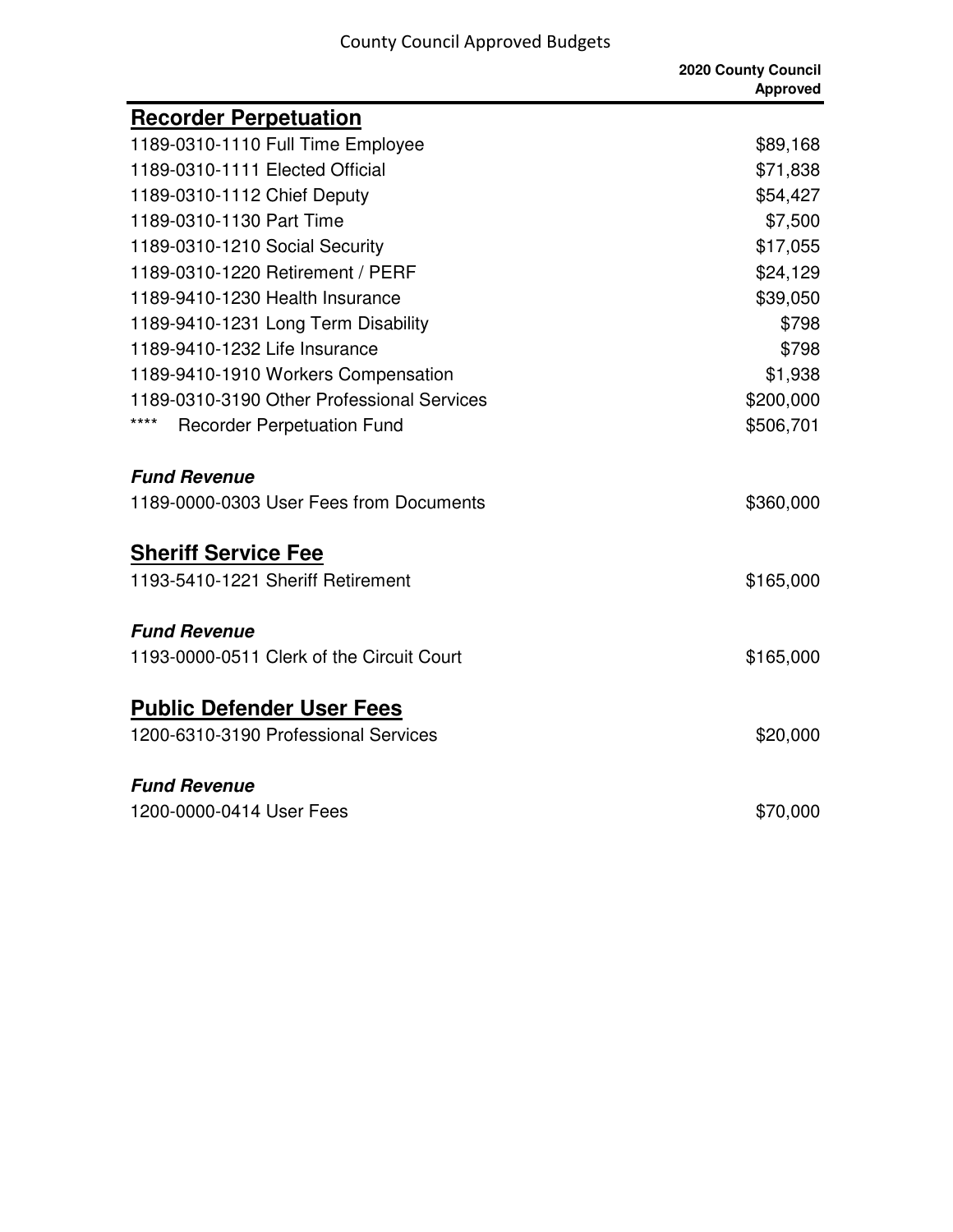|                                                | 2020 County Council<br><b>Approved</b> |
|------------------------------------------------|----------------------------------------|
| <b>Surveyor Cornerstone Perpetuation</b>       |                                        |
| 1202-0410-1110 Full Time Employee              | \$13,454                               |
| 1202-0410-1111 Elected Official                | \$54,638                               |
| 1202-0410-1130 Part Time                       | \$5,000                                |
| 1202-0410-1210 Social Security                 | \$5,592                                |
| 1202-0410-1220 Retirement / PERF               | \$7,627                                |
| 1202-9410-1230 Health Insurance                | \$4,200                                |
| 1202-9410-1231 Long Term Disability            | \$260                                  |
| 1202-9410-1232 Life Insurance                  | \$230                                  |
| 1202-0410-2110 Office Supplies                 | \$4,000                                |
| 1202-0410-2210 Gas Oil & Lube                  | \$4,000                                |
| 1202-0410-3140 Consultant                      | \$75,000                               |
| 1202-0410-3210 Travel & Training               | \$3,500                                |
| 1202-0410-3240 Software                        | \$5,000                                |
| 1202-0410-3310 Advertising                     | \$1,000                                |
| 1202-0410-3510 Utilities (Telephone)           | \$2,500                                |
| 1202-0410-3610 Maintenance & Repair / Equip    | \$3,000                                |
| 1202-0410-3620 Maintenance & Repair / Vehicle  | \$5,000                                |
| 1202-0410-3910 Dues & Subscriptions            | \$1,200                                |
| 1202-0410-4590 Capital Outlay / Miscellaneous  | \$35,000                               |
| ****<br><b>Cornerstone Perpetuation</b>        | \$230,201                              |
| <b>Fund Revenue</b>                            |                                        |
| 1202-0000-0403 User Fees from Deeds            | \$100,000                              |
| <b>Local Health Trust</b>                      |                                        |
| 1206-9010-1113 Benefit Eligible PT             | \$45,555                               |
| 1206-9010-1130 Part Time                       | \$5,654                                |
| 1206-9010-1210 Social Security                 | \$3,918                                |
| 1206-9010-3145 Health/Medical Professional     | \$4,800                                |
| 1206-9010-3190 Other Professional              | \$3,416                                |
| 1206-9010-3510 Utilities                       | \$3,602                                |
| ****<br><b>Local Health Trust Expenditures</b> | \$66,945                               |
| <b>Fund Revenue</b>                            |                                        |
| 1206-0000-0292 Health & Welfare State or Local | \$65,428                               |
| <b>Unsafe Building Fund</b>                    |                                        |
| 1207-2610-3190 Unsafe Building Structure       | \$50,000                               |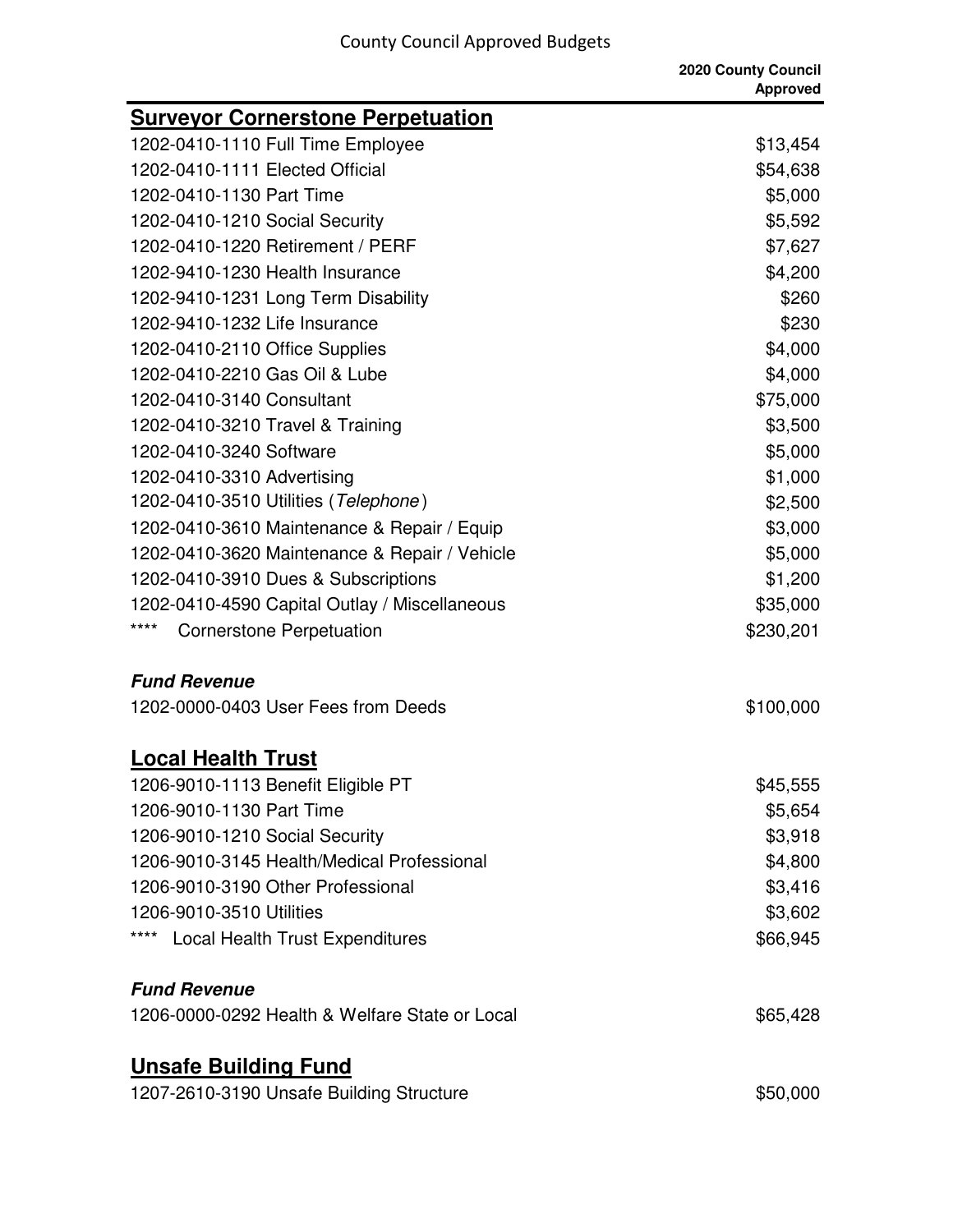| <b>GAL Grant (CASA)</b>                    |           |
|--------------------------------------------|-----------|
| 1213-7310-1110 Full Time Employee          | \$32,461  |
| 1213-7310-1130 Part Time                   | \$2,000   |
| 1213-7310-1210 Social Security             | \$2,637   |
| 1213-7310-1220 Retirement / PERF           | \$3,636   |
| 1213-7310-2110 Office Supplies             | \$3,000   |
| 1213-7310-2140 Minor Equipment             | \$2,298   |
| 1213-7310-3115 Pauper Attorney             | \$2,750   |
| 1213-7310-3210 Travel & Training           | \$3,000   |
| 1213-7310-3220 Communications              | \$2,846   |
| 1213-7310-3620 Vehicles and Equipment      | \$2,000   |
| 1213-7310-3910 Dues & Subscriptions        | \$500     |
| ****<br><b>CASA GAL Grant</b>              | \$57,128  |
| <b>Fund Revenue</b>                        |           |
| 1213-0000-0292 Grants / State              | \$57,128  |
| <b>Ineligible Homestead</b>                |           |
| 1216-0110-1130 Part Time                   | \$36,000  |
| 1216-0110-1150 Overtime                    | \$1,000   |
| 1216-0110-1210 Social Security             | \$2,831   |
| 1216-0110-1220 Retirement / PERF           | \$112     |
| 1216-0110-2110 Office Supplies             | \$1,500   |
| 1216-0110-2130 Printed Forms               | \$2,500   |
| 1216-0110-3190 Other Professional Services | \$100,000 |
| 1216-0110-3210 Travel & Training           | \$1,000   |
| 1216-0110-3910 Dues & Subscriptions        | \$1,200   |
| 1216-0110-4590 Capital Outlay / Misc Equip | \$1,500   |
| 1216-0120-8008 Ineligible Penalty / State  | \$100     |
| ****<br>Ineligible Homestead               | \$147,743 |
| <b>Fund Revenue</b>                        |           |
| 1216-0000-0104 Ineligible HSC / Tax        | \$19,000  |
| 1216-0000-0665 Civil Penalty / County      | \$1,000   |
| <b>Total Ineligible Homestead Credit</b>   | \$20,000  |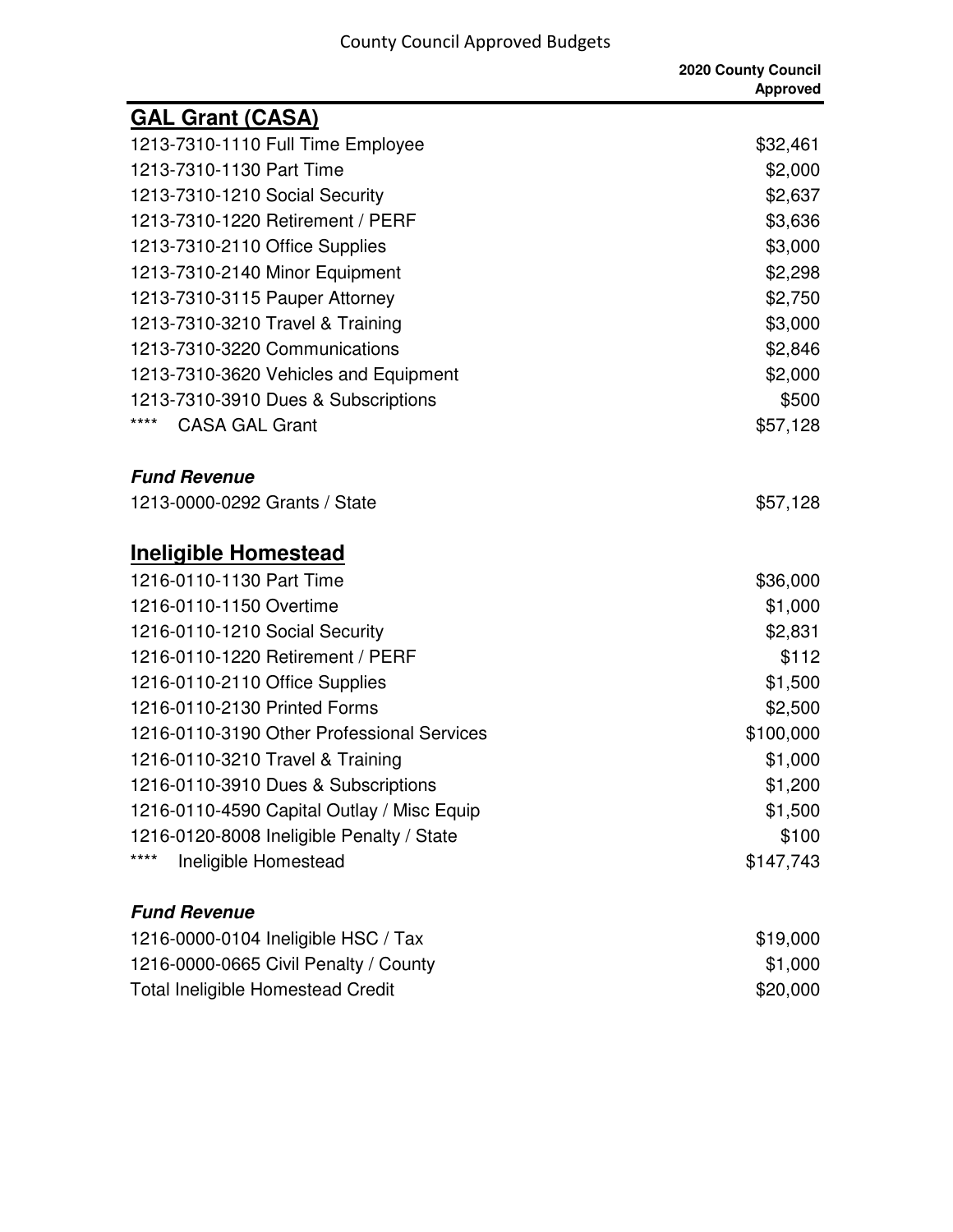|                                                | 2020 County Council<br><b>Approved</b> |
|------------------------------------------------|----------------------------------------|
| <b>Elected Officials Training Fund</b>         |                                        |
| 1217-0110-3210 Training / Auditor              | \$3,500                                |
| 1217-0210-3210 Training / Treasurer            | \$2,000                                |
| 1217-0310-3210 Training / Recorder             | \$2,000                                |
| 1217-0410-3210 Training / Surveyor             | \$5,000                                |
| 1217-5810-3210 Training / Clerk                | \$2,400                                |
| ****<br><b>Elected Officials Training Fund</b> | \$14,900                               |
| <b>Fund Revenue</b>                            |                                        |
| 1217-0000-0403 User Fees / Recorder Collected  | \$19,200                               |
| <u>County 911</u>                              |                                        |
| 1222-5410-1110 Full Time Employee              | \$51,676                               |
| 1222-5410-1150 Overtime                        | \$3,500                                |
| 1222-5410-1210 Social Security                 | \$4,221                                |
| 1222-5410-1220 Retirement / PERF               | \$6,180                                |
| 1222-9410-1230 Health Insurance                | \$17,152                               |
| 1222-9410-1231 Long Term Disability            | \$206                                  |
| 1222-9410-1232 Life Insurance                  | \$121                                  |
| 1222-9410-1910 Workers Compensation            | \$1,697                                |
| 1222-9410-1920 Unemployment                    | \$2,000                                |
| 1222-5410-3140 Consultant                      | \$100,000                              |
| 1222-5410-3150 Training                        | \$25,000                               |
| 1222-5410-3190 Other Professional Services     | \$779,163                              |
| 1222-5410-3220 Trunking Services               | \$340,000                              |
| 1222-5410-3240 Software Services               | \$145,000                              |
| 1222-5410-4590 Capital Outlay Misc             | \$175,000                              |
| ****<br>County 911                             | \$1,650,916                            |
| <b>Fund Revenue</b>                            |                                        |
| 1222-0000-0416 User Fees from Telephones       | \$1,400,000                            |
| 1222-0000-0660 Interest                        | \$86400                                |

| 1222-0000-0660 Interest  | \$86,400    |
|--------------------------|-------------|
| Total County 911 Revenue | \$1,486,400 |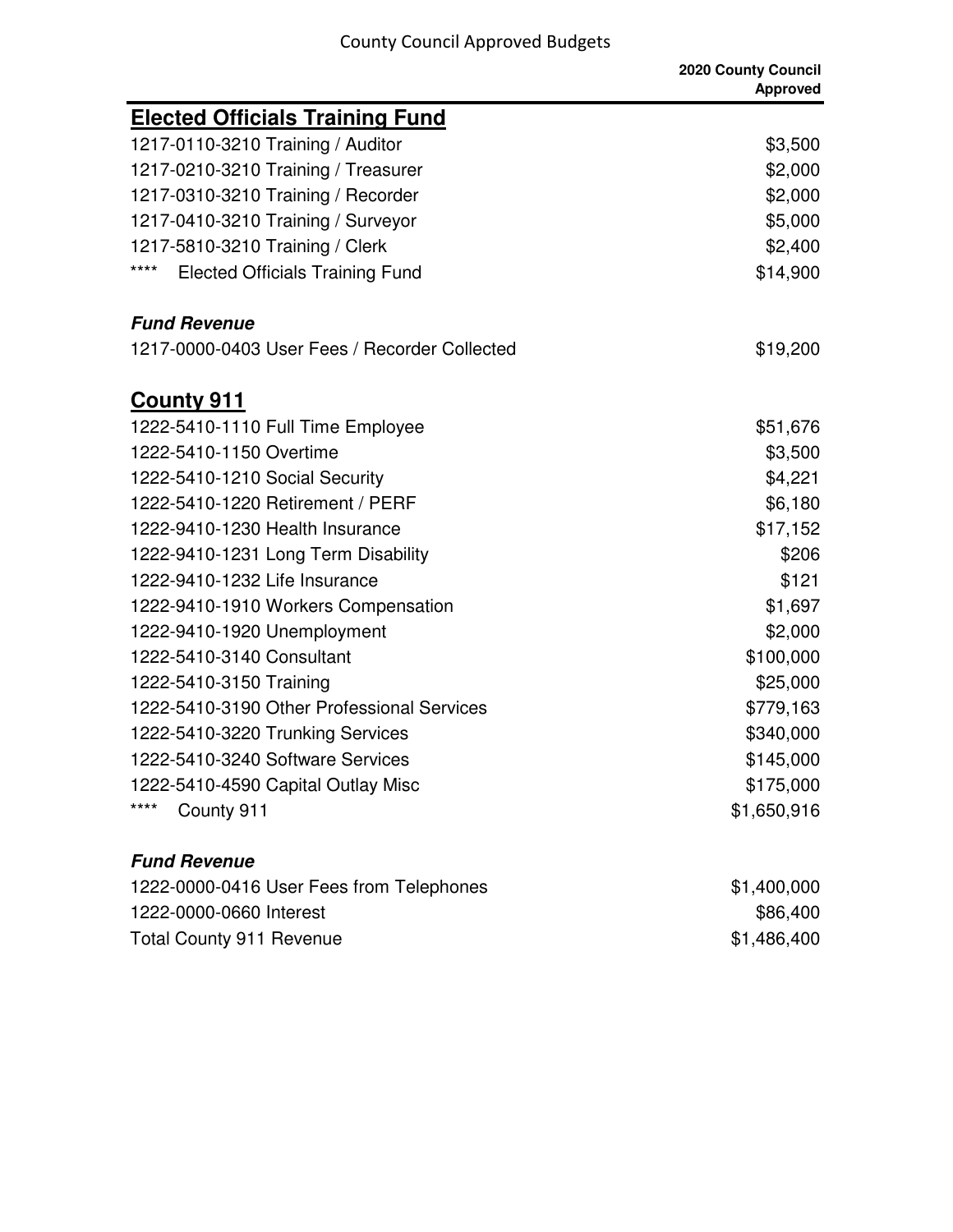|                                                        | 2020 County Council<br><b>Approved</b> |
|--------------------------------------------------------|----------------------------------------|
| <b>Probation User Fees</b>                             |                                        |
| 2000-6110-1110 Full Time Employees                     | \$94,224                               |
| 2000-6110-1130 Part Time                               | \$34,000                               |
| 2000-6110-1210 Social Security                         | \$9,810                                |
| 2000-6110-1220 Retirement / PERF                       | \$10,554                               |
| 2000-9410-1230 Health Insurance                        | \$31,500                               |
| 2000-9410-1231 Long Term Disability                    | \$360                                  |
| 2000-9410-1232 Life Insurance                          | \$249                                  |
| 2000-9410-1910 Workers Compensation                    | \$1,718                                |
| 2000-9410-1920 Unemployment                            | \$4,747                                |
| 2000-6110-2110 Office Supplies                         | \$30,000                               |
| 2000-6110-2210 Gasoline & Oil                          | \$2,500                                |
| 2000-6110-2220 Medical Supplies                        | \$7,500                                |
| 2000-6110-3145 Drug & Alcohol Screens                  | \$7,500                                |
| 2000-6110-3150 Training                                | \$3,000                                |
| 2000-6110-3190 Other Professional Services             | \$2,000                                |
| 2000-6110-3210 Travel & Training                       | \$18,500                               |
| 2000-6110-3420 Maintenance / Vehicle & Equip           | \$1,000                                |
| 2000-6110-3510 Utilities (Cellular Telephones)         | \$3,000                                |
| 2000-6110-3620 Vehicles & Equipment                    | \$2,000                                |
| 2000-6110-3910 Dues & Subscriptions                    | \$3,000                                |
| 2000-0120-8007 Interstate Compact Fees                 | \$3,500                                |
| *****<br><b>Total Probation User Fees Expenditures</b> | \$270,662                              |
| <b>Fund Revenue</b>                                    |                                        |
| 2000-0000-0413 User Fees                               | \$245,000                              |
| <b>Alternative Dispute Resolution</b>                  |                                        |
| 2200-7010-3110 Court Mediation                         | \$18,000                               |
| <b>Fund Revenue</b>                                    |                                        |
| 2200-0000-0511 Clerk of the Circuit Court              | \$15,000                               |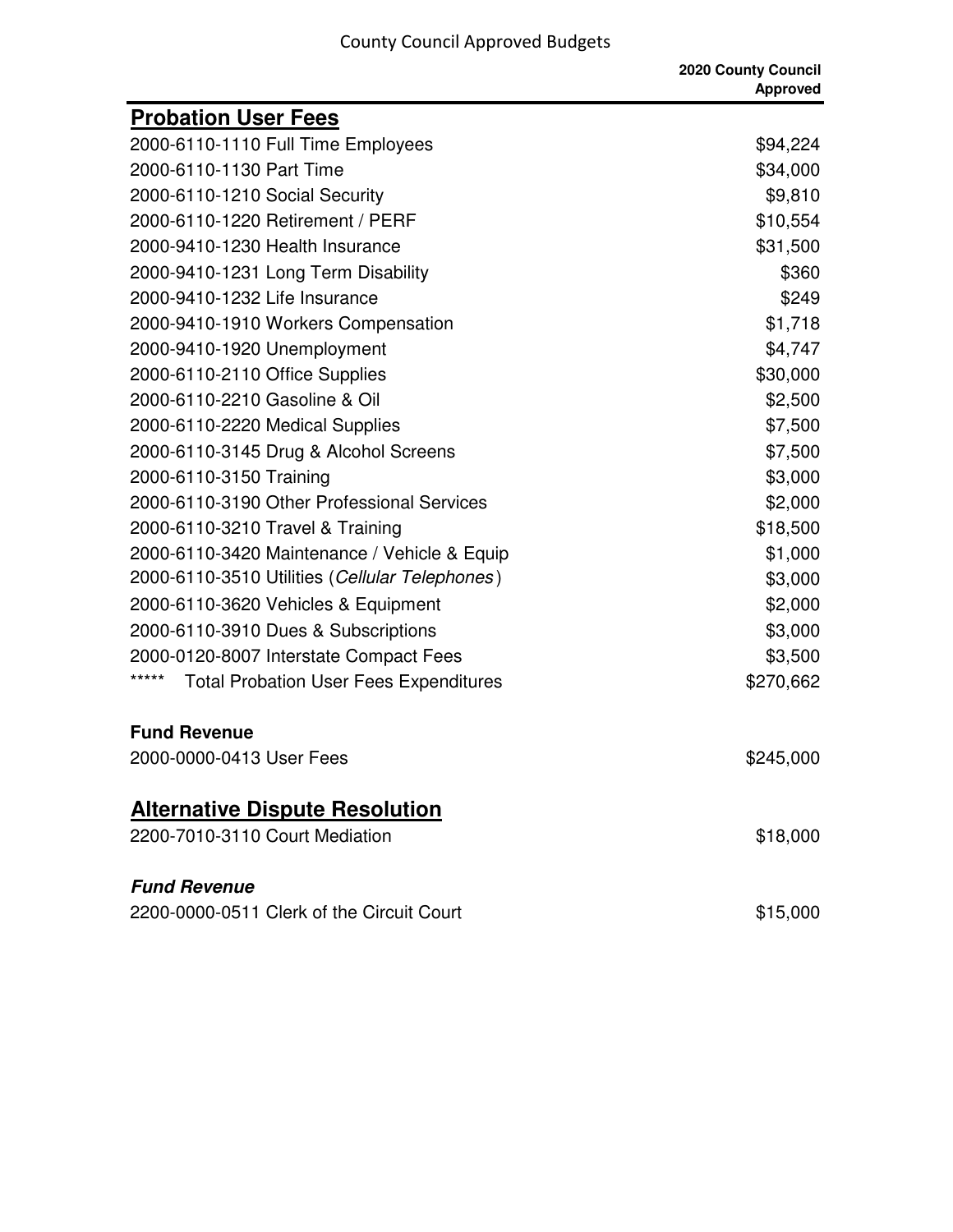| <b>Pre-Trial Diversion</b>                      |           |
|-------------------------------------------------|-----------|
| 2560-5910-1130 Part Time                        | \$10,000  |
| 2560-5910-1210 Social Security                  | \$765     |
| 2560-5910-2110 Office Supplies                  | \$5,000   |
| 2560-5910-3165 Transcripts Records              | \$15,000  |
| 2560-5910-3190 Other Professional (Gen Law Enf) | \$67,235  |
| 2560-5910-3210 Travel & Training                | \$8,000   |
| 2560-5910-3510 Utilities (Cell Phone)           | \$5,000   |
| 2560-5910-3620 Repair & Maintenance / Vehicle   | \$4,000   |
| 2560-5910-3910 Dues & Subscriptions             | \$5,000   |
| ****<br><b>Pre-Trial Diversion</b>              | \$120,000 |
| <b>Fund Revenue</b>                             |           |
| 2560-0000-0417 Pre-Trial Diversion Fees         | \$120,000 |
| <b>Infraction Diversion</b>                     |           |
| 2561-5910-1110 Full Time Employees              | \$50,681  |
| 2561-5910-1210 Social Security                  | \$3,878   |
| 2561-5910-1220 Retirement / PERF                | \$5,677   |
| 2561-9410-1230 Health Insurance                 | \$17,509  |
| 2561-9410-1231 Long Term Disability             | \$115     |
| 2561-9410-1232 Life Insurance                   | \$191     |
| ****<br><b>Infraction Diversion</b>             | \$78,051  |
| <b>Fund Revenue</b>                             |           |
| 2561-0000-0417 Infraction Diversion Fees        | \$100,000 |
| <b>Substance Abuse/Mental Health</b>            |           |
| 2580-5710-1110 Full Time Employee               | \$107,632 |
| 2580-5710-1130 Part Time                        | \$20,709  |
| 2580-5710-1210 Social Security                  | \$9,819   |
| 2580-5710-1220 Retirement / PERF                | \$12,055  |
| 2580-9410-1230 Health Insurance                 | \$40,000  |
| 2580-9410-1231 Long Term Disability             | \$373     |
| 2580-9410-1232 Life Insurance                   | \$254     |
| 2580-5710-2110 Office Supplies                  | \$3,000   |
| 2580-5710-3210 Travel & Training                | \$2,000   |
| ****<br>Substance Abuse/MH                      | \$195,842 |
|                                                 |           |

#### **Fund Revenue**

2580-0000-0415 Participant User Fees \$200,000 \$200,000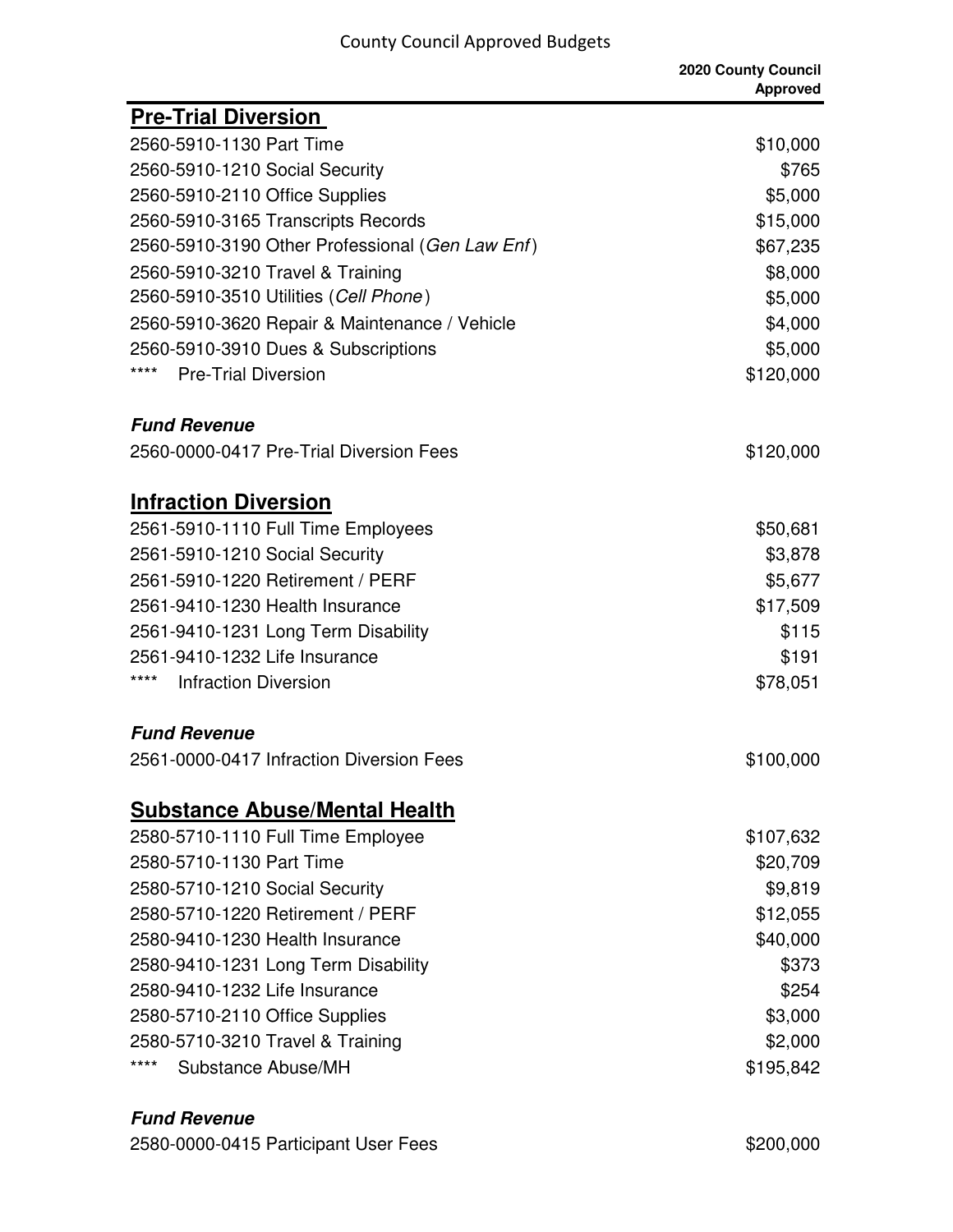|                                                 | 2020 County Council<br><b>Approved</b> |
|-------------------------------------------------|----------------------------------------|
| <b>Jury Pay Fund</b>                            |                                        |
| 2584-7101-3950 Jury Expense / Superior Court 1  | \$10,000                               |
| 2584-7102-3950 Jury Expense / Superior Court 2  | \$10,000                               |
| 2584-7105-3950 Jury Expense / Superior Court 5  | \$9,000                                |
| 2584-7106-3950 Jury Expense / Superior Court 6  | \$4,000                                |
| ****<br><b>Jury Pay Fund Total Expenditures</b> | \$33,000                               |
| <b>Fund Revenue</b>                             |                                        |
| 2584-0000-0511 Clerk Collections                | \$20,400                               |
| <b>Family Counseling</b>                        |                                        |
| 2595-7102-3140 Contracts / Family Relations     | \$25,000                               |
| <b>Parking Garage Maintenance</b>               |                                        |
| 4017-1110-1150 Overtime                         | \$1,800                                |
| 4017-1110-1210 Social Security                  | \$138                                  |
| 4017-1110-1220 Retirement                       | \$202                                  |
| 4017-1110-3190 Other Professional Services      | \$60,000                               |
| 4017-1110-3410 Insurance / Property             | \$8,500                                |
| 4017-1110-3430 Insurance / Liability            | \$2,200                                |
| 4017-1110-3510 Utilities                        | \$20,000                               |
| 4017-1110-3610 Maintenance & Repair             | \$40,000                               |
| 4017-1110-3970 Cost of Business (Depreciation)  | \$50,000                               |
| ****<br><b>Parking Garage Maintenance</b>       | \$182,840                              |
| <b>Fund Revenue</b>                             |                                        |
| 4017-0000-0493 User Fees                        | \$180,000                              |
| 4017-0000-0660 Interest                         | \$12,000                               |
| <b>Total Parking Garage Maintenance Revenue</b> | \$192,000                              |
| <b>Fairgrounds Donation Fund</b>                |                                        |
| 4117-4510-3190 Other Professional Services      | \$8,500                                |
| 4117-4510-4310 Buildings / Municipal            | \$8,500                                |
| ****<br><b>Fairgrounds Donation Fund</b>        | \$17,000                               |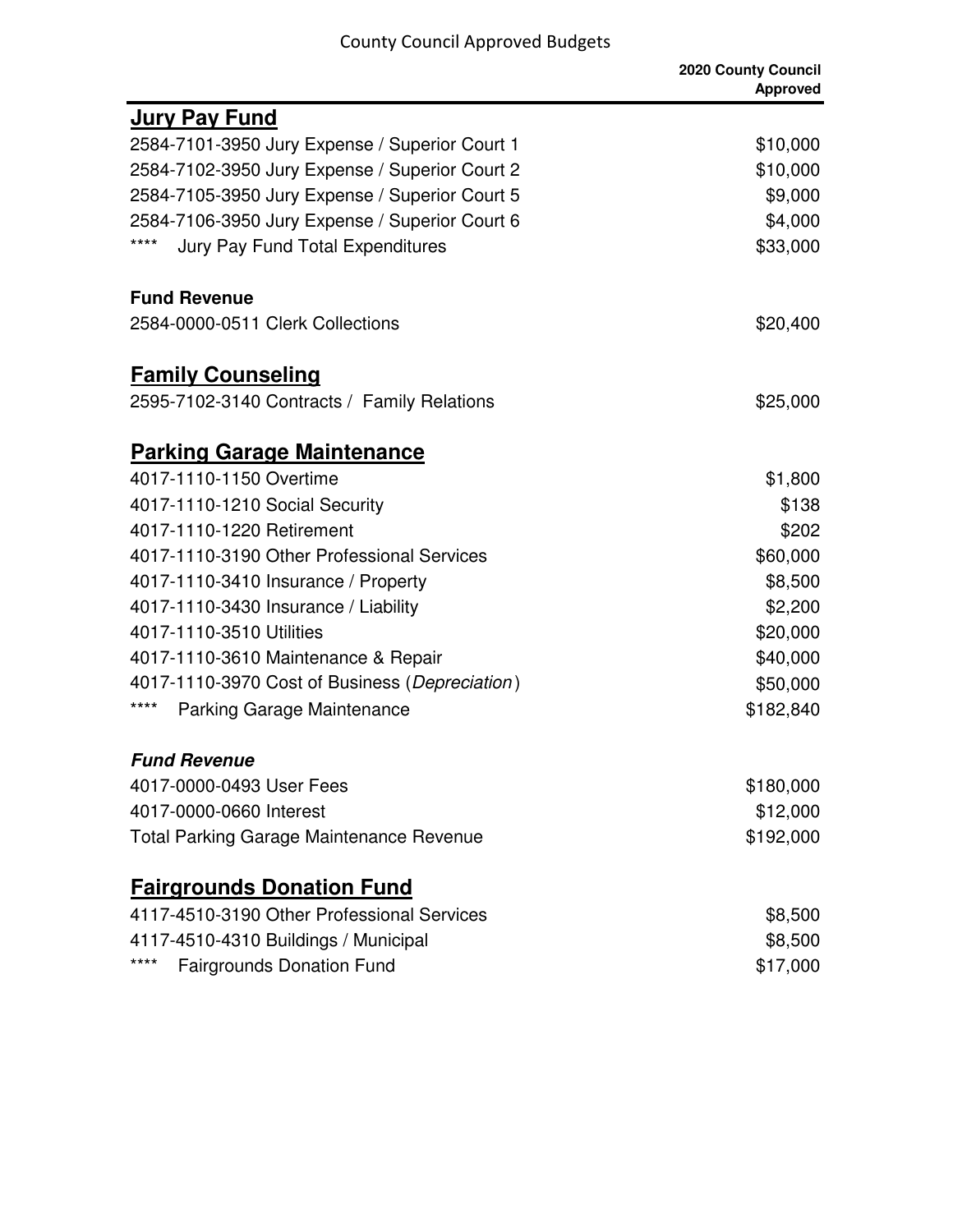|                                            | 2020 County Council<br><b>Approved</b> |
|--------------------------------------------|----------------------------------------|
| <b>Surveyor Donation Fund</b>              |                                        |
| 4128-0410-2990 Supplies / Other            | \$1,000                                |
| 4128-0410-3190 Other Professional Services | \$1,000                                |
| ****<br><b>Surveyor Donation Fund</b>      | \$2,000                                |
| <b>Fund Revenue</b>                        |                                        |
| 4128-0000-0672 Donations / Gifts           | \$2,000                                |
| 4128-0000-0761 Transfers In                | \$1,000                                |
| <b>Total Surveyor Donation Revenue</b>     | \$3,000                                |
| <b>Villa Donation Fund</b>                 |                                        |
| 4129-3510-4230 Sidewalks & Curbs           | \$50,948                               |
| <b>Law Enforcement Warrant Fund</b>        |                                        |
| 4266-5910-1110 Full Time Employee          | \$67,954                               |
| 4266-5910-1130 Part Time                   | \$50,000                               |
| 4266-5910-1150 Overtime                    | \$10,000                               |
| 4266-5910-1210 Social Security             | \$9,789                                |
| 4266-5910-1220 Retirement / PERF           | \$8,731                                |
| 4266-9410-1230 Health Insurance            | \$16,870                               |
| 4266-9410-1231 Long Term Disability        | \$514                                  |
| 4266-9410-1232 Life Insurance              | \$230                                  |
| 4266-5910-2140 Minor Equipment             | \$25,000                               |
| 4266-5910-2210 Gasoline & Oil              | \$8,000                                |
| 4266-5910-2990 Other Supplies              | \$5,000                                |
| 4266-5910-3190 Other Professional Services | \$25,000                               |
| 4266-5910-3210 Travel & Training           | \$40,000                               |
| 4266-5910-3620 Automotive / Maintenance    | \$10,000                               |
| 4266-5910-4520 Vehicles / Plated           | \$45,000                               |
| ****<br>Law Enforcement Warrant Fund       | \$322,088                              |

#### **Fund Revenue**

4266-0000-0660 Interest Earned \$16,800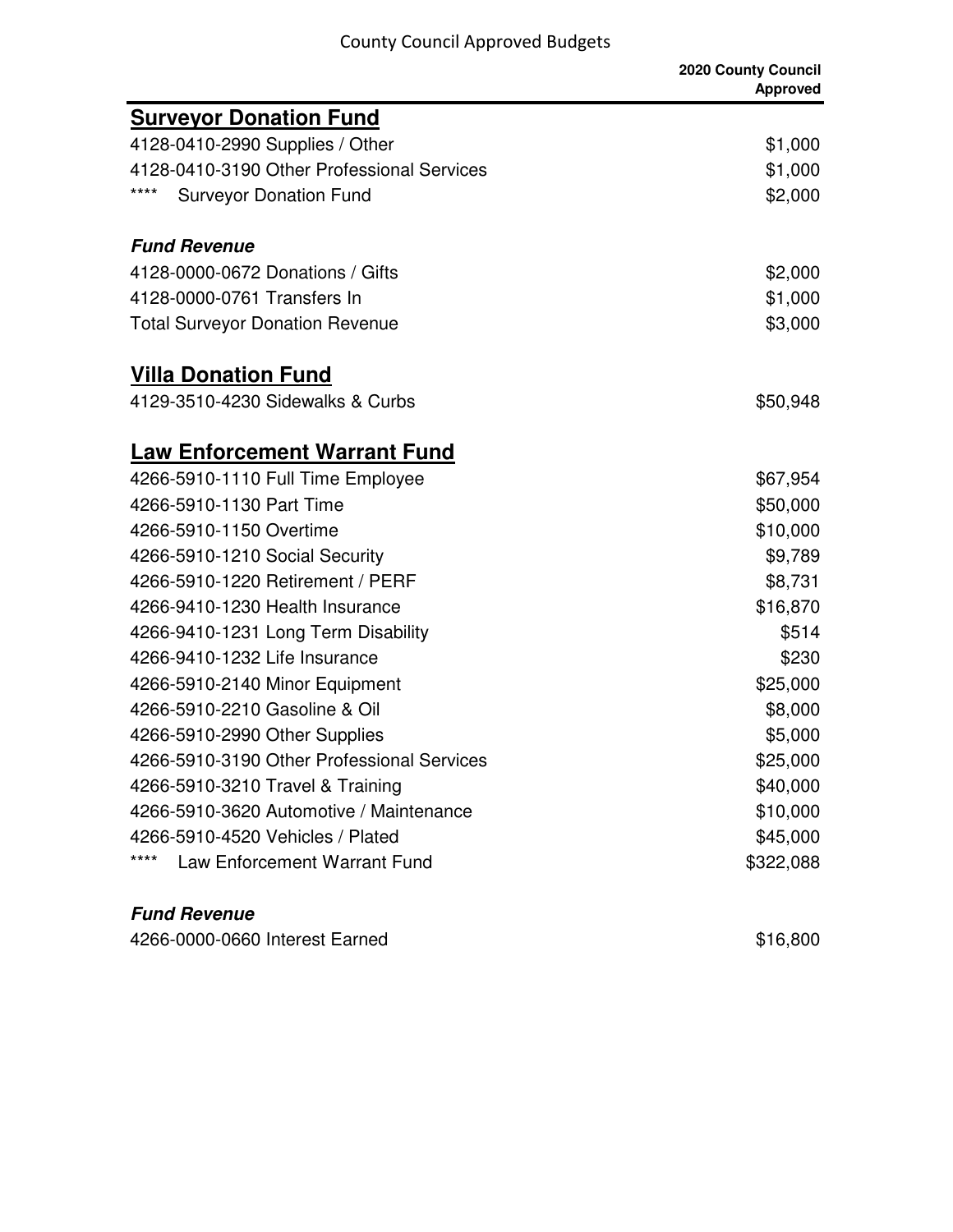|                                                     | 2020 County Council<br><b>Approved</b> |
|-----------------------------------------------------|----------------------------------------|
| <b>Jail Lease</b>                                   |                                        |
| 4620-0110-3710 Jail Lease                           | \$1,165,000                            |
| <b>Fund Revenue</b>                                 |                                        |
| 4620-0000-0100 Property Tax                         | \$1,090,000                            |
| 4620-0000-0124 Financial Institutions Tax           | \$6,600                                |
| 4620-0000-0130 Excise Tax                           | \$85,000                               |
| 4620-0000-0131 Commercial Vehicle Excise Tax        | \$3,700                                |
| Total Jail Lease Revenue                            | \$1,185,300                            |
| <b>Excise Surtax Fund</b>                           |                                        |
| 4805-8261-2210 Gas & Oil                            | \$250,000                              |
| 4805-8261-2220 Inst'l or Med                        | \$36,000                               |
| 4805-8261-2310 Building Materials                   | \$68,000                               |
| 4805-8261-3410 Insurance / Building & Property      | \$5,000                                |
| 4805-8261-3420 Insurance / Vehicle amd Equip        | \$100,000                              |
| 4805-8261-3430 Insurance / Liability                | \$65,000                               |
| 4805-8261-3510 Utilities                            | \$55,000                               |
| 4805-8261-3610 Buildings and Proper                 | \$50,000                               |
| 4805-8261-3970 Costs of Business                    | \$20,000                               |
| 4805-8261-4590 Machinery and Equipment              | \$500,000                              |
| ***<br><b>Excise Surtax Fund Total Expenditures</b> | \$1,149,000                            |
| <b>Fund Revenue</b>                                 |                                        |
| 4805-0000-0135 Excise Sur Tax                       | \$1,200,000                            |
| <b>Wheel Tax Fund</b>                               |                                        |
| 4806-8261-2320 Materials / Other                    | \$100,000                              |
| <b>Fund Revenue</b>                                 |                                        |
| 4806-0000-0134 Wheel Tax                            | \$100,000                              |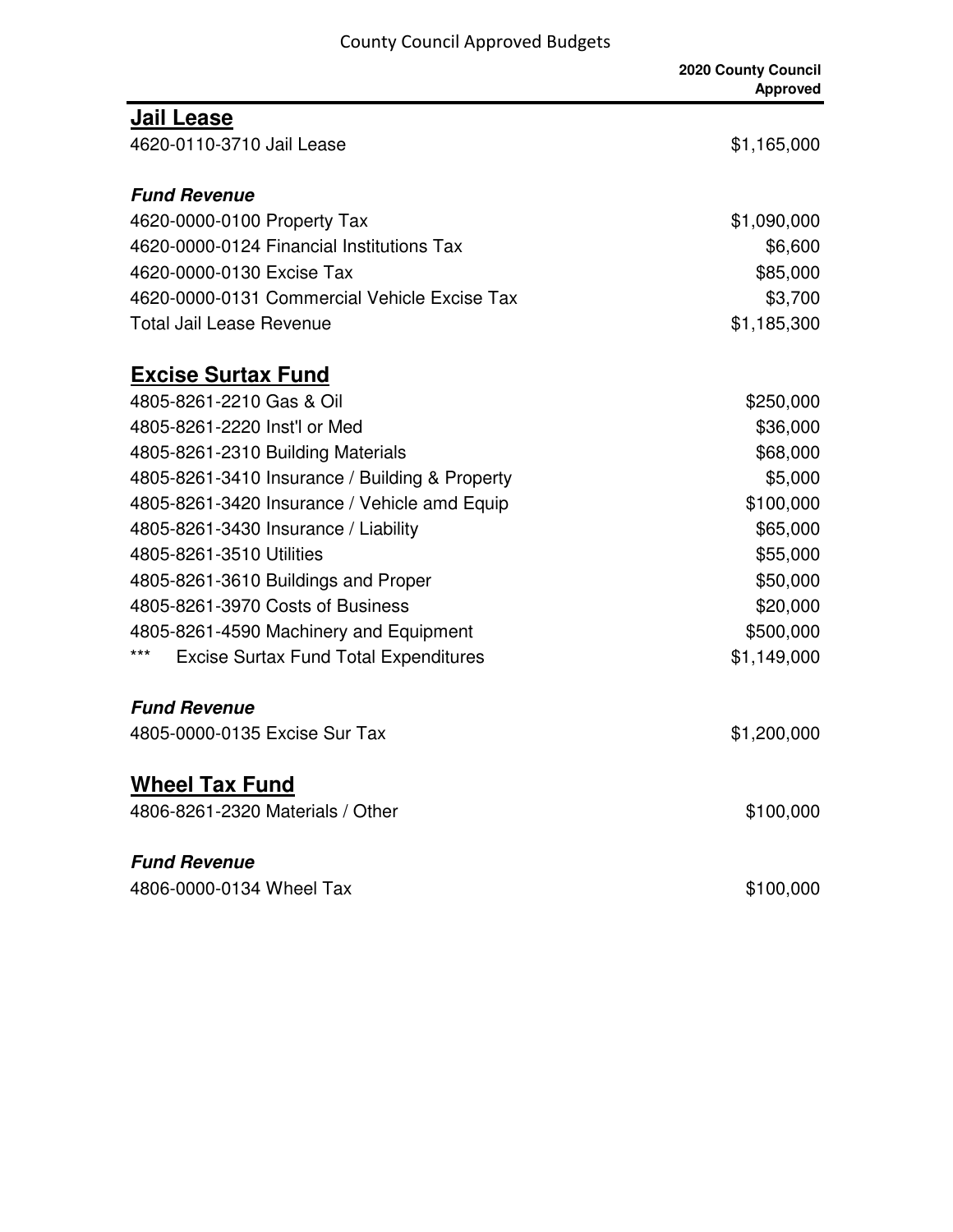| <u>Highway Project Fund</u>                       |             |
|---------------------------------------------------|-------------|
| 4880-8010-3190 General Operating / Misc           | \$1,000,000 |
| 4880-8061-2320 Street Materials                   | \$500,000   |
| 4880-8062-4110 Infrastructure / Right of Ways     | \$200,000   |
| 4880-8062-4210 Infrastructure / Roads & Streets   | \$1,000,000 |
| 4880-8062-4220 Infrastructure / Bridges           | \$500,000   |
| 4880-8062-4240 Infrastructure / Drains & Culverts | \$500,000   |
| ****<br><b>Project Fund</b>                       | \$3,700,000 |
| <b>Fund Revenue</b>                               |             |
| 4880-0000-0100 Property Tax (TIF)                 | \$1,750,000 |
| 4880-0000-0289 Federal Reimbursements             | \$1,000,000 |
| 4880-0000-0293 Intergovernmental Reimb / Other    | \$1,000,000 |
| 4880-0000-0660 Interest                           | \$13,583    |
| <b>Total Project Fund Revenue</b>                 | \$3,763,583 |
| <b>F-Lake Detention</b>                           |             |
| 4890-0410-3640 Detention / Infrastructure         | \$120,000   |
| 4890-0410-4245 Detention / Constuct & Observe     | \$115,000   |
| ****<br><b>F-Lake Detention</b>                   | \$235,000   |
| <b>Fund Revenue</b>                               |             |
| 4890-0000-0404 User Fees                          | \$10,000    |
| 4890-0000-0660 Interest                           | \$4,800     |
| <b>Total F-Lake Detention Revenue</b>             | \$14,800    |
| <b>Berlovitz Detention</b>                        |             |
| 4891-0410-3610 Detention / Maintenance            | \$5,000     |
| 4891-0410-3640 Drainage Infrastructure            | \$5,000     |
| 4891-0410-4245 Detention Ponds                    | \$10,000    |
| ****<br><b>Berlovitz Detention</b>                | \$20,000    |
| <b>Fund Revenue</b>                               |             |
| 4891-0000-0404 User Fees                          | \$75,000    |
| 4891-0000-0660 Interest                           | \$120       |
| <b>Total Berlovitz Detention Revenue</b>          | \$75,120    |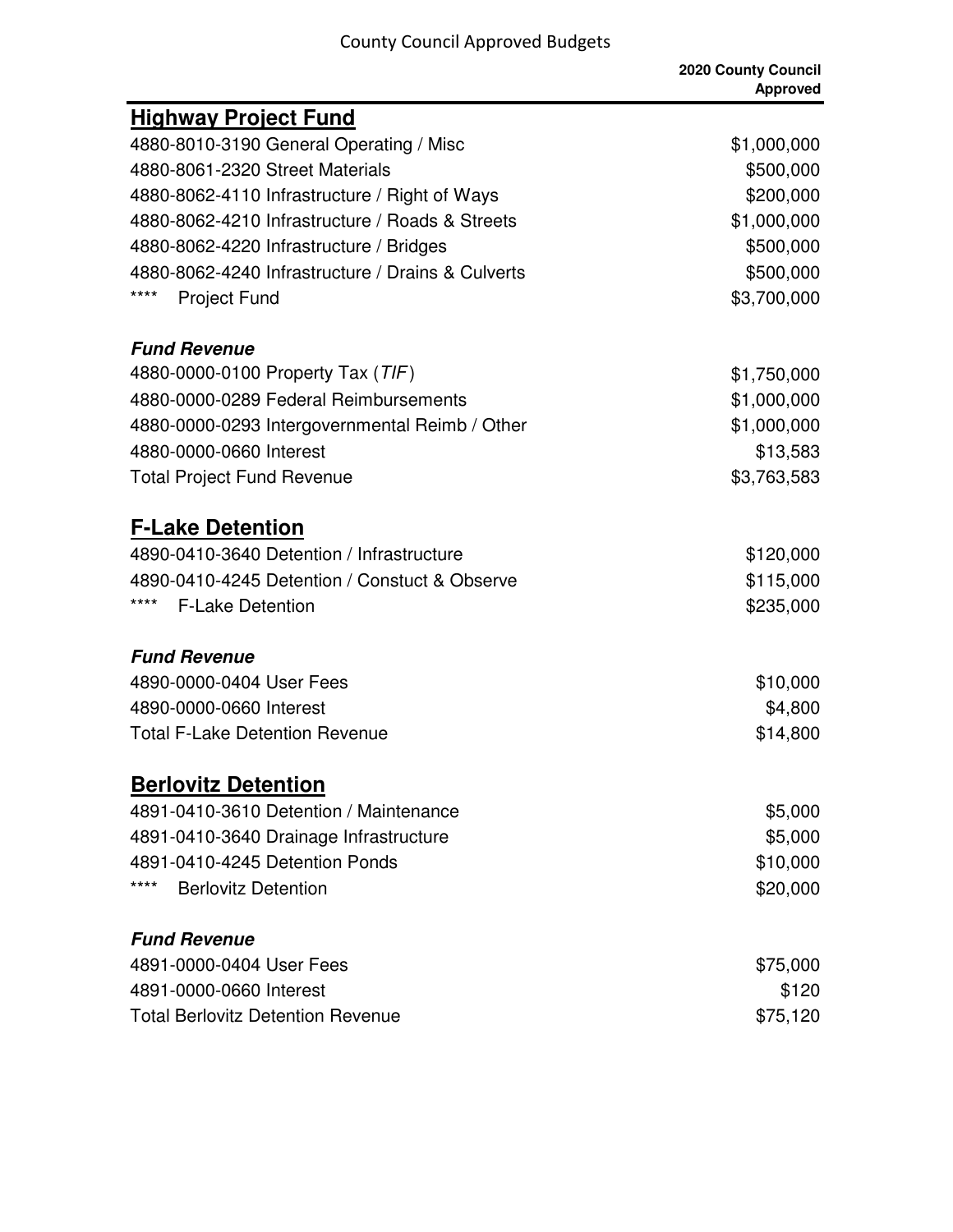|                                           | <b>2020 County Council</b><br><b>Approved</b> |
|-------------------------------------------|-----------------------------------------------|
| <b>Great Lakes Fund</b>                   |                                               |
| 4892-0410-4245 Detention - Const & Observ | \$568,308                                     |
| <b>Fund Revenue</b>                       |                                               |
| 4892-0000-0660 Interest                   | \$9,600                                       |
| <b>Alexander Ross Detention</b>           |                                               |
| 4893-0410-4245 Detention Ponds            | \$6,000                                       |
| <b>Fund Revenue</b>                       |                                               |
| 4893-0000-0404 User Fees                  | \$15,000                                      |
| 4893-0000-0660 Interest                   | \$504                                         |
| <b>Total A Ross Detention Revenue</b>     | \$15,504                                      |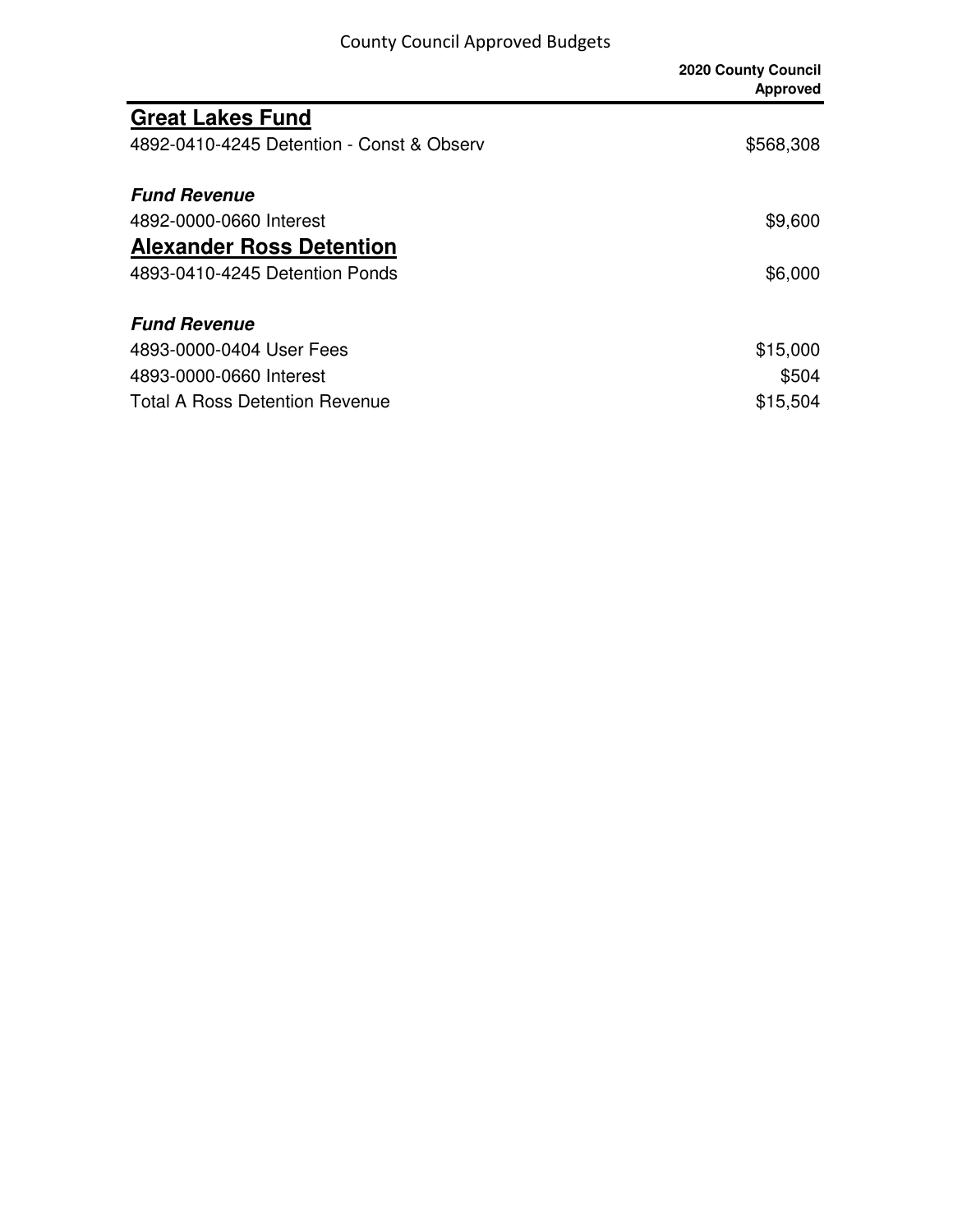|                                                 | 2020 County Council<br><b>Approved</b> |
|-------------------------------------------------|----------------------------------------|
| <b>Phase II Stormwater</b>                      |                                        |
| 4897-0410-1110 Full Time Employees              | \$195,133                              |
| 4897-0410-1111 Elected Official                 | \$24,836                               |
| 4897-0410-1130 Part Time                        | \$7,500                                |
| 4897-0410-1150 Overtime                         | \$3,000                                |
| 4897-0410-1210 Social Security                  | \$17,631                               |
| 4897-0410-1220 Retirement / PERF                | \$24,973                               |
| 4897-9410-1230 Health Insurance                 | \$61,586                               |
| 4897-9410-1231 Long Term Disability             | \$1,022                                |
| 4897-9410-1232 Life Insurance                   | \$575                                  |
| 4897-0410-2110 Office Supplies                  | \$20,000                               |
| 4897-0410-2120 Printed Forms                    | \$10,000                               |
| 4897-0410-2130 Printing                         | \$10,000                               |
| 4897-0410-2140 Office Equipment (Minor Equip)   | \$10,000                               |
| 4897-0410-2210 Gas, Oil & Lube                  | \$7,000                                |
| 4897-0410-2990 Other Supplies                   | \$20,000                               |
| 4897-0410-3110 Legal Services                   | \$30,000                               |
| 4897-0410-3120 Engineering                      | \$50,000                               |
| 4897-0410-3150 Training (Contracts - Educator)  | \$15,000                               |
| 4897-0410-3190 Other Professional Services      | \$200,000                              |
| 4897-0410-3210 Travel & Mileage                 | \$33,000                               |
| 4897-0410-3230 Postage                          | \$4,000                                |
| 4897-0410-3240 Software                         | \$10,000                               |
| 4897-0410-3310 Legal Publishing                 | \$13,000                               |
| 4897-0410-3510 Utilities                        | \$3,500                                |
| 4897-0410-3620 Repair & Maint Vehicle & Equip   | \$3,000                                |
| 4897-0410-3910 Dues & Subscriptions             | \$2,500                                |
| 4897-0410-4590 Capital Outlay / Other Equipment | \$2,500                                |
| ****<br><b>Phase II Stormwater</b>              | \$779,755                              |
| <b>Fund Revenue</b>                             |                                        |
| 4897-0000-0302 Permits / Planning & Zoning      | \$7,500                                |
| 4897-0000-0404 Engineering Review Fees          | \$40,000                               |
| 4897-0000-0660 Interest                         | \$19,200                               |
| 4897-0000-0670 Miscellaneous Revenue            | \$50,000                               |
| <b>Total Phase II Stormwater Revenue</b>        | \$116,700                              |

# **Battle Ground Fence**

| 5980-4310-3190 Other Professional Services | \$10,000 |
|--------------------------------------------|----------|
|                                            |          |

## **Fund Revenue**

5980-0000-0660 Interest \$312